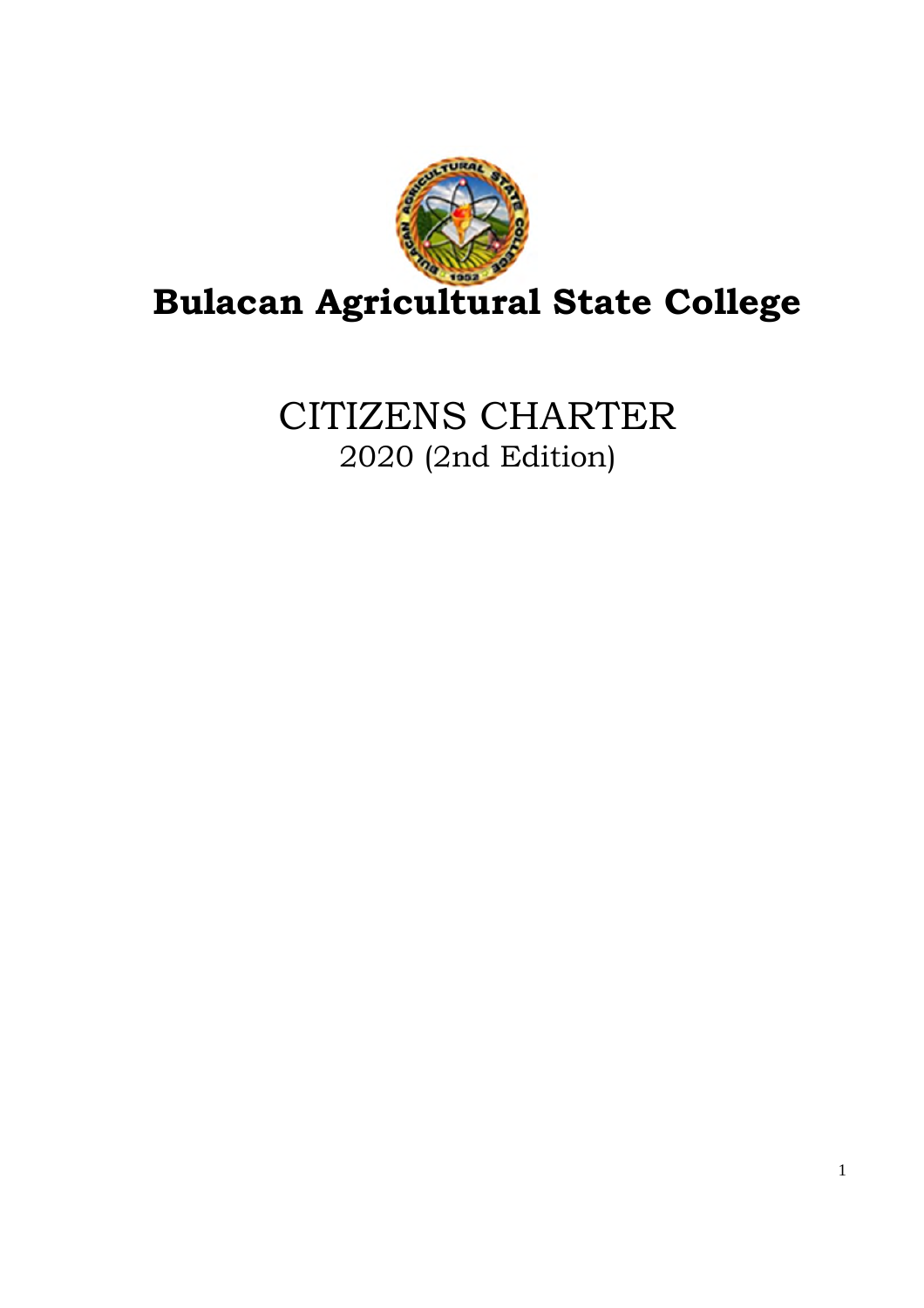### **I. Mandate**

The Bulacan Agricultural State College (BASC) shall provide graduate and undergraduate courses in the arts, sciences, humanities, and professional fields in agriculture, natural sciences, technology, and other technical and professional courses as the Board of Trustees may determine and deem proper. It shall also promote research, extension, agribusiness, and advanced studies and progressive leadership in its field of specialization.

There shall be organized relevant research centers in the College to develop technologies on agriculture which will backstop and enhance the growth and development of the province of Bulacan and the country.

#### **II. Vision**

A PREMIER AGRICULTURAL COLLEGE delivering world-class education that promotes sustainable development amidst climate change.

#### **III. Mission**

To provide quality education to enhance food security, sustainable communities, industry innovation, climate resilience, gender equality, institutional development and partnerships.

#### **IV. Service Pledge**

Bulacan Agricultural State College commits to:

- 1. Advocate for the adoption of effective government practices for efficient government service delivery and prevention of graft and corruption;
- 2. Capacitate government agencies to reengineer its systems and procedures to reduce processing time and regulatory burden for the transacting public;
- 3. Promote the implementation of simplified requirements and procedures that will reduce red tape and expedite business and non-business related transactions in the government;
- 4. Provide assistance to the public in filing and investigating complaints against government agencies and/or officials for non-compliance to R.A. 11032; and
- 5. Attend to all applicants or requesting parties who are within the premises of the office prior to the end of official working hours and during lunch break.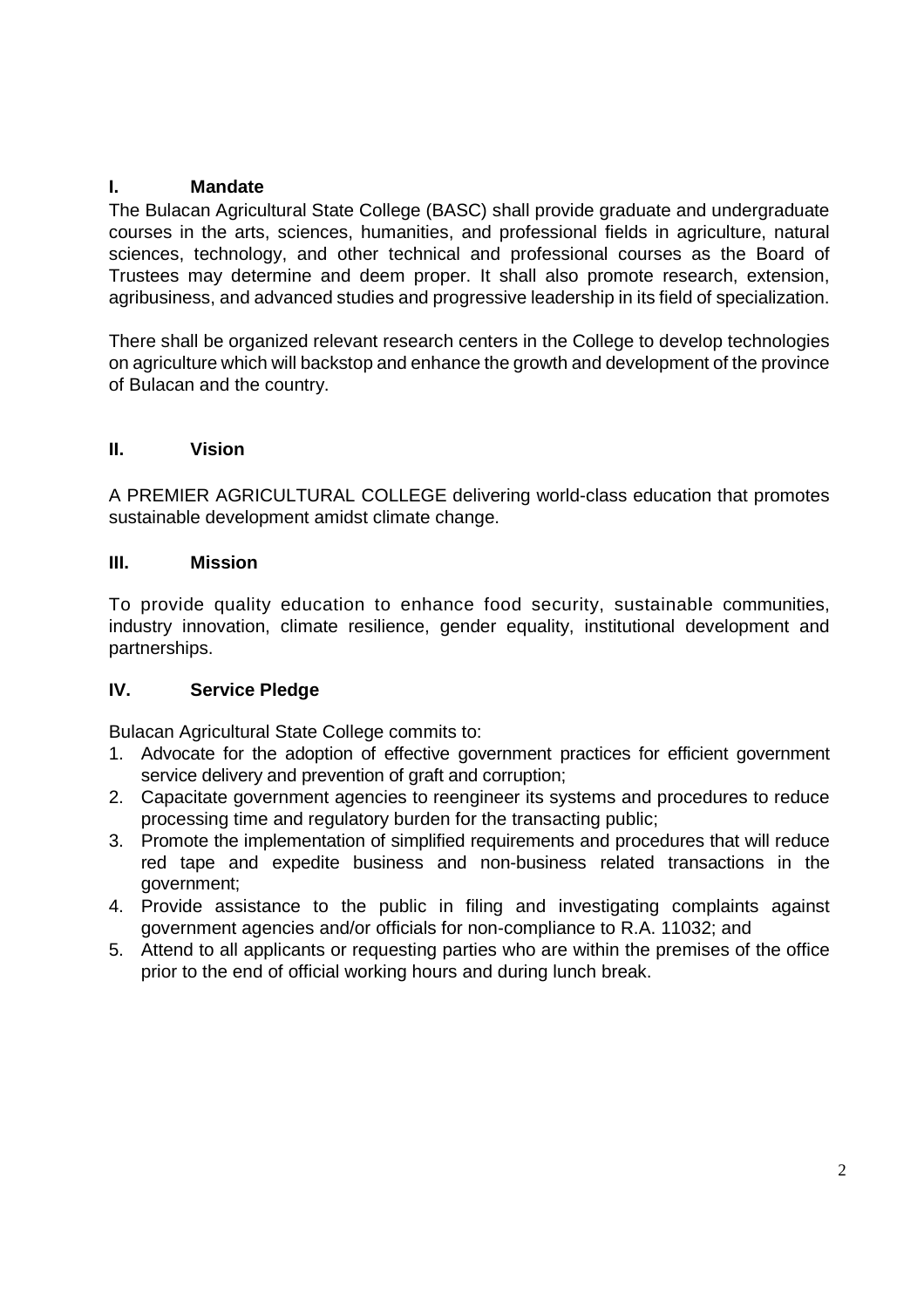# **LIST OF SERVICES**

| <b>Human Resource Management Office HRMO)</b>                                                                           | 5        |
|-------------------------------------------------------------------------------------------------------------------------|----------|
| <b>External Services</b><br>Recruitment and selection<br>Responding to concerns/Queries                                 | 6<br>9   |
| <b>Internal Services</b><br><b>Issuance of Personnel Record/s and Other Documents</b>                                   | 11       |
| (Service record, Certification, Certified True Copies)<br>Receiving of Applications for Leave                           | 13       |
| <b>Cashiering Office</b><br><b>External Services</b>                                                                    | 14       |
| <b>Check Disbursement</b>                                                                                               | 15       |
| <b>Cash Disbursement</b>                                                                                                | 16       |
| <b>Responding to Queries/Request for Documents</b>                                                                      | 17       |
| <b>Accounting Office</b>                                                                                                | 18       |
| <b>External Services</b>                                                                                                |          |
| Request for Statement of Account / Assessment Form for College Fees<br>Application for Refund of School Fees            | 19<br>20 |
| <b>College Library and Information Services</b><br><b>External Services</b>                                             | 21       |
| <b>Request for Library Technical Services</b>                                                                           | 22       |
| <b>Request for General Library Services</b>                                                                             | 23       |
| <b>College Health Services</b>                                                                                          | 24       |
| <b>External Services</b>                                                                                                |          |
| Pre-enrollment Physical Examination for New Students and Transferees                                                    | 25       |
| Pre-enrollment Physical Exam for Old Returning Students                                                                 | 27       |
| Physical Examination for OJT/Practicum/Internship/Practice teaching<br><b>Physical Examination for Athletes/Coaches</b> | 28<br>30 |
| <b>Internal Services</b>                                                                                                |          |
| Pre-employment Physical Examination                                                                                     | 33       |
| <b>Office of Student Affairs and Services (OSAS)</b>                                                                    | 34       |
| <b>External Services</b>                                                                                                |          |
| <b>Issuance of Certificate of Good Moral Character</b>                                                                  | 35       |
| <b>BASC Admission Test Process</b>                                                                                      | 36       |
| Provision of Student Housing                                                                                            | 38       |
| Provision of Student Wellness Services (SWS)<br>Guidance and/or Counseling or Life Coaching of Students                 | 40<br>41 |
|                                                                                                                         |          |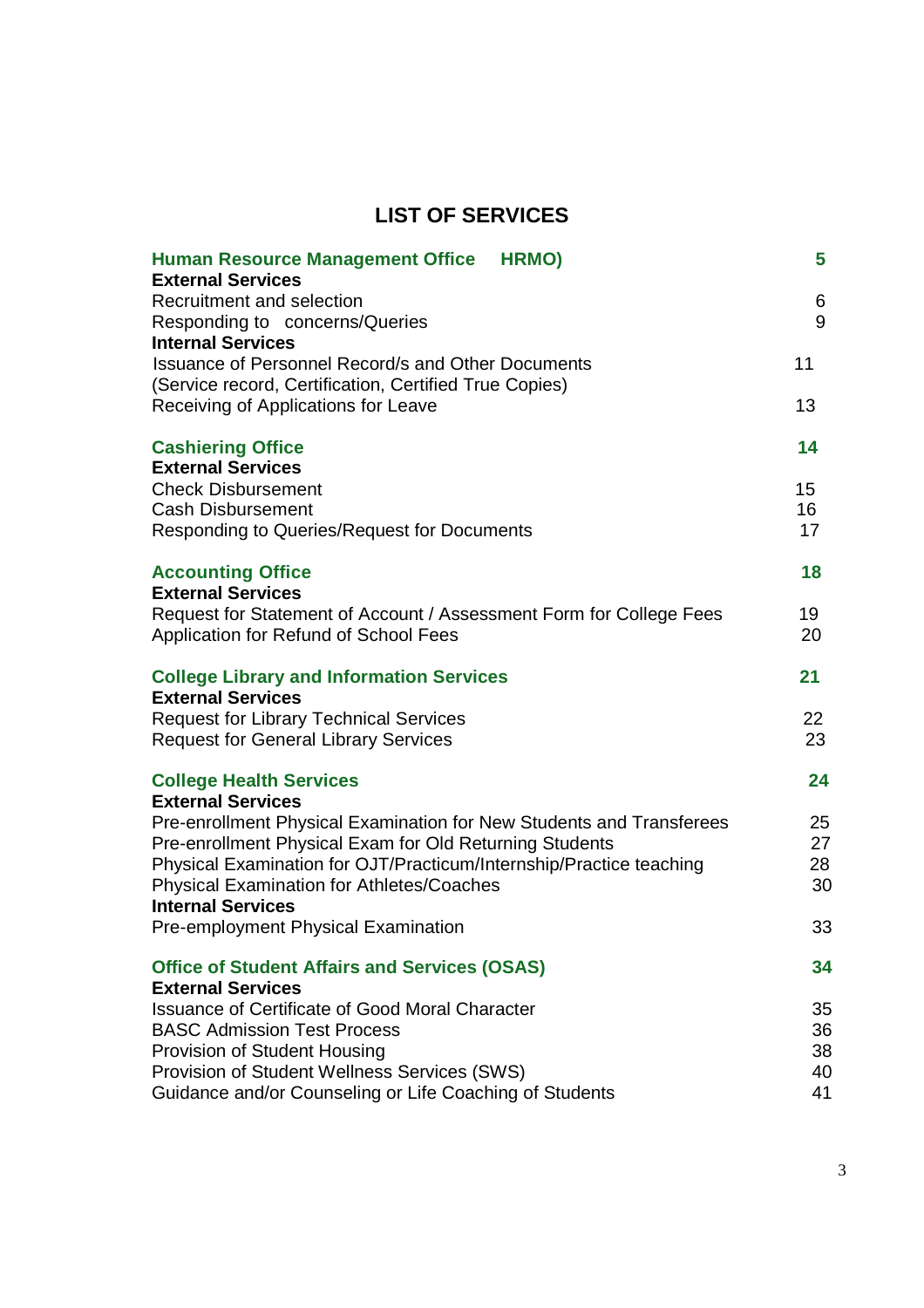| <b>Office of the College Registrar</b><br><b>External Services</b>                            | 42 |
|-----------------------------------------------------------------------------------------------|----|
| Registration<br>Issuance of Academic Records A (Official Transcript of Record, Copy of Grades | 43 |
| with or without CTC, CAV, etc)                                                                | 44 |
| Issuance of Adacemic Records B (Diploma; First Copy or Replacement)                           | 48 |
| issuance of Academic Records C (Certification)                                                | 50 |
| <b>College Public Affairs Office</b>                                                          | 53 |
| <b>External Services</b>                                                                      |    |
| <b>Request for Infomaterial Posting</b>                                                       | 54 |
| Answering of Queries Through Social Media                                                     | 55 |
| <b>Receipt of Complaint</b>                                                                   | 56 |
| Receiving of Freedom of Information (FOI) queries                                             | 57 |
| Provision of Access to Records                                                                | 58 |
| <b>Facilitation of Visit</b>                                                                  | 59 |
| <b>Internal Services</b>                                                                      |    |
| Lay-out of Information Material and Printing Facilitation of Tarpaulins                       | 61 |
| <b>Provision of Events Documentation</b>                                                      | 62 |
| <b>Office of Extension Services (OES)</b>                                                     | 63 |
| <b>External Services</b>                                                                      |    |
| <b>Request for Farm Visit</b>                                                                 | 64 |
| <b>Request for Trainings/Seminars</b>                                                         | 65 |
| <b>Feedback and Complaints Mechanism</b>                                                      | 67 |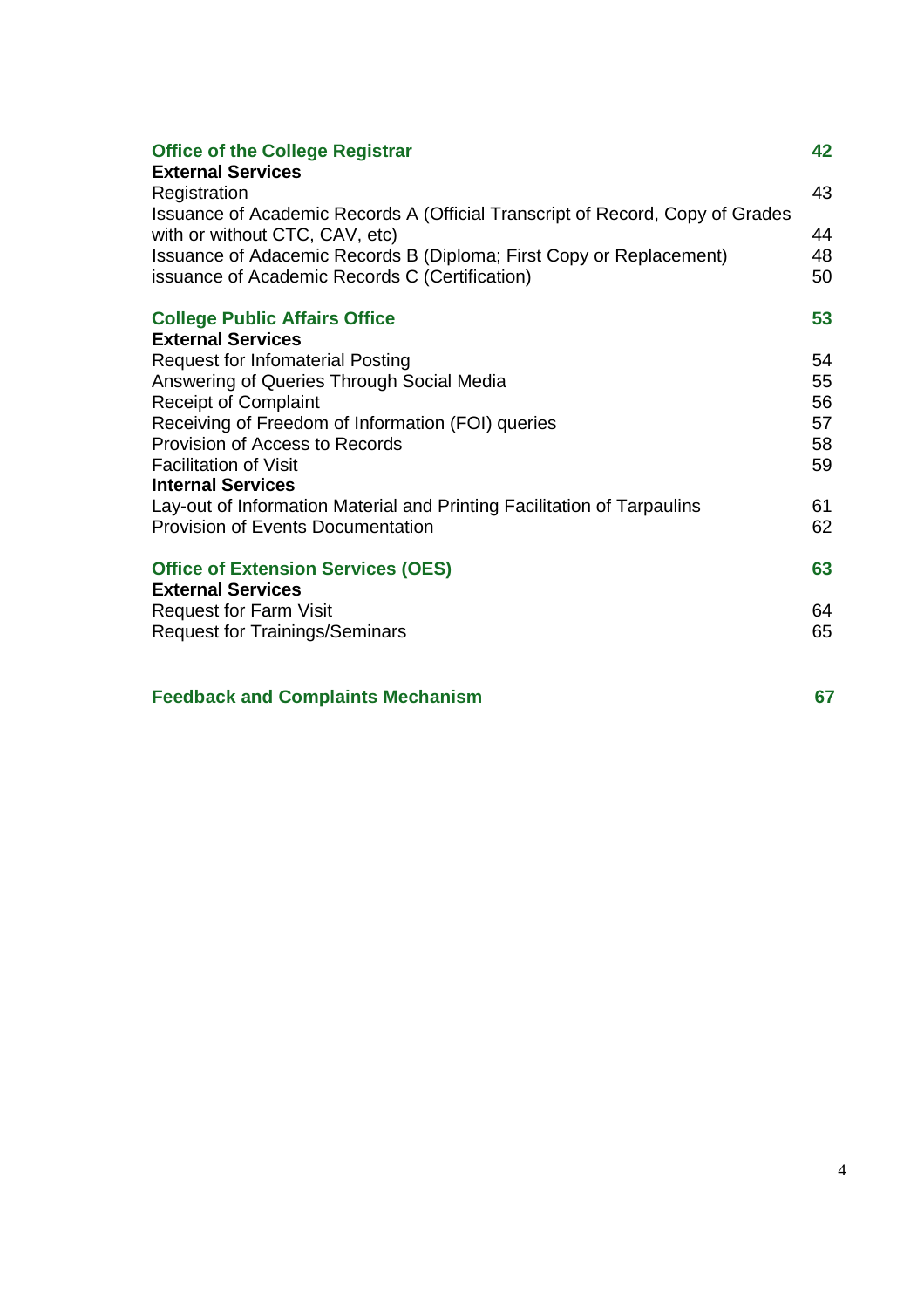# **HUMAN RESOURCE MANAGEMENT OFFICE (External Services)**

*BULACAN AGRICULTURAL STATE COLLEGE Pinaod, San Ildefonso, Bulacan www.basc.edu.ph | 044.762 1427* **HUMAN RESOURCE MANAGEMENT OFFICE (HRMO)**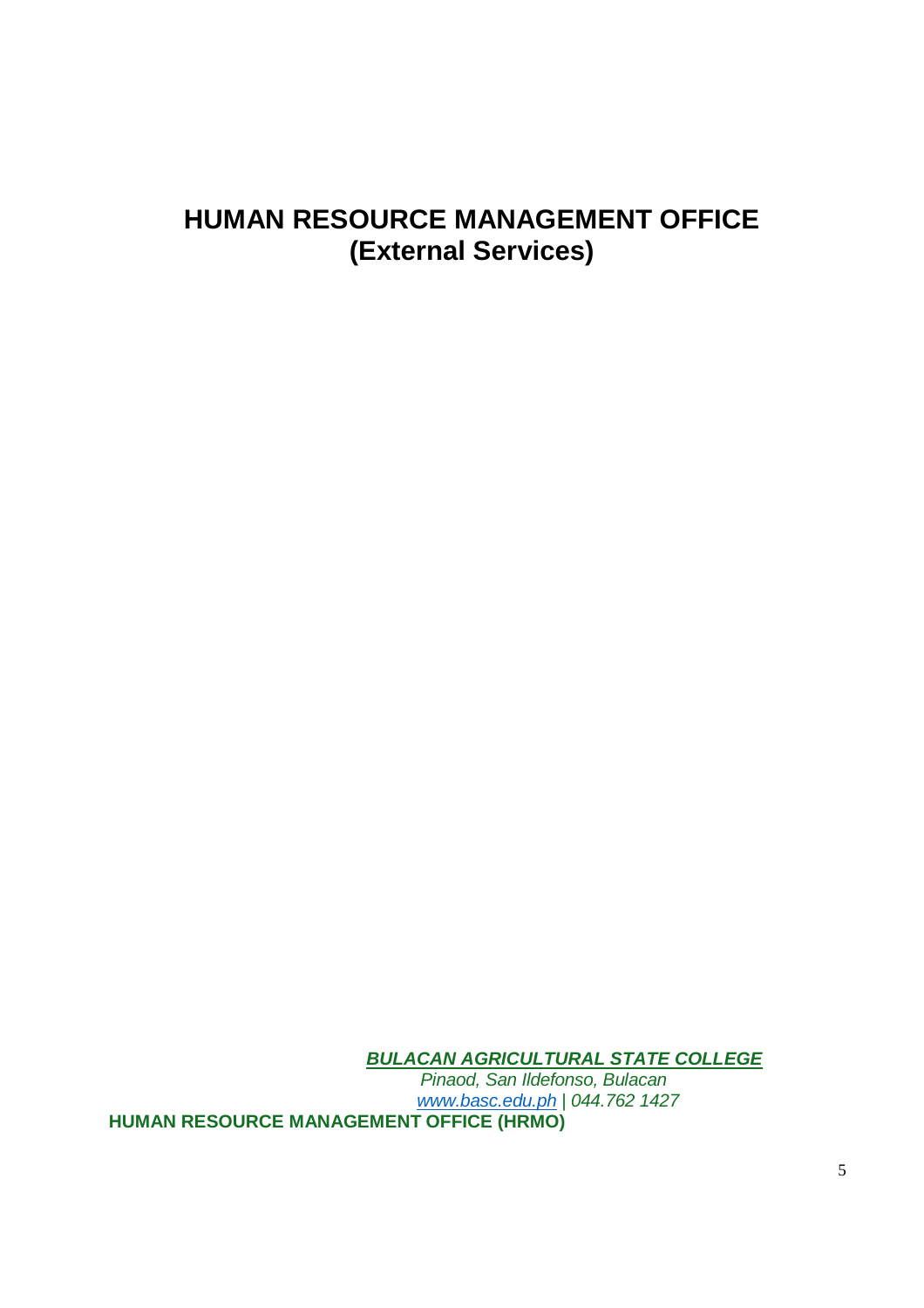# **1. Recruitment and Selection**

Interested external and internal Job Applicants may submit applications to the HRMO.

| Office or Division:                                                                                                             |                                                                                                                                                                                                                     | Human Resource Management Office (HRMO)                       |                                                                            |                                                                              |  |  |
|---------------------------------------------------------------------------------------------------------------------------------|---------------------------------------------------------------------------------------------------------------------------------------------------------------------------------------------------------------------|---------------------------------------------------------------|----------------------------------------------------------------------------|------------------------------------------------------------------------------|--|--|
| <b>Classification:</b>                                                                                                          | <b>Highly Technical</b>                                                                                                                                                                                             |                                                               |                                                                            |                                                                              |  |  |
| <b>Type of Transaction</b>                                                                                                      |                                                                                                                                                                                                                     | G2C - Government to Citizen<br>G2G - Government to Government |                                                                            |                                                                              |  |  |
| Who may avail:                                                                                                                  |                                                                                                                                                                                                                     | General Public, BASC Personnel                                |                                                                            |                                                                              |  |  |
|                                                                                                                                 | <b>CHECKLIST OF REQUIREMENTS</b>                                                                                                                                                                                    |                                                               | <b>WHERE TO SECURE</b>                                                     |                                                                              |  |  |
|                                                                                                                                 |                                                                                                                                                                                                                     |                                                               |                                                                            |                                                                              |  |  |
| <b>CLIENT STEPS</b>                                                                                                             | <b>AGENCY</b><br><b>ACTIONS</b>                                                                                                                                                                                     | <b>FEES TO</b><br><b>BE PAID</b>                              | <b>PROCESSING</b><br><b>TIME</b>                                           | <b>PERSON</b><br><b>RESPONSIBLE</b>                                          |  |  |
|                                                                                                                                 | 1. Checklist of Requirements Form-1 copy                                                                                                                                                                            |                                                               | <b>Human Resource</b><br>Management Office (HRMO)                          |                                                                              |  |  |
| 2. Application Letter - 1 copy                                                                                                  |                                                                                                                                                                                                                     |                                                               | <b>Requesting Client</b>                                                   |                                                                              |  |  |
|                                                                                                                                 | 3. Personal Data Sheet (CSC Form No. 212; 2017)<br>with Work Experience Sheet - 1 copy                                                                                                                              |                                                               | <b>Requesting Client</b>                                                   |                                                                              |  |  |
| Records - 1 copy                                                                                                                | 4. Official Transcript/Certification of Grades / Scholastic                                                                                                                                                         |                                                               | <b>School Graduated from</b>                                               |                                                                              |  |  |
|                                                                                                                                 | 5. Proof of Eligibility / Professional Licenses - 1 copy                                                                                                                                                            |                                                               | Civil Service Commission /<br><b>Professional Regulation</b><br>Commission |                                                                              |  |  |
| 6. Training Certificate/s (include only those after<br>Graduation and within the last 5 years prior to<br>application) - 1 copy |                                                                                                                                                                                                                     |                                                               | <b>Requesting Client</b>                                                   |                                                                              |  |  |
|                                                                                                                                 | 7. Certificate/s of Commendation or Awards - 1 copy                                                                                                                                                                 |                                                               | <b>Requesting Client</b>                                                   |                                                                              |  |  |
|                                                                                                                                 | Additional requirements if already working prior to application:                                                                                                                                                    |                                                               |                                                                            |                                                                              |  |  |
| period - 1 copy                                                                                                                 | 8. Performance Evaluation Rating in the last rating                                                                                                                                                                 |                                                               | Most recent employer before<br>application                                 |                                                                              |  |  |
| 9. Employment Certificate - 1 copy                                                                                              |                                                                                                                                                                                                                     |                                                               | Most recent employer before<br>application                                 |                                                                              |  |  |
| 10. Valid Identification Card                                                                                                   |                                                                                                                                                                                                                     |                                                               | <b>Requesting Client</b>                                                   |                                                                              |  |  |
| <b>CLIENT STEPS</b>                                                                                                             | <b>AGENCY</b>                                                                                                                                                                                                       | <b>FEES TO</b>                                                | <b>PROCESSING</b>                                                          | <b>PERSON</b>                                                                |  |  |
|                                                                                                                                 | <b>ACTIONS</b>                                                                                                                                                                                                      | <b>BE PAID</b>                                                | <b>TIME</b>                                                                | <b>RESPONSIBLE</b>                                                           |  |  |
| 1. Submit<br>Application<br>Letter with<br>attached<br>documents                                                                | 1.1. Receive and<br>check details of<br>application<br>1.2. Check<br>completeness of<br>records<br>If documents are<br>incomplete:<br>Advise applicant<br>to submit missing<br>document/s based<br>on the checklist | None                                                          | 4 minutes                                                                  | <b>HRMO</b> Front line<br><b>Staff</b><br>Alicia Alba<br><b>HRMO</b><br>Head |  |  |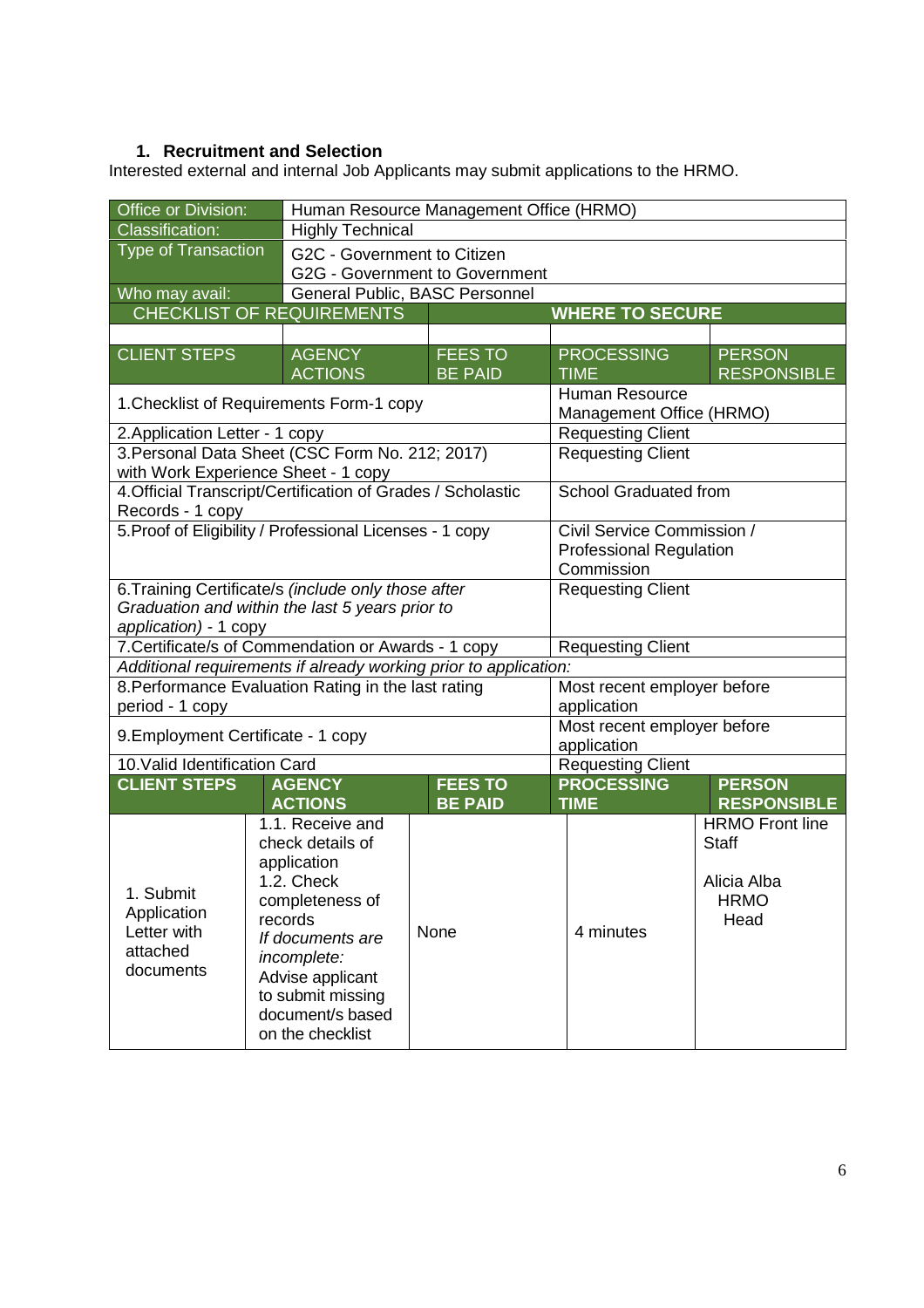|                         | 2.1. Give the           | None | 2         | <b>HRMO Front line</b> |
|-------------------------|-------------------------|------|-----------|------------------------|
|                         | Checklist of            |      | minutes   | <b>Staff</b>           |
| 2. Receive,             | requirements form       |      |           |                        |
| sign, and               | to the client for       |      |           | Alicia Alba            |
| return the              | review of               |      |           | <b>HRMO</b>            |
| checklist of            | documents vis-a-vis     |      |           | Head                   |
| requirements            | the checklist 2.2.      |      |           |                        |
| form if                 | Receive the signed      |      |           |                        |
| complete.               | checklist and other     |      |           |                        |
| If incomplete:          | documents.              |      |           |                        |
| Comply                  | 2.3. Instruct the       |      |           |                        |
| submitting              | client to wait for      |      |           |                        |
| missing                 | a text which for        |      |           |                        |
| documents               | the schedule of         |      |           |                        |
| first                   | Aptitude and            |      |           |                        |
|                         | Function-               |      |           |                        |
|                         | <b>Specific Testing</b> |      |           |                        |
| 3. Take note of         | 3.1. Refer              | None | 5 days    | <b>HRMO Front line</b> |
| given schedule          | assessment to           |      |           | <b>Staff</b>           |
| and venue of            | <b>HRDO</b>             |      |           |                        |
| Aptitude and            | 3.2. Message            |      |           | Alicia Alba            |
| Function-               | applicant regarding     |      |           | <b>HRMO</b>            |
| <b>Specific Testing</b> | the schedule and        |      |           | Head                   |
| and confirm             | venue of testing and    |      |           |                        |
| availability            | confirm attendance      |      |           |                        |
| 4. Go to the            | 4.1. Verify identity    | None | 2 minutes |                        |
| venue of testing        | of Examinee and         |      |           |                        |
| on the schedule         | usher them into         |      |           |                        |
| and present             | the room                |      |           |                        |
| valid ID                |                         |      |           |                        |
|                         | 5.1. Administer the     | None | 2 hours   |                        |
|                         | <b>Aptitude Test</b>    |      |           |                        |
| 5. Take the             | 5.2. Instruct client    |      |           |                        |
| Aptitude                | to take Function-       |      |           |                        |
| test                    | specific exam           |      |           |                        |
|                         | afterwards              |      |           |                        |
| 6. Go to the            | 6. Administer the       | None | 2 hours   |                        |
| venue of the            | Function-specific       |      |           |                        |
| Function-specific       | exam                    |      |           |                        |
| exam and take           |                         |      |           |                        |
| the exam                |                         |      |           |                        |
| 7. Fill in and          | 7.1. Provide a Client   | None | 3 minutes |                        |
| submit the              | Satisfaction and        |      |           |                        |
| Client                  | Feedback Form           |      |           |                        |
| Satisfaction            | 7.2. Inform             |      |           |                        |
| & Feedback              | examinees that of       |      |           |                        |
| form                    | applicants              |      |           |                        |
|                         | proceeding to the       |      |           |                        |
|                         | next step will be       |      |           |                        |
|                         | contacted by the        |      |           |                        |
|                         | <b>HRMO</b>             |      |           |                        |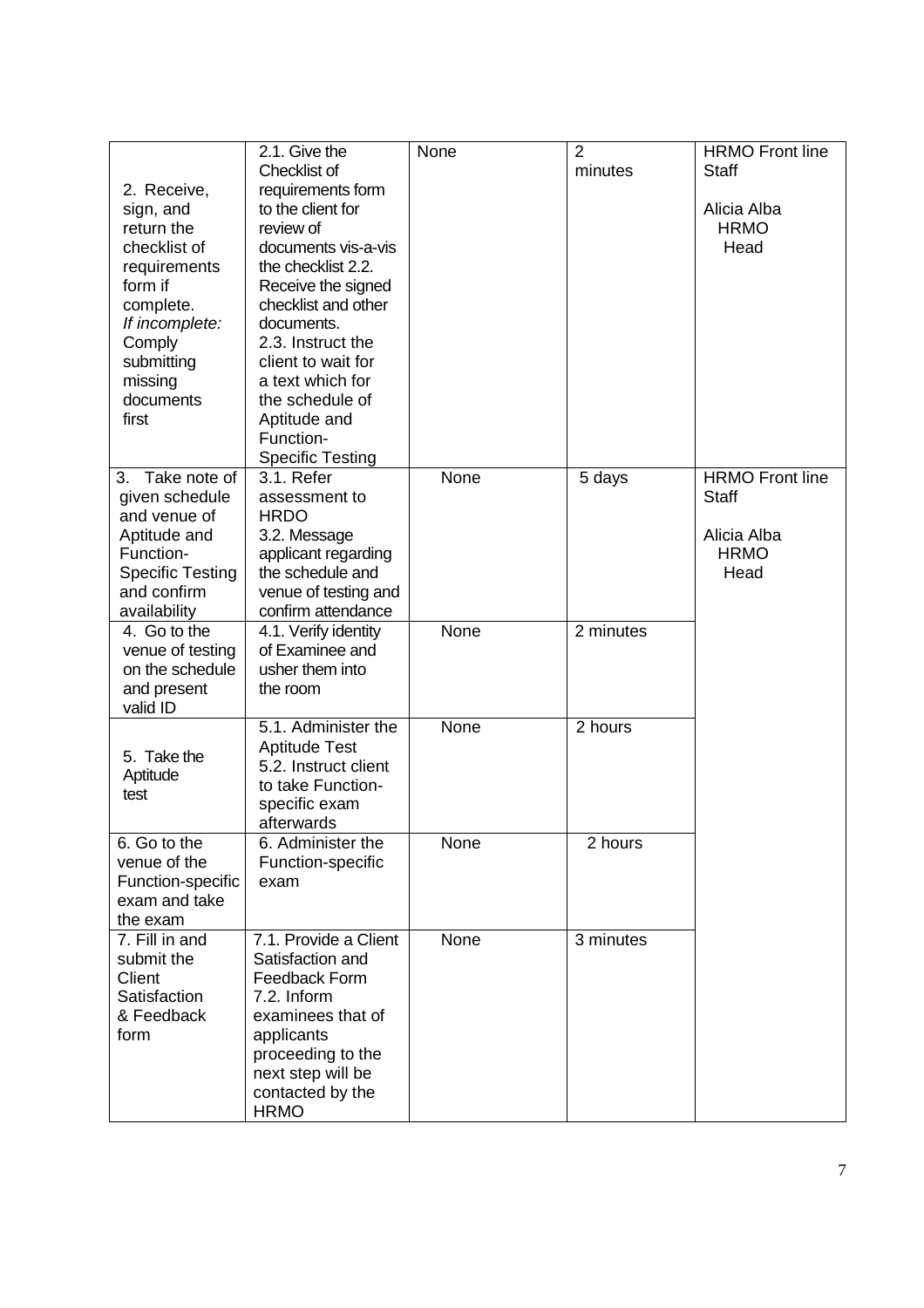| 8. Take note of<br>the venue and<br>schedule of<br>interview<br>specified by the<br>HRMO and<br>confirm<br>availability | 8.1. Inform passing<br>applicants through<br>text about the venue<br>and schedule of<br>interview and<br>confirm attendance                                                                                     | None | 3 minutes                     |  |
|-------------------------------------------------------------------------------------------------------------------------|-----------------------------------------------------------------------------------------------------------------------------------------------------------------------------------------------------------------|------|-------------------------------|--|
| 9. Proceed to<br>the venue of<br>interview on<br>scheduled<br>date                                                      | 9.1. Check<br>attendance of<br>applicants<br>9.2. Usher<br>applicants into<br>interview room                                                                                                                    | None | 3 minutes                     |  |
| 10. Present<br>yourself and<br>take the<br>interview when<br>called                                                     | 10.1. Facilitate the<br>screening interview<br>10.2. Inform interview<br>that selected applicar<br>will be contacted<br>through text                                                                            | None | 15 minutes                    |  |
| 11. Confirm<br>receipt of<br>message                                                                                    | 11.1. Finalize the<br>Competency<br><b>Assessment Form</b><br>(CAF) and submit<br>to the Office of the<br>President for<br>selection<br>11.2. Inform<br>selected applicant<br>upon approval of the<br>President | None | 7 days                        |  |
|                                                                                                                         | Total                                                                                                                                                                                                           |      | 12 days 4 hours<br>31 minutes |  |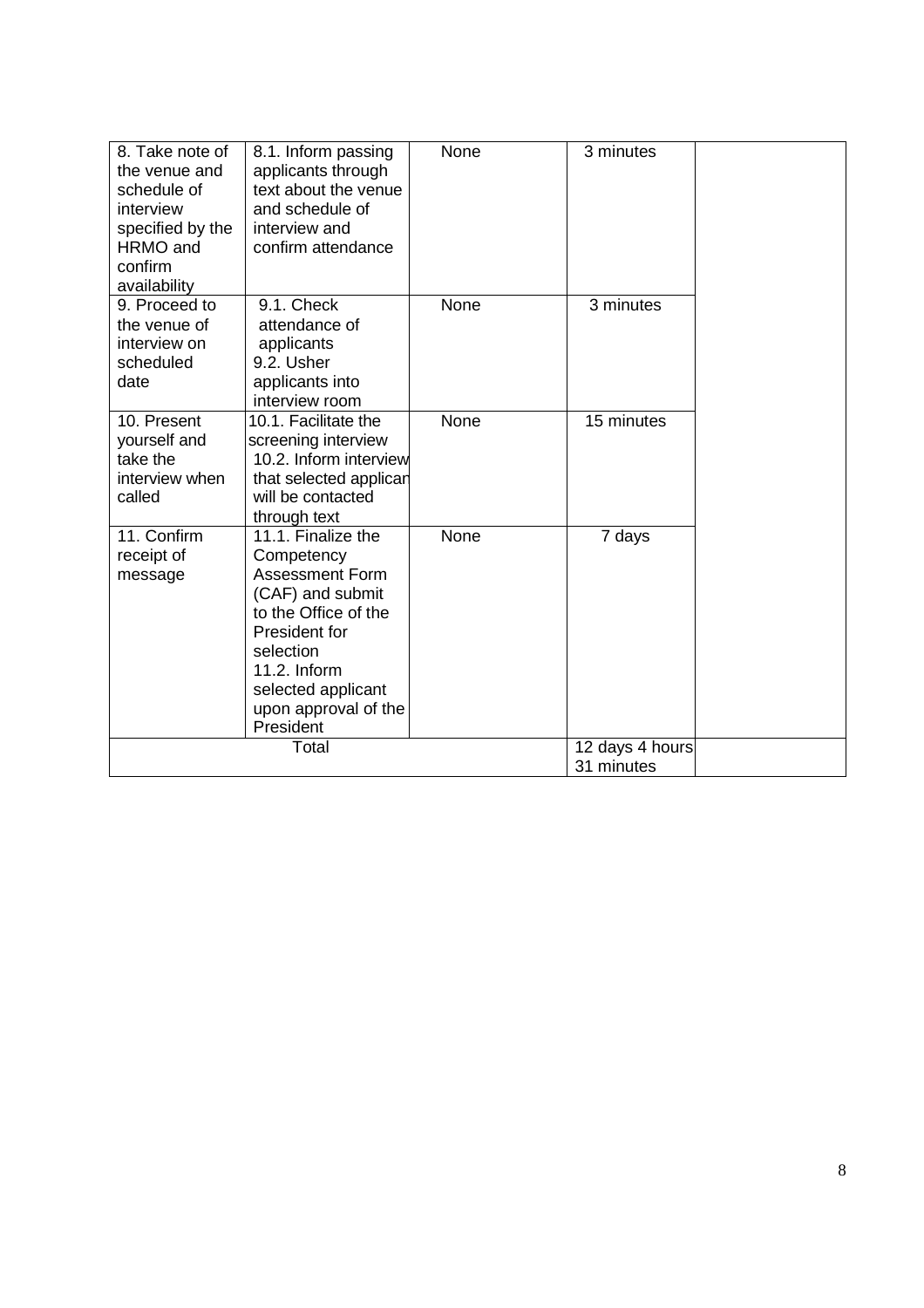*Pinaod, San Ildefonso, Bulacan www.basc.edu.ph | 044.762 1427*

# **HUMAN RESOURCE MANAGEMENT OFFICE (HRMO)**

# **1. Responding to Concerns/Queries**

Clients may address their concerns/queries to the frontline personnel for proper action/referral.

| <b>Office or Division:</b>                                              |                                                                                                                    | Human Resource Management Office (HRMO) |                                  |                                                                       |  |
|-------------------------------------------------------------------------|--------------------------------------------------------------------------------------------------------------------|-----------------------------------------|----------------------------------|-----------------------------------------------------------------------|--|
| <b>Classification:</b>                                                  | Simple                                                                                                             |                                         |                                  |                                                                       |  |
| Type of Transaction                                                     | G2C - Government to Citizen<br>G2G - Government to Government                                                      |                                         |                                  |                                                                       |  |
| Who may avail:                                                          | General Public, BASC Personnel                                                                                     |                                         |                                  |                                                                       |  |
| <b>CHECKLIST OF REQUIREMENTS</b>                                        |                                                                                                                    |                                         | <b>WHERE TO SECURE</b>           |                                                                       |  |
| 1. BASC ID (if BASC Personnel)                                          |                                                                                                                    |                                         | <b>Requesting Client</b>         |                                                                       |  |
| <b>CLIENT STEPS</b>                                                     | <b>AGENCY</b><br><b>ACTIONS</b>                                                                                    | <b>FEES TO</b><br><b>BE PAID</b>        | <b>PROCESSING</b><br><b>TIME</b> | <b>PERSON</b><br><b>RESPONSIBLE</b>                                   |  |
| 1. Inform frontline<br>service personnel<br>on the nature of<br>inquiry | .1. Receive<br>inquiry from<br>client<br>1.2. Provide<br>proper response<br>or direct to<br>concerned<br>personnel | None                                    | 2 minutes                        | <b>HRMO Front</b><br>line Staff<br>Alicia Alba<br><b>HRMO</b><br>Head |  |
| Total                                                                   |                                                                                                                    | None                                    | 2 minutes                        |                                                                       |  |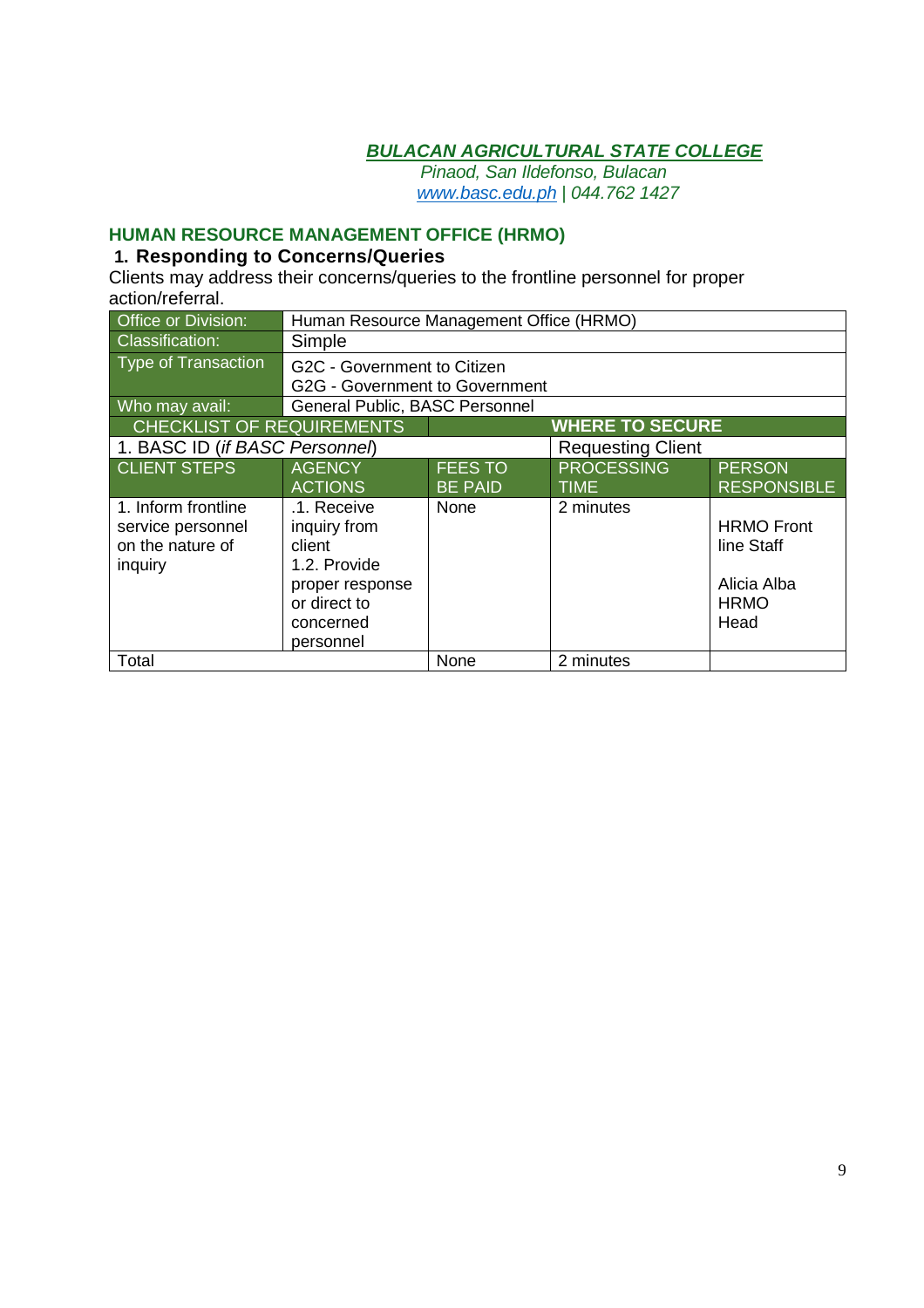# **HUMAN RESOURCE MANAGEMENT OFFICE (Internal Services)**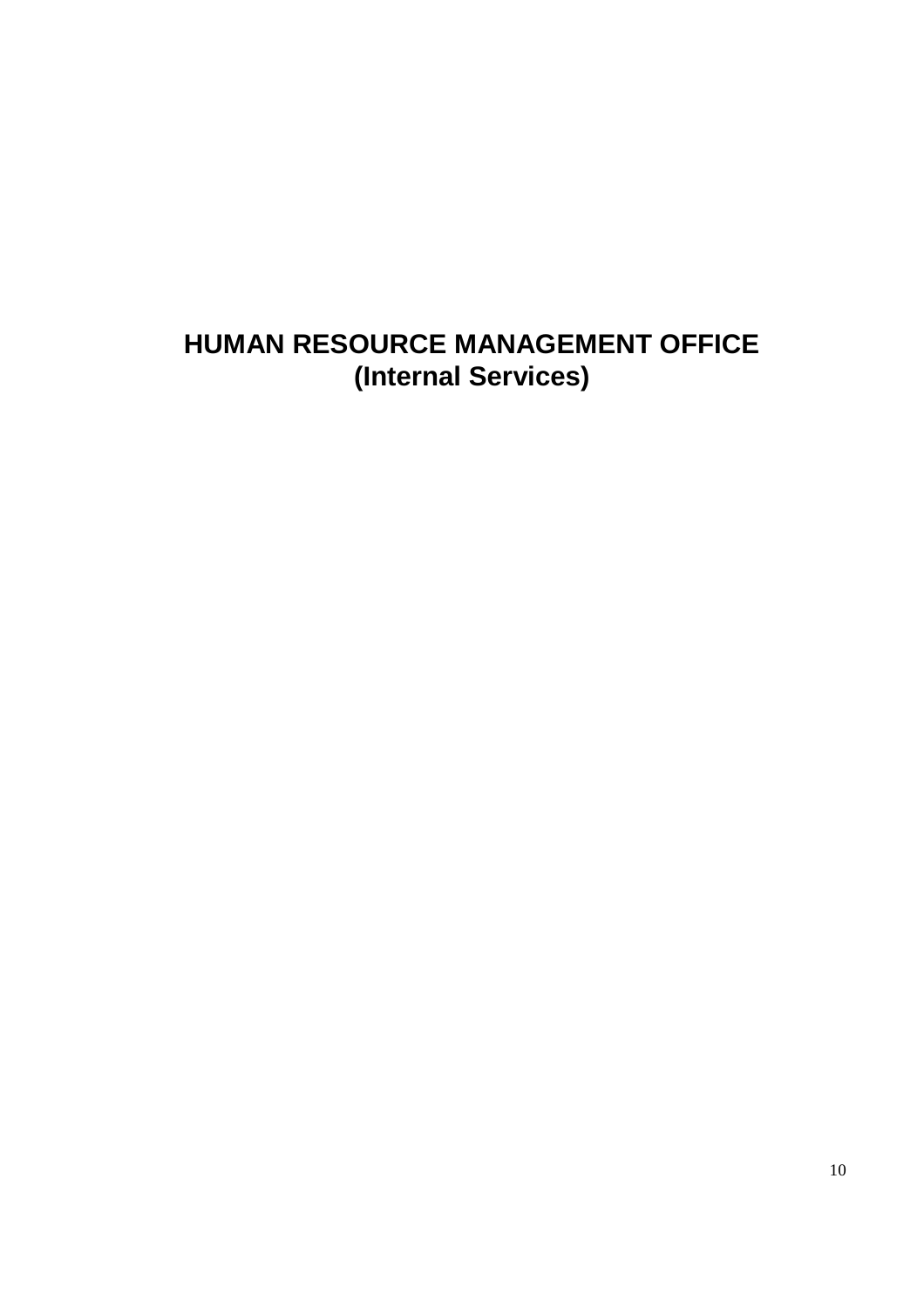*Pinaod, San Ildefonso, Bulacan*

*www.basc.edu.ph | 044.762 1427*

# **HUMAN RESOURCE MANAGEMENT OFFICE (HRMO)**

#### **1. Issuance of Personnel Records and Other Documents**

BASC personnel may request for the issuance of Service Record, Certifications, and Certified True Copies.

| Office or Division:                                                                                                       |                                                                                                                                                                                                                                                                                                                  | Human Resource Management Office (HRMO)                                                                                                             |                                                                            |                                    |  |
|---------------------------------------------------------------------------------------------------------------------------|------------------------------------------------------------------------------------------------------------------------------------------------------------------------------------------------------------------------------------------------------------------------------------------------------------------|-----------------------------------------------------------------------------------------------------------------------------------------------------|----------------------------------------------------------------------------|------------------------------------|--|
| <b>Classification:</b>                                                                                                    | <b>Highly Technical</b>                                                                                                                                                                                                                                                                                          |                                                                                                                                                     |                                                                            |                                    |  |
| <b>Type of Transaction</b>                                                                                                |                                                                                                                                                                                                                                                                                                                  | G2G - Government to Government                                                                                                                      |                                                                            |                                    |  |
| Who may avail:                                                                                                            | <b>BASC Personnel</b>                                                                                                                                                                                                                                                                                            |                                                                                                                                                     |                                                                            |                                    |  |
| <b>CHECKLIST OF REQUIREMENTS</b>                                                                                          |                                                                                                                                                                                                                                                                                                                  |                                                                                                                                                     | <b>WHERE TO SECURE</b>                                                     |                                    |  |
| 1. Request Form - 1 copy                                                                                                  |                                                                                                                                                                                                                                                                                                                  |                                                                                                                                                     | <b>Human Resource</b><br>Management Office (HRMO)<br><b>Frontline Desk</b> |                                    |  |
| Additional requirements if representative                                                                                 |                                                                                                                                                                                                                                                                                                                  |                                                                                                                                                     |                                                                            |                                    |  |
| 2. Special Power of Attorney (SPA) and/or Authorization Letter                                                            |                                                                                                                                                                                                                                                                                                                  |                                                                                                                                                     |                                                                            |                                    |  |
| 3. Valid ID of the representative                                                                                         |                                                                                                                                                                                                                                                                                                                  |                                                                                                                                                     |                                                                            |                                    |  |
| <b>CLIENT STEPS</b>                                                                                                       | <b>AGENCY</b>                                                                                                                                                                                                                                                                                                    | <b>FEES TO</b>                                                                                                                                      | <b>PROCESSING</b>                                                          | <b>PERSON</b>                      |  |
|                                                                                                                           | <b>ACTIONS</b>                                                                                                                                                                                                                                                                                                   | <b>BE PAID</b>                                                                                                                                      | <b>TIME</b>                                                                | <b>RESPON</b><br><b>SIBLE</b>      |  |
| 1. Accomplish and submit<br>a Request Form                                                                                | 1.1. Receive<br>request form and<br>check details of<br>request<br>1.2. Check records<br>of concerned<br>employee and<br><b>For Personal</b><br>Purposes: Advise<br>client to pay fee<br>(Go to Step 2) For<br><b>Official Purposes:</b><br>Advise client to<br>wait for requested<br>document (Go to<br>Step 5) | 1 set of Cert. (2<br>copies) - PHP<br>75.00<br>1 set of service<br>record (2copies) -<br>PHP 100.00<br><b>Certified True</b><br>Copy<br>P50.00/copy | 7<br>minutes                                                               | Alicia Alba<br><b>HRMO</b><br>Head |  |
| 2. Proceed to the<br>Cashiering Office and<br><b>Present Request Form</b><br>and pay fee charged by<br>collecting officer | 2.1 Check form<br>and charge<br>appopriate fee<br>2.2. Receive<br>tender                                                                                                                                                                                                                                         |                                                                                                                                                     | 8<br>minutes                                                               |                                    |  |
| 3. Receive the official<br>receipt and change, if any.<br>Count change before<br>leaving the counter                      | 3.1. give client the<br>WHITE copy of<br>the official receipt<br>and file the<br>duplicate and<br>triplicate                                                                                                                                                                                                     |                                                                                                                                                     | $\overline{2}$<br>minutes                                                  |                                    |  |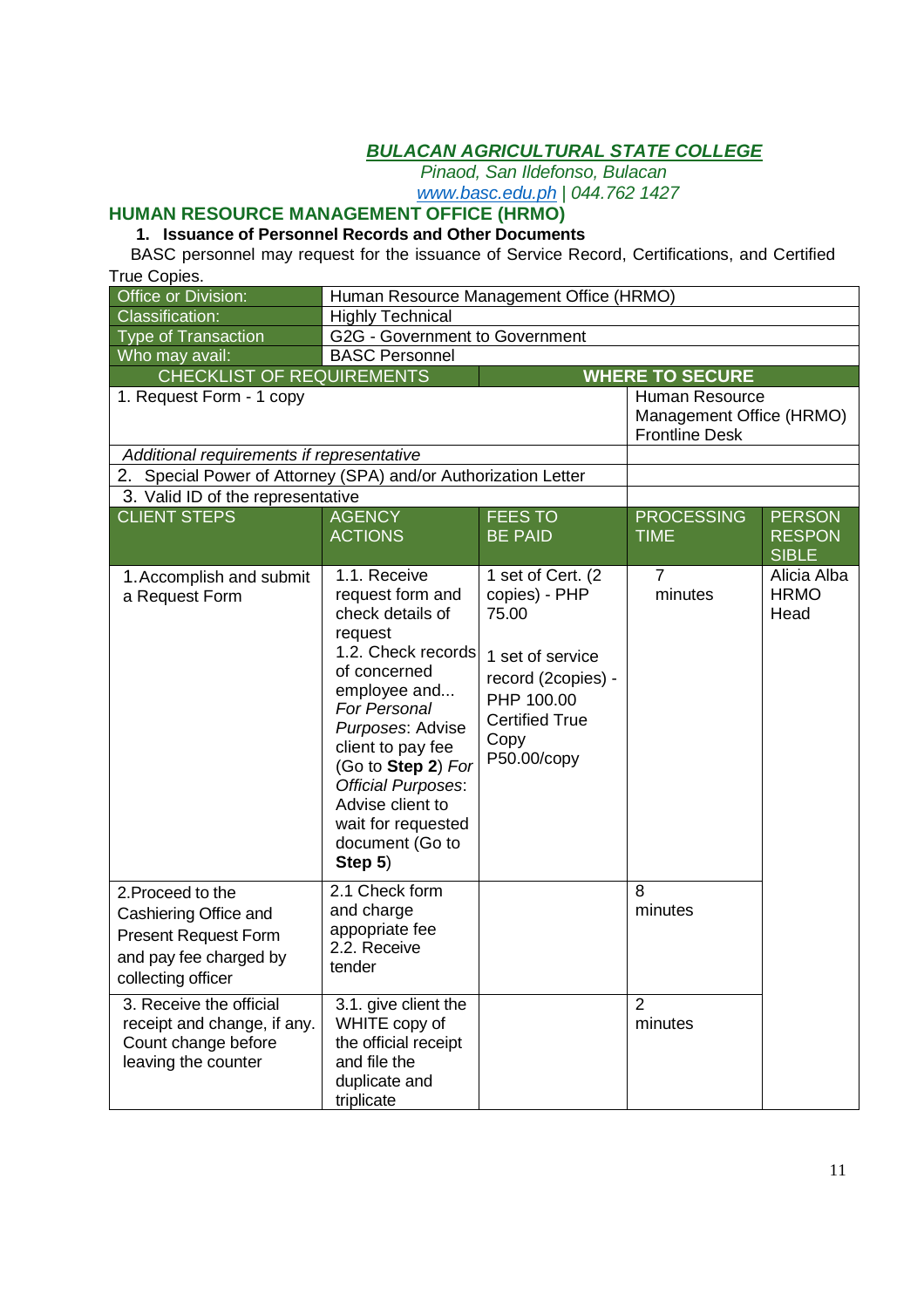| 4. Present Official receipt                                                                                         | 4. Verify and<br>copy OR number<br>to the request<br>form                                   |                                                                                                                                                       | 1 minute      |  |
|---------------------------------------------------------------------------------------------------------------------|---------------------------------------------------------------------------------------------|-------------------------------------------------------------------------------------------------------------------------------------------------------|---------------|--|
| 5. Receive requested<br>document/s and sign in<br>the acknowledgement of<br>receipt portion of the<br>request form. | 4. Release<br>requested<br>documents.                                                       |                                                                                                                                                       | 1 minute      |  |
| 6. Fill-in the Client<br>Satisfaction & Feedback<br>form and drop at any<br>appropriate box.                        | 6. Provide and<br>instruct client to<br>fill in a Client<br>Satisfaction &<br>Feedback Form |                                                                                                                                                       | 2<br>minutes  |  |
| Total                                                                                                               |                                                                                             | 1 set of Cert. (2<br>copies) - PHP<br>75.00 1 set of<br>service record<br>(2copies) -<br>PHP 100.00<br><b>Certified True</b><br>Copy - PHP<br>50/copy | 21<br>minutes |  |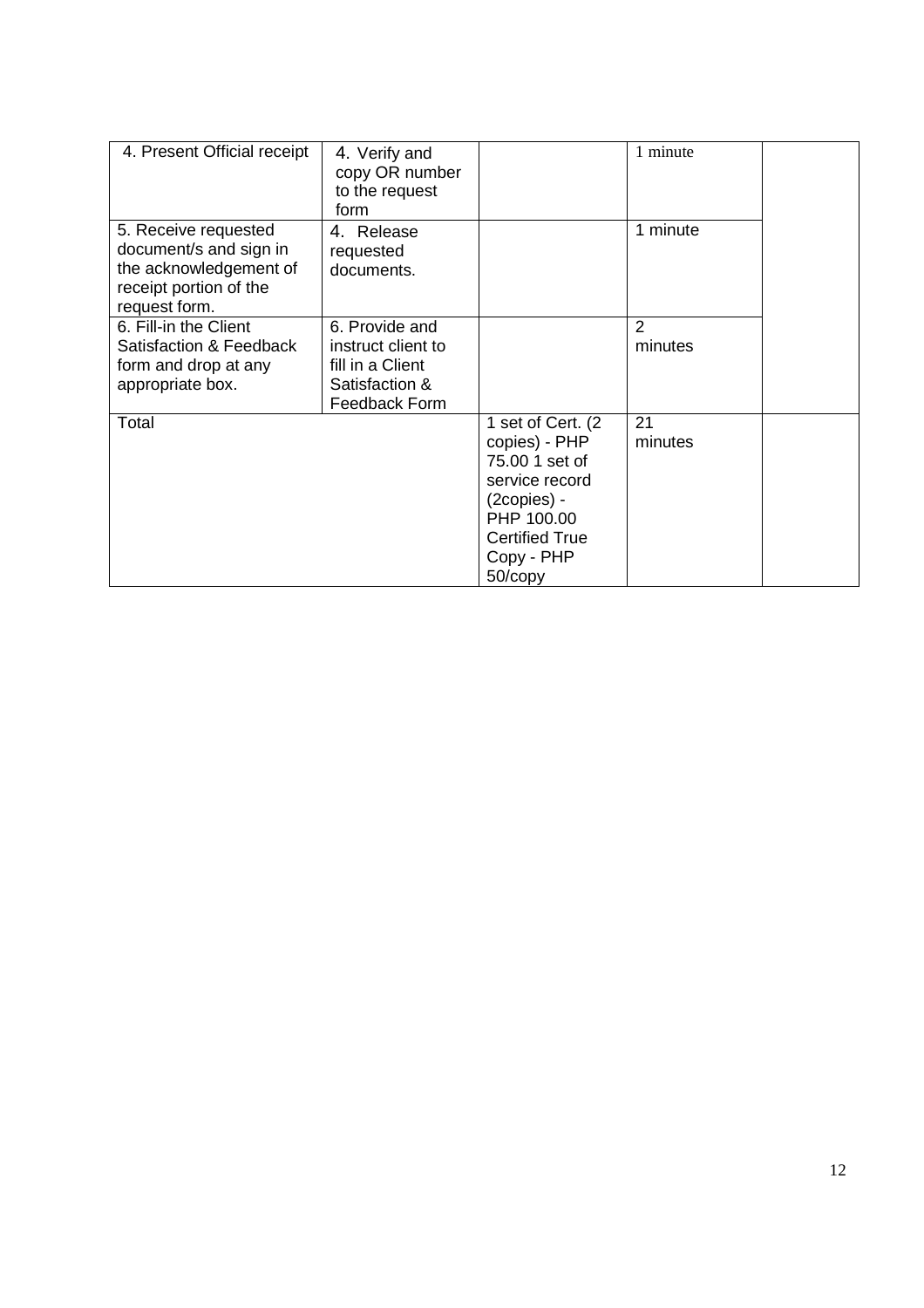*Pinaod, San Ildefonso, Bulacan www.basc.edu.ph | 044.762 1427*

# **HUMAN RESOURCE MANAGEMENT OFFICE (HRMO)**

### **2. Receiving of Applications for Leave**

Employees may apply for leave for various reasons contingent upon availability of leave credits.

| Office or Division:                                                                                            | Human Resource Management Office (HRMO)                                                                                                                                                                                                                                          |                |                                  |                                                                       |
|----------------------------------------------------------------------------------------------------------------|----------------------------------------------------------------------------------------------------------------------------------------------------------------------------------------------------------------------------------------------------------------------------------|----------------|----------------------------------|-----------------------------------------------------------------------|
| <b>Classification:</b>                                                                                         | <b>Highly Technical</b>                                                                                                                                                                                                                                                          |                |                                  |                                                                       |
| <b>Type of Transaction</b>                                                                                     | G2G - Government to Government                                                                                                                                                                                                                                                   |                |                                  |                                                                       |
| Who may avail:                                                                                                 | General Public, BASC Personnel                                                                                                                                                                                                                                                   |                |                                  |                                                                       |
| <b>CHECKLIST OF REQUIREMENTS</b>                                                                               |                                                                                                                                                                                                                                                                                  |                | <b>WHERE TO SECURE</b>           |                                                                       |
| 1. CSC Form 6 (Application for Leaves) - 2 copies                                                              |                                                                                                                                                                                                                                                                                  |                | Human Resource Management Office |                                                                       |
|                                                                                                                |                                                                                                                                                                                                                                                                                  |                | (HRMO) Frontline Desk            |                                                                       |
| <b>CLIENT STEPS</b>                                                                                            | <b>AGENCY</b>                                                                                                                                                                                                                                                                    | <b>FEES TO</b> | <b>PROCESSING</b>                | <b>PERSON</b>                                                         |
|                                                                                                                | <b>ACTIONS</b>                                                                                                                                                                                                                                                                   | <b>BE PAID</b> | <b>TIME</b>                      | <b>RESPONSIBLE</b>                                                    |
| 1. Fill in the CSC<br>form 6 and submit to<br>supervisor/s for<br>signing. Submit to<br>HRMO once<br>approved. | 1.1. Receive<br>CSC Form 6<br>check details 1.2.<br>Check the<br>summary of<br>absences and<br>tardiness of<br>concerned<br>employee 1.3.<br>Inform client of<br>total number of<br>leave credits and<br>remaining credits<br>after the days of<br>leave have been<br>subtracted | <b>None</b>    | 5 minutes                        | <b>HRMO Front</b><br>line Staff<br>Alicia Alba<br><b>HRMO</b><br>Head |
| Total                                                                                                          |                                                                                                                                                                                                                                                                                  | None           | 5 minutes                        |                                                                       |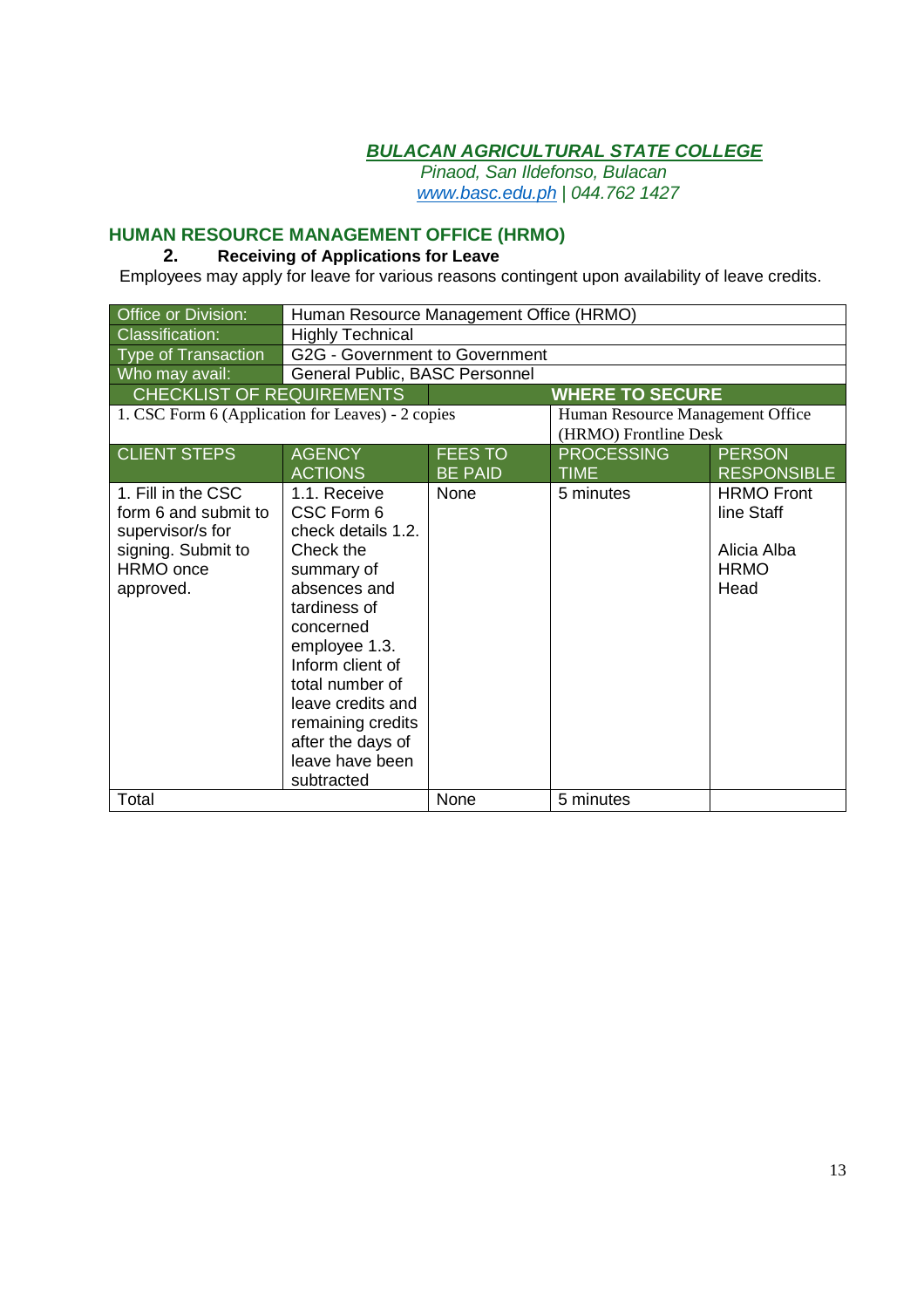# **CASHIERING OFFICE**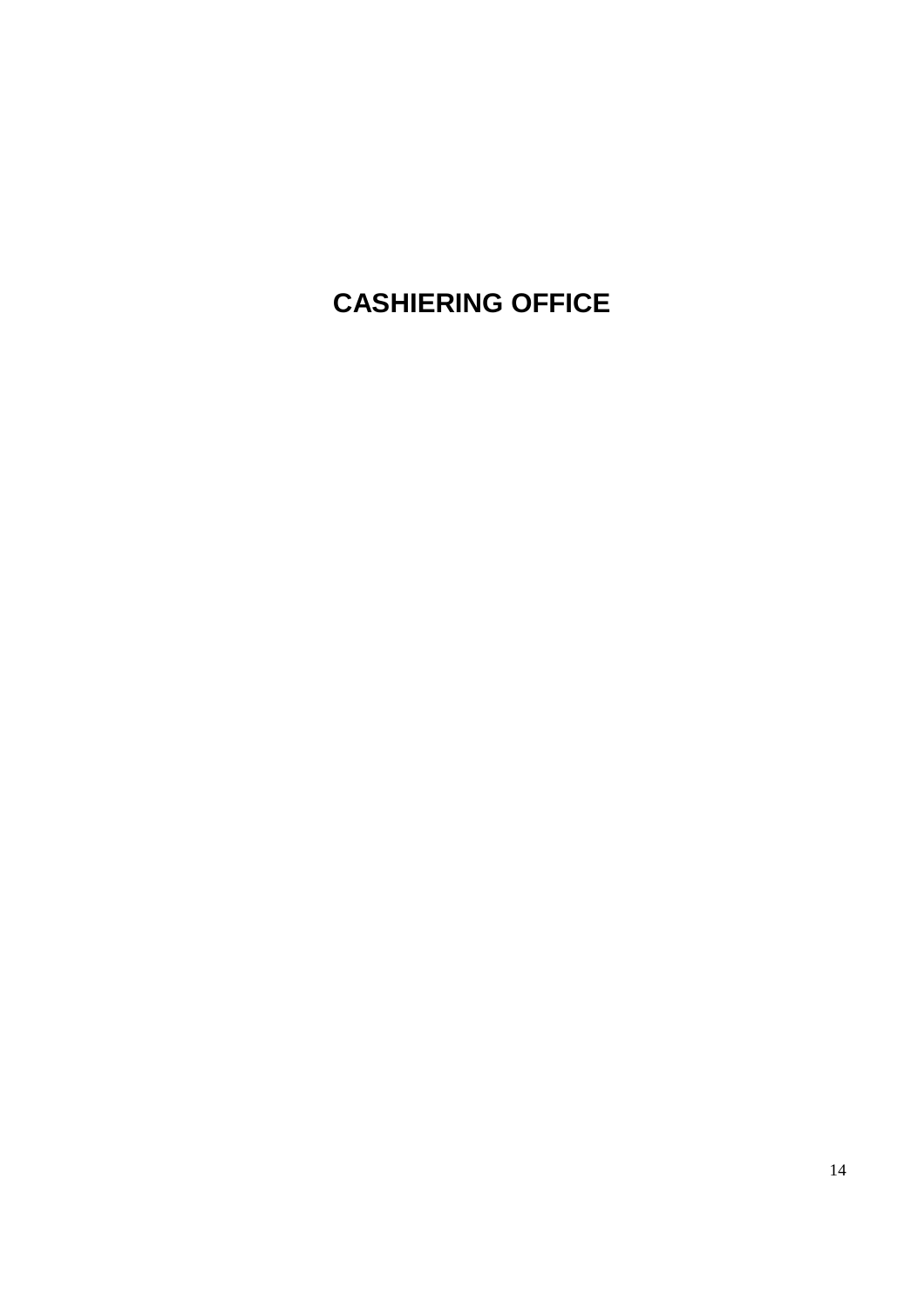*Pinaod, San Ildefonso, Bulacan www.basc.edu.ph | 044.762 1427*

#### **CASHIERING OFFICE (HRMO)**

#### **1.Check Disbursement**

Clients may process check claims at the Cashiering Office Office or Division: Cashiering Classification: Simple Type of Transaction G2C - Government to Citizen G2B - Government to Business Entity G2G - Government to Government Who may avail: **Creditors, Suppliers, Employees, Students, Parents/Guardians,** Graduates, Prospective enrollees CHECKLIST OF REQUIREMENTS **WHERE TO SECURE** 1. Valid Identification Card **Requesting Client** Requesting Client 2. Disbursement Voucher - 2 copies Requesting Client If claiming for a company or another person: AUTHORIZATION IS NEEDED Requesting Client If a supplier or other credit-organization: OFFICIAL RECEIPT IS NEEDED Requesting Client CLIENT STEPS AGENCY ACTIONS FEES TO BE PAID **PROCESSING** TIME **PERSON** RESPONSIBLE 1. Prepare voucher and attach supporting documents. 1.1. Receive approved Disbursement voucher (with supporting documents) and prepare check 1.2. Inform client to return the following day None | 1 day | Cashiering **Staff** 2. Return the following day and inform the teller on the nature of claim. Present valid ID. 2.1. Verify availability of the check claim 2.2. Verify the signature of the client on the Disbursement Voucher vis-a-vis the valid ID \*Require OR if client is a Supplier/Creditor None 6 minutes 3. Sign on the received portion of the Disbursement Voucher and receive check 3.1. Take Disbursement Voucher and OR 3.2. Release check None 3 minutes Total 1 day and 9 minutes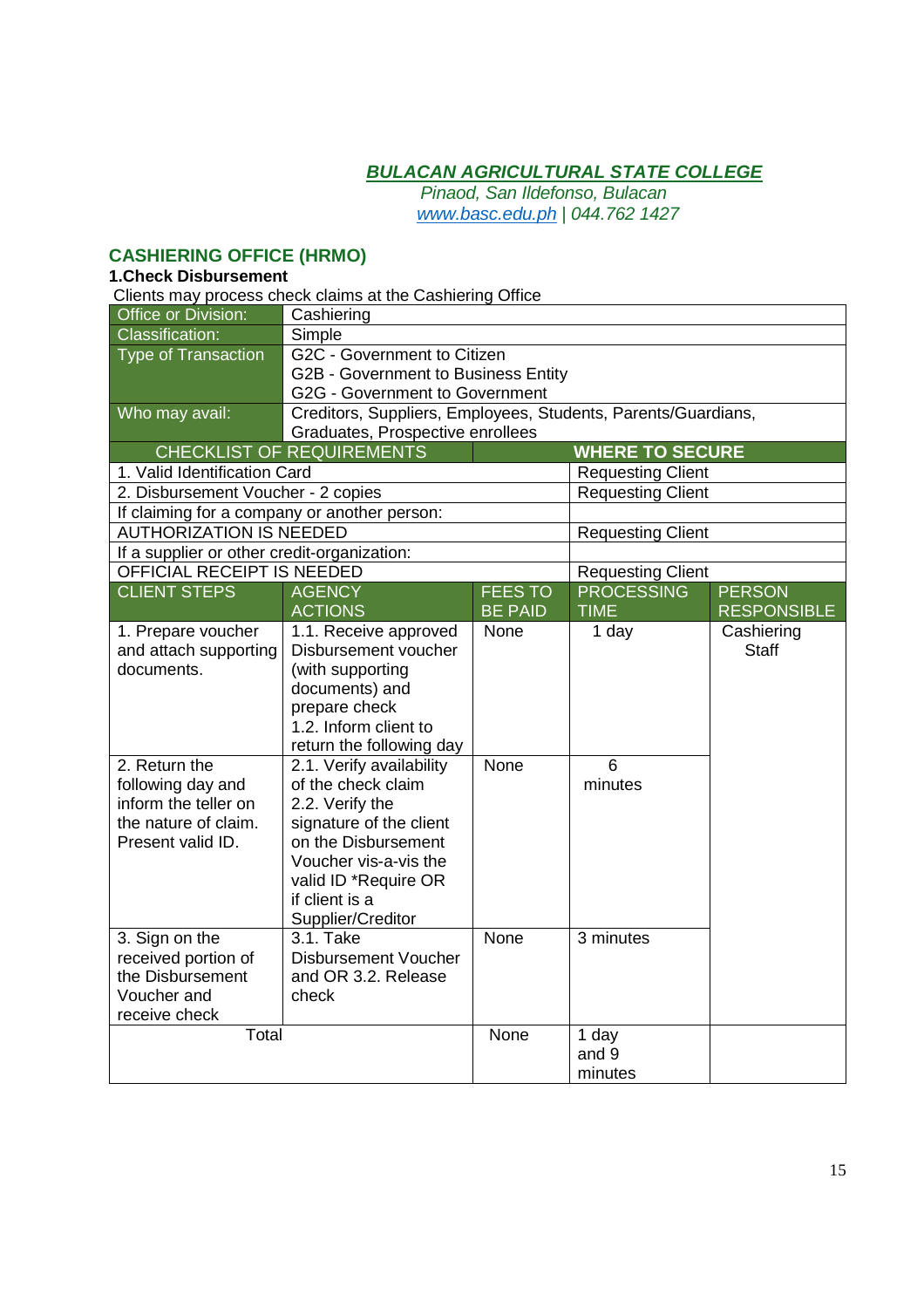*Pinaod, San Ildefonso, Bulacan www.basc.edu.ph | 044.762 1427*

#### **CASHIERING OFFICE**

#### **1.Cash Disbursement**

Clients may process cash claims at the Cashiering Office Office or Division: Cashiering Classification: Simple Type of Transaction | G2C - Government to Citizen G2B - Government to Business Entity G2G - Government to Government Who may avail: Creditors, Suppliers, Employees, Students, Parents/Guardians, Graduates, Prospective enrollees CHECKLIST OF REQUIREMENTS **WHERE TO SECURE** 1. Valid Identification Card Requesting Client 2. Disbursement Voucher - 2 copies Requesting Client If claiming for a company or another person: AUTHORIZATION IS NEEDED Requesting Client If a supplier or other credit-organization: OFFICIAL RECEIPT IS NEEDED Requesting Client CLIENT STEPS AGENCY ACTIONS FEES TO BE PAID **PROCESSING** TIME **PERSON RESPONSIBLE** 1. File for a claim by presenting check and/or payroll 1.1. Receive claim and inform client to return after 1 hour 1.2. Encashment of check for disbursement and cash count None 1 hour Cashiering **Staff** 2. Return after 1 hour and inform disbursing officer of nature of claim. Present Valid ID 2.1. Verify availability of claim 2.2. Verify the signature of the client on the **Disbursement** Voucher vis-a-vis the valid ID \*Require OR if client is a Supplier/Creditor 6 minutes 3. Sign on the received portion of the Disbursement Voucher and receive cash. Count cash before leaving the counter 3.1. Take the check/ payroll 3.2. Release cash Total 1 hour and 9 minutes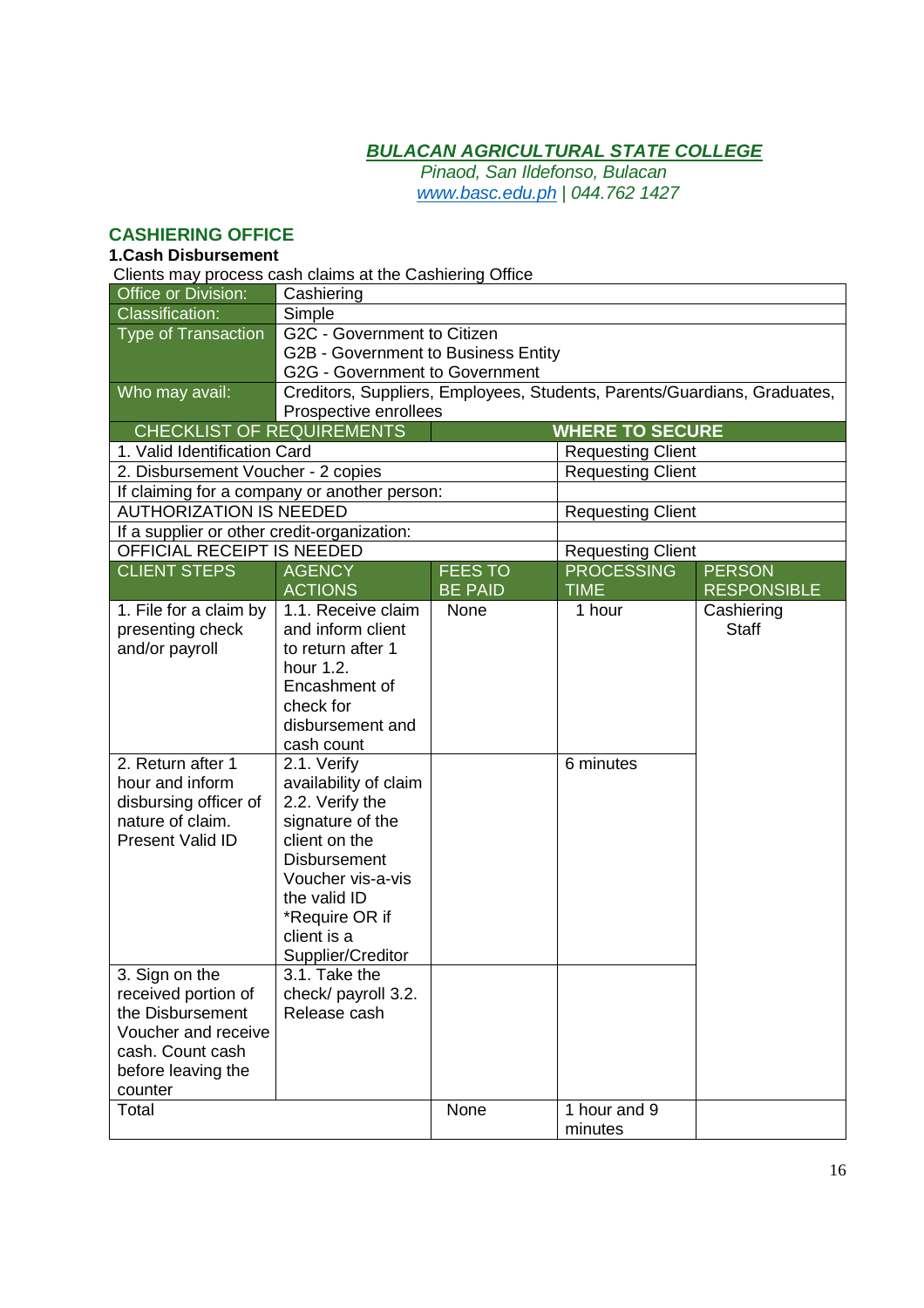*Pinaod, San Ildefonso, Bulacan www.basc.edu.ph | 044.762 1427*

#### **CASHIERING OFFICE**

#### **3.Responding to Queries/Request for Documents**

Clients may forward concerns to cashiering office personnel including requesting for documents such as Letter of Introduction to Bank, Proof of University Accounts for Fund Transfer by Special Projects, etc

| Office or Division:                           | Cashiering                          |                |                          |                    |
|-----------------------------------------------|-------------------------------------|----------------|--------------------------|--------------------|
| <b>Classification:</b>                        | Simple                              |                |                          |                    |
| <b>Type of Transaction</b>                    | G2B - Government to Business entity |                |                          |                    |
|                                               | G2C - Government to Citizen         |                |                          |                    |
|                                               | G2G - Goverment to Government       |                |                          |                    |
| Who may avail:                                | General Public, BASC Personnel      |                |                          |                    |
| CHECKLIST OF REQUIREMENTS                     |                                     |                | <b>WHERE TO SECURE</b>   |                    |
| 1. Valid Identification Card                  |                                     |                | <b>Requesting Client</b> |                    |
| 2. Requirement list, if any                   |                                     |                | <b>Requesting Client</b> |                    |
| 3. Communication letter, for special projects |                                     |                | <b>Funding Agency</b>    |                    |
| <b>CLIENT STEPS</b>                           | <b>AGENCY</b>                       | <b>FEES TO</b> | <b>PROCESSING</b>        | <b>PERSON</b>      |
|                                               | <b>ACTIONS</b>                      | <b>BE PAID</b> | <b>TIME</b>              | <b>RESPONSIBLE</b> |
| 1. Infom the teller of                        | 1.1. Verify and                     | None           | 15 minutes               | Frontline          |
| the nature of                                 | prepare                             |                | 4 hours if               | <b>Staff</b>       |
| request and present                           | requested forms                     |                | bank                     |                    |
| ID with any of the                            | or provided a                       |                | assistance               |                    |
| required documents                            | photocopy of                        |                | is required              |                    |
| if applicable                                 | documents or                        |                |                          |                    |
|                                               | refer to bank                       |                |                          |                    |
|                                               | statements                          |                |                          |                    |
|                                               | *request snap                       |                |                          |                    |
|                                               | shots of                            |                |                          |                    |
|                                               | transaction of                      |                |                          |                    |
|                                               | fund transfers for                  |                |                          |                    |
|                                               | special projects                    |                |                          |                    |
| Total                                         |                                     | None           | 15 minutes 4             |                    |
|                                               |                                     |                | hours if bank            |                    |
|                                               |                                     |                | assistance is            |                    |
|                                               |                                     |                | required                 |                    |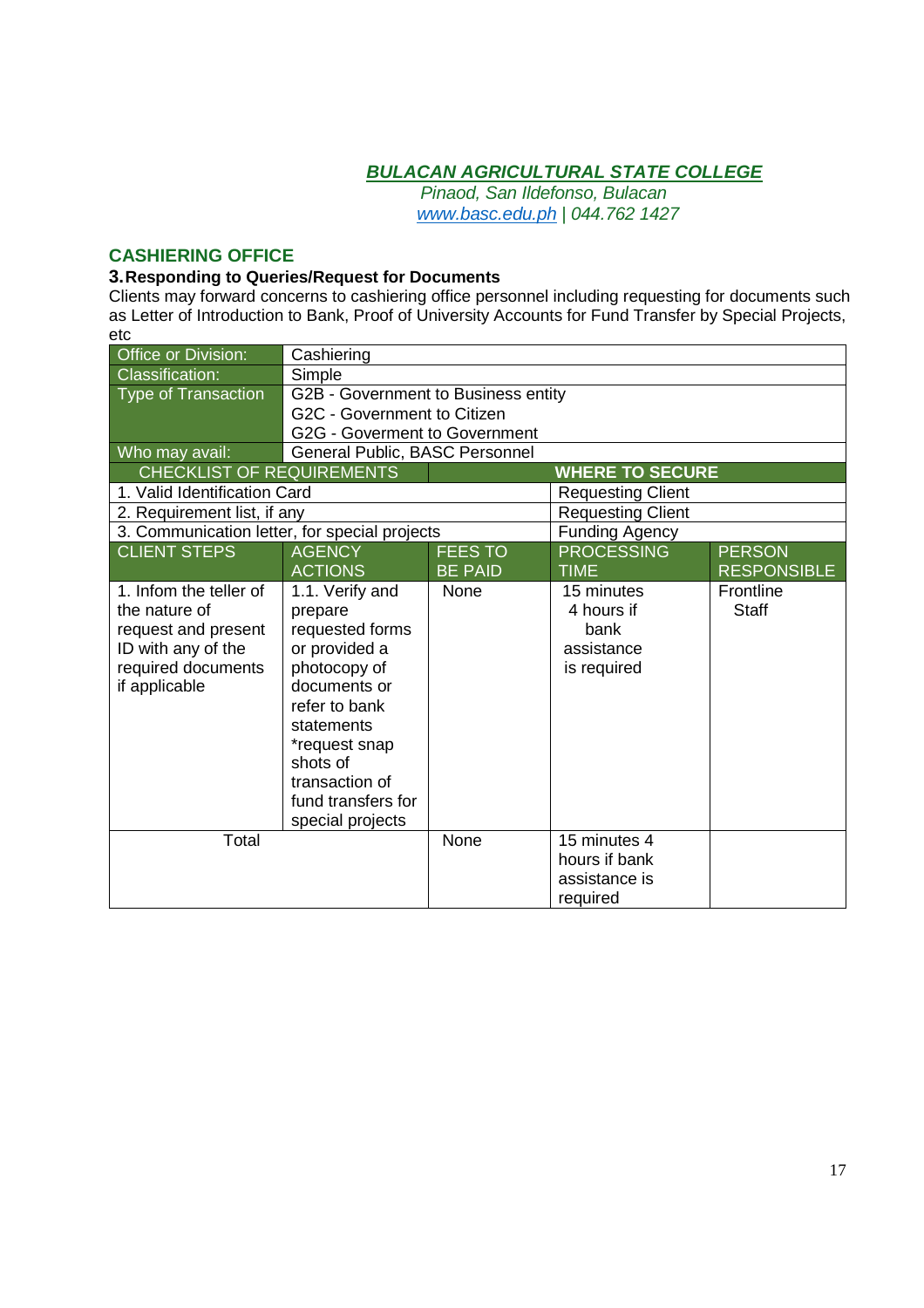**ACCOUNTING OFFICE External Services**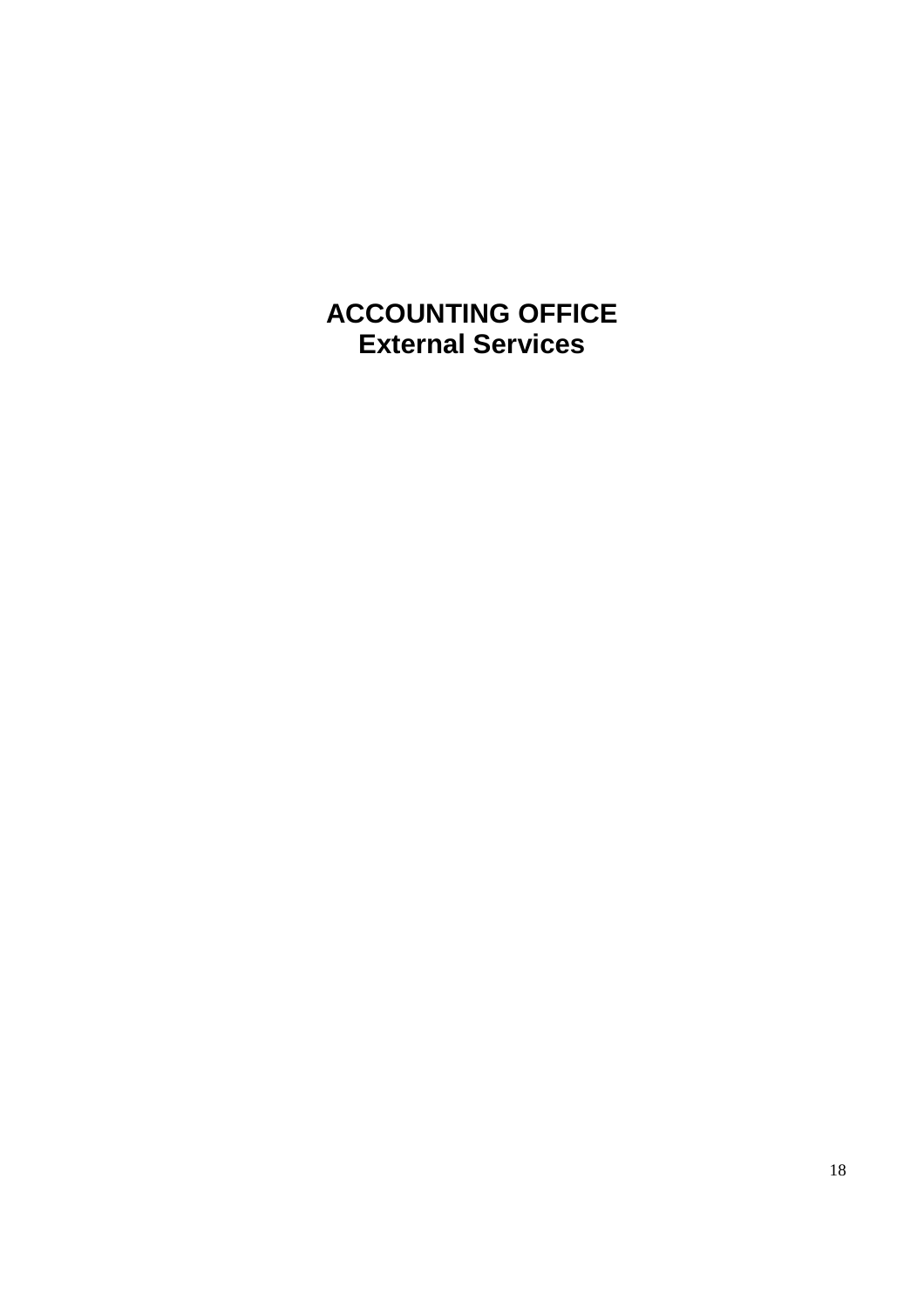*Pinaod, San Ildefonso, Bulacan www.basc.edu.ph | 044.762 1427*

# **ACCOUNTING OFFICE**

#### **1. Request for Statement of Account/Assessment Form for College Fees**

The Accounting Office issues Statements of Account (SOA) as requested by clients for the payment of College fees such as tuition fee.

| Office or Division:                                                                                                | <b>Accounting Office</b>                                                                                                                                                   |                                                          |                          |                            |
|--------------------------------------------------------------------------------------------------------------------|----------------------------------------------------------------------------------------------------------------------------------------------------------------------------|----------------------------------------------------------|--------------------------|----------------------------|
| <b>Classification:</b>                                                                                             | Simple                                                                                                                                                                     |                                                          |                          |                            |
| <b>Type of Transaction</b>                                                                                         | G2C - Government to Citizen                                                                                                                                                |                                                          |                          |                            |
| Who may avail:                                                                                                     | Students, Parents/Guardians, Scholarship Sponsors                                                                                                                          |                                                          |                          |                            |
|                                                                                                                    | <b>CHECKLIST OF REQUIREMENTS</b>                                                                                                                                           |                                                          | <b>WHERE TO SECURE</b>   |                            |
| 1. Valid Identification Card                                                                                       |                                                                                                                                                                            |                                                          | <b>Requesting Client</b> |                            |
| 2. Request form - 1 copy                                                                                           |                                                                                                                                                                            |                                                          | <b>Accounting Office</b> |                            |
| If a representative:                                                                                               |                                                                                                                                                                            |                                                          |                          |                            |
| Proof of Identity                                                                                                  |                                                                                                                                                                            |                                                          | <b>Requesting Client</b> |                            |
| <b>CLIENT STEPS</b>                                                                                                | <b>AGENCY</b>                                                                                                                                                              | <b>FEES TO</b>                                           | <b>PROCESSING</b>        | <b>PERSON</b>              |
|                                                                                                                    | <b>ACTIONS</b>                                                                                                                                                             | <b>BE PAID</b>                                           | <b>TIME</b>              | <b>RESPONSIBLE</b>         |
| 1. Fill in and submit<br>request form.<br><b>Present BASC</b><br>ID/Proof of<br>Identification                     | 1.1. Receive<br>accomplished form<br>1.2. Release the<br>statement of account/<br>assessment form<br>1.3. Instruct client to<br>proceed to the<br><b>Cashiering Office</b> | None                                                     | 4<br>minutes             | Accounting<br><b>Staff</b> |
| 2. Present the<br>Statement of<br>account/assessment                                                               | 2. Check the<br>statement of account<br>/ assessment form                                                                                                                  | None                                                     | 1 minute                 |                            |
| 3. Pay amount<br>indicated by teller                                                                               | 3. Receive tender of<br>payment                                                                                                                                            | Amount<br>indicated in the<br>SOA/<br>Assessment<br>Form | 7 minutes                |                            |
| 4. Receive the<br><b>Official Receipt and</b><br>change, if any.<br>Count change<br>before leaving the<br>counter. | 4. Give client the<br>WHITE copy of the<br>Official Receipt. File<br>duplicate and<br>triplicate.                                                                          | None                                                     | 2 minutes                |                            |
| Total                                                                                                              |                                                                                                                                                                            | Amount<br>indicated in the<br>SOA/<br>Assessment<br>Form | 14<br>minutes            |                            |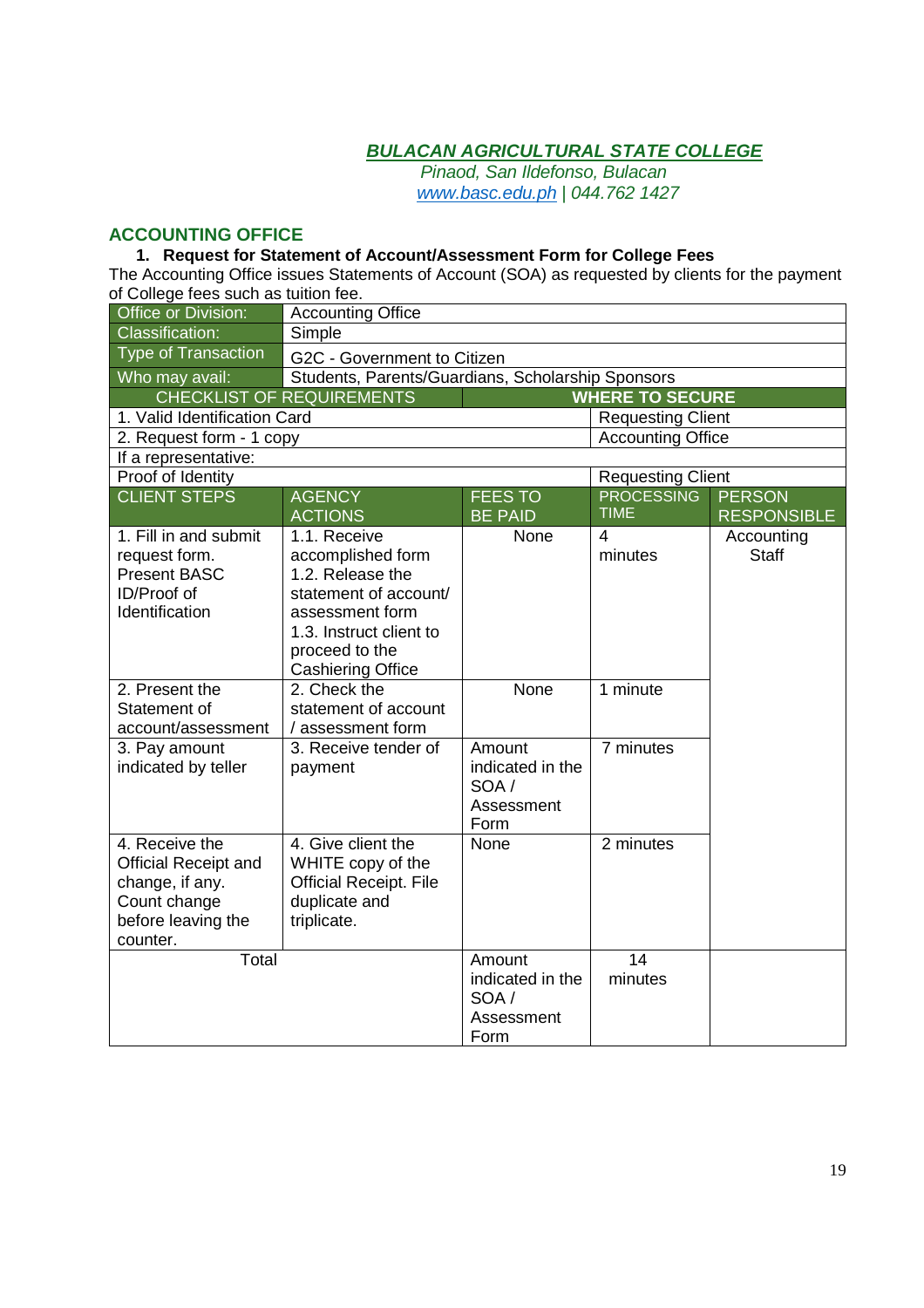*Pinaod, San Ildefonso, Bulacan www.basc.edu.ph | 044.762 1427*

#### **ACCOUNTING OFFICE**

#### **2. Application for Refund of College Fees**

Students may apply for the refund of school fees due to withdrawal of enrollment or overpayment (due to dropping of subjects made by the student/dissolved subjects, or re-assessment).

| Office or Division:                                                                            | <b>Accounting Office</b>                                                                                                      |                                  |                                  |                                     |  |
|------------------------------------------------------------------------------------------------|-------------------------------------------------------------------------------------------------------------------------------|----------------------------------|----------------------------------|-------------------------------------|--|
| <b>Classification:</b>                                                                         | Simple                                                                                                                        |                                  |                                  |                                     |  |
| <b>Type of Transaction</b>                                                                     |                                                                                                                               | G2C - Government to Citizen      |                                  |                                     |  |
| Who may avail:                                                                                 | Students, Parents/Guardians                                                                                                   |                                  |                                  |                                     |  |
|                                                                                                | <b>CHECKLIST OF REQUIREMENTS</b>                                                                                              |                                  | <b>WHERE TO SECURE</b>           |                                     |  |
| 1. Valid Identification Card                                                                   |                                                                                                                               |                                  | <b>Requesting Client</b>         |                                     |  |
| 2. Request form - 1 copy                                                                       |                                                                                                                               |                                  | <b>Accounting Office</b>         |                                     |  |
|                                                                                                | 3. Approved withdrawal/dropping form - 1 copy                                                                                 |                                  | Institute of requesting Client   |                                     |  |
| <b>CLIENT STEPS</b>                                                                            | <b>AGENCY</b><br><b>ACTIONS</b>                                                                                               | <b>FEES TO</b><br><b>BE PAID</b> | <b>PROCESSING</b><br><b>TIME</b> | <b>PERSON</b><br><b>RESPONSIBLE</b> |  |
| 1. Fill in request<br>form for refund and<br>present approved<br>withdrawal /<br>dropping form | 11.1. Receive<br>accomplished form<br>and approved<br>withdrawal/ dropping<br>form                                            | None                             | 4<br>minutes                     | Accounting<br><b>Staff</b>          |  |
| 2. Receive<br>acknowledgement<br>slip                                                          | 2. Advise client to<br>follow up after 10<br>working days and<br>provide<br>acknowledgement<br>slipcount /<br>assessment form | None                             | 1 minute                         |                                     |  |
| Total                                                                                          |                                                                                                                               | None                             | 5 minutes                        |                                     |  |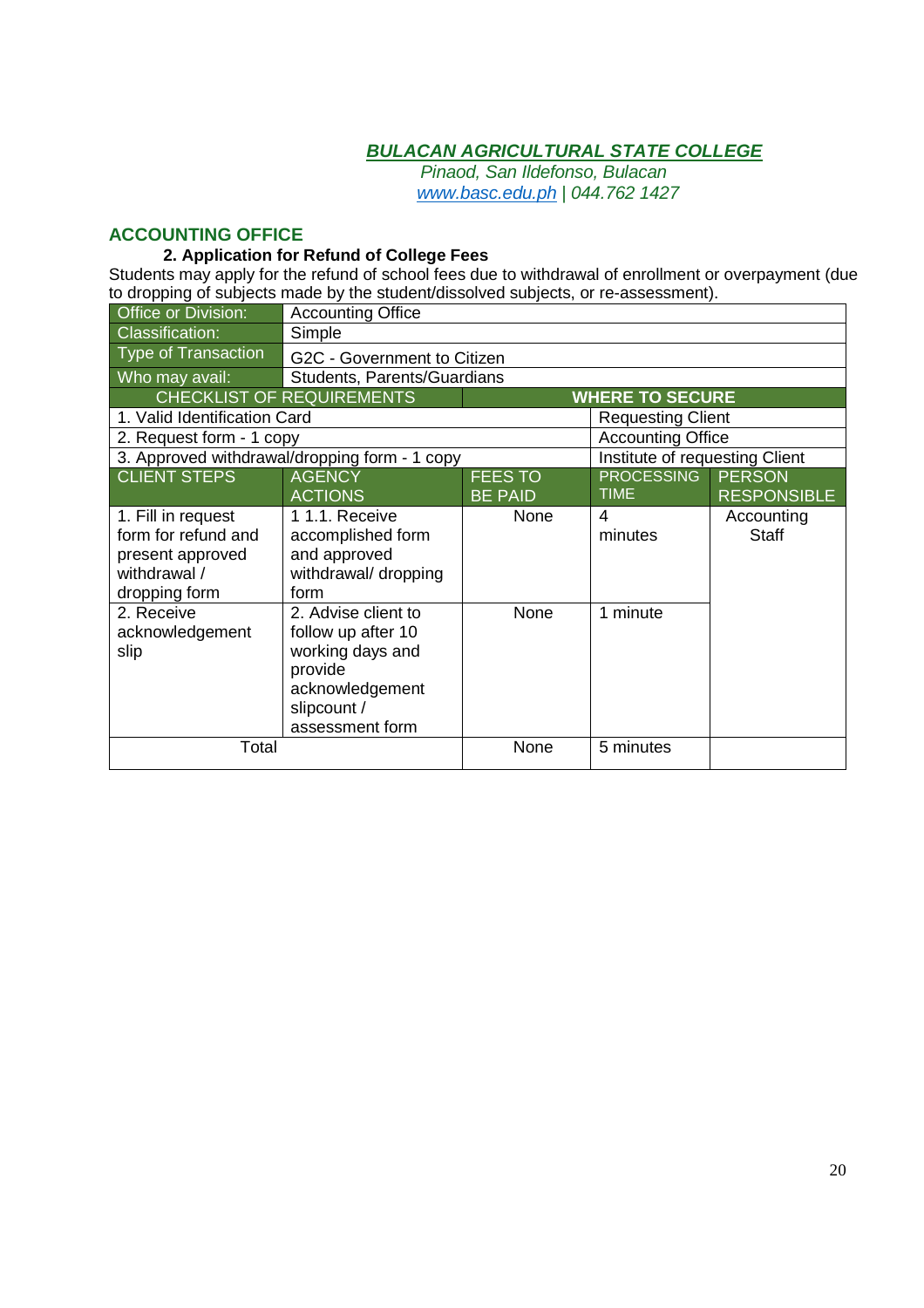# **BASC LIBRARY SERVICES External Services**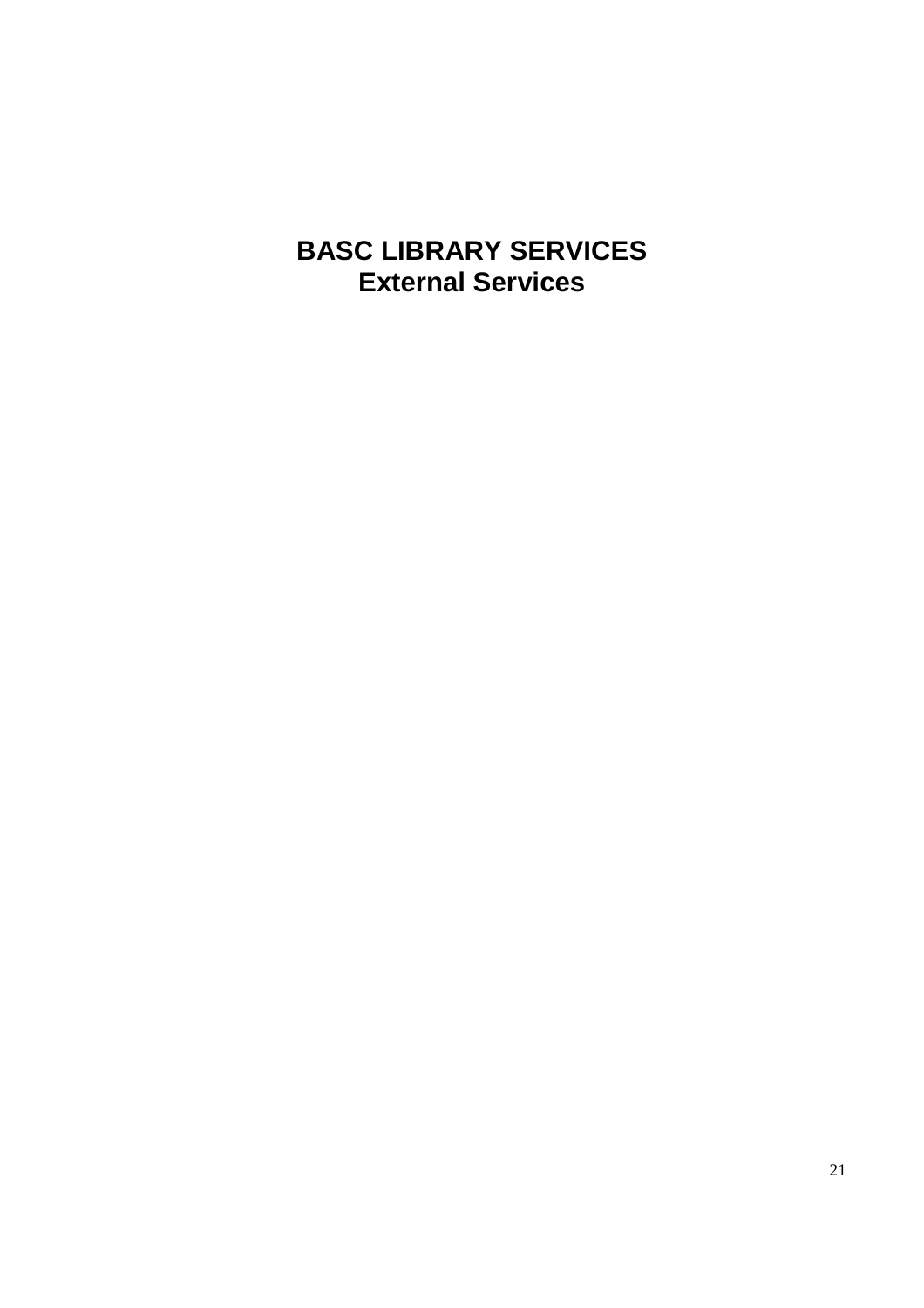*Pinaod, San Ildefonso, Bulacan www.basc.edu.ph | 044.762 1427*

#### **UNIVERSITY LIBRARY SERVICES**

# 1. **Request for Library Technical Services**

The BASC Library Services provides various technical services upon valid request of a client.

| <b>Office or Division:</b> | <b>BASC Library Services Office</b>           |                |                                    |                    |
|----------------------------|-----------------------------------------------|----------------|------------------------------------|--------------------|
| <b>Classification:</b>     | Simple                                        |                |                                    |                    |
| <b>Type of Transaction</b> | G2C - Government to Citizen                   |                |                                    |                    |
|                            | G2G - Government to Government                |                |                                    |                    |
| Who may avail:             | <b>BASC Bonafide Students or employees</b>    |                |                                    |                    |
|                            | <b>CHECKLIST OF REQUIREMENTS</b>              |                | <b>WHERE TO SECURE</b>             |                    |
|                            | 1. Library Resources Requisition Slip- 1 copy |                | <b>Library Services Front Desk</b> |                    |
| 2. Valid College ID        |                                               |                | <b>Requesting Client</b>           |                    |
| <b>CLIENT STEPS</b>        | <b>AGENCY</b>                                 | <b>FEES TO</b> | <b>PROCESSING</b>                  | <b>PERSON</b>      |
|                            | <b>ACTIONS</b>                                | <b>BE PAID</b> | <b>TIME</b>                        | <b>RESPONSIBLE</b> |
| 1. Accomplish and          | 1.1. Accept Library                           | None           | 10 minutes                         | Any Technical      |
| submit a Library           | <b>Resources</b>                              |                |                                    | and                |
| <b>Resources</b>           | <b>Requistion Slip</b>                        |                |                                    | Administrative     |
| <b>Requesition Slip</b>    | 1.2. Check requested                          |                |                                    | <b>Division</b>    |
|                            | library resource to                           |                |                                    | Personnel          |
|                            | avoid duplication.                            |                |                                    |                    |
| 2. Take note of            | 2.1. Inform client to                         | None           | 1 minute                           | Marie Lou Reyno    |
| instructions and           | wait for notification                         |                |                                    | College Librarian  |
| confirm                    | one the resource has                          |                |                                    |                    |
| understanding              | been procured and                             |                |                                    |                    |
|                            | processed.                                    |                |                                    |                    |
|                            | 2.2. Include                                  |                |                                    |                    |
|                            | requested library                             |                |                                    |                    |
|                            | resource to Purchase                          |                |                                    |                    |
|                            | Request to be                                 |                |                                    |                    |
|                            | submitted to the                              |                |                                    |                    |
|                            | Procurement                                   |                |                                    |                    |
|                            | <b>Management Office</b>                      |                |                                    |                    |
| Total                      |                                               | None           | 11 minutes                         |                    |
|                            |                                               |                |                                    |                    |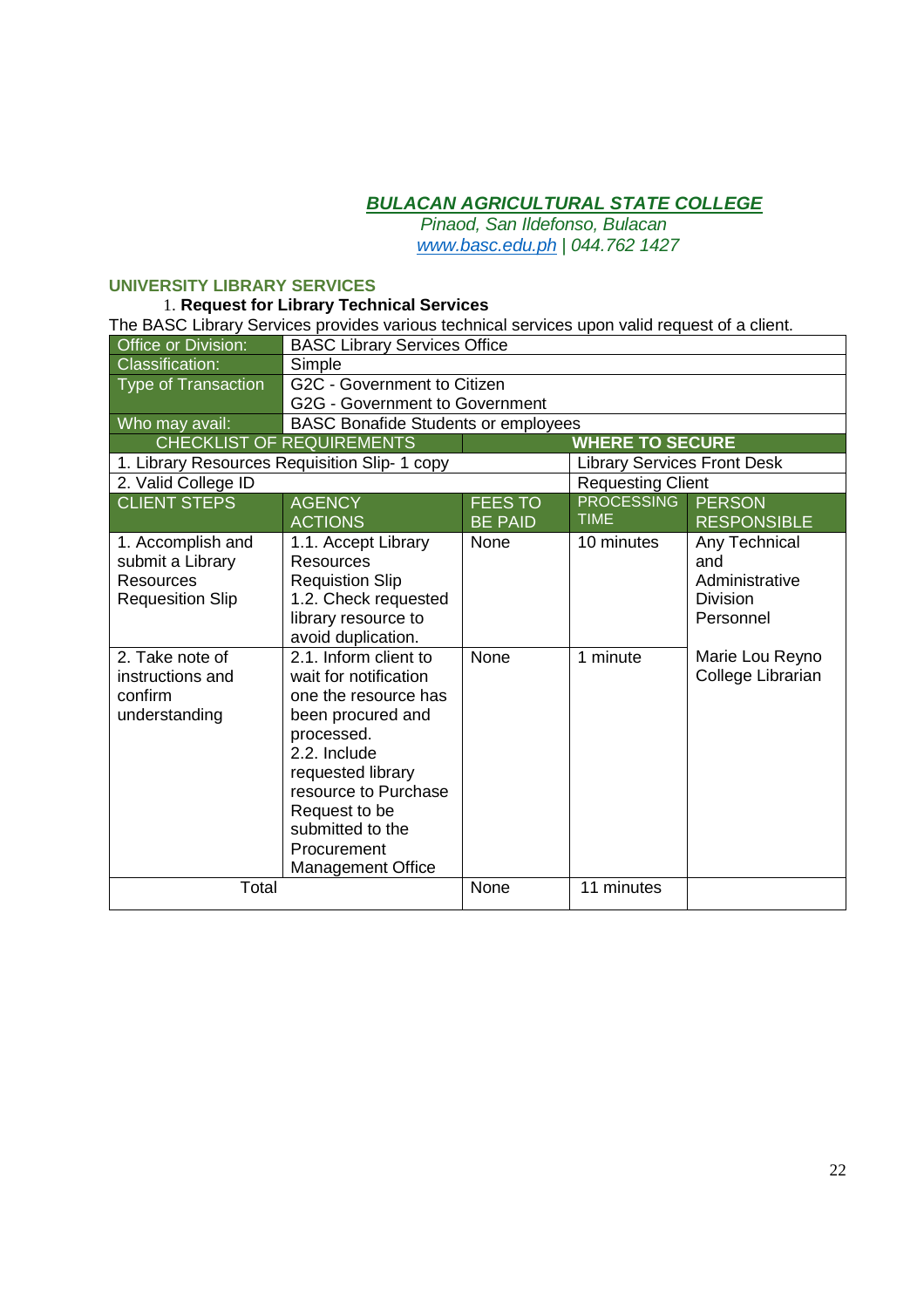*Pinaod, San Ildefonso, Bulacan www.basc.edu.ph | 044.762 1427*

#### **UNIVERSITY LIBRARY SERVICES**

# 2. **Request for General Library Services**

Clients seeking assistance may approach the Library Control Desk.

| Office or Division:                |                                                                       | <b>BASC Library Services Office</b> |                           |                    |  |
|------------------------------------|-----------------------------------------------------------------------|-------------------------------------|---------------------------|--------------------|--|
| <b>Classification:</b>             | Simple                                                                |                                     |                           |                    |  |
| <b>Type of Transaction</b>         | G2C - Government to Citizen                                           |                                     |                           |                    |  |
|                                    |                                                                       | G2G - Government to Government      |                           |                    |  |
| Who may avail:                     | BASC Bonafide Students or Employees, Visitors (BASC Alumni, Visiting/ |                                     |                           |                    |  |
|                                    | Outside Researchers, and Walk-in Visitors)                            |                                     |                           |                    |  |
|                                    | <b>CHECKLIST OF REQUIREMENTS</b>                                      |                                     | <b>WHERE TO SECURE</b>    |                    |  |
| If BASC Student or Employee        |                                                                       |                                     |                           |                    |  |
| 1. Valid College ID                |                                                                       |                                     | <b>Requesting Client</b>  |                    |  |
|                                    | If Visitor (BASC Alumni, Visiting/Outside Researchers,                |                                     |                           |                    |  |
| Walk-in)                           |                                                                       |                                     |                           |                    |  |
| 1. Alumni ID or any Valid ID       |                                                                       |                                     | <b>Requesting Client</b>  |                    |  |
| 2. Library Visitor's Form - 1 copy |                                                                       |                                     | <b>Library Front Desk</b> |                    |  |
| <b>CLIENT STEPS</b>                | <b>AGENCY</b>                                                         | <b>FEES TO</b>                      | <b>PROCESSING</b>         | <b>PERSON</b>      |  |
|                                    | <b>ACTIONS</b>                                                        | <b>BE PAID</b>                      | <b>TIME</b>               | <b>RESPONSIBLE</b> |  |
|                                    |                                                                       |                                     |                           |                    |  |
| 1. If BASC student or              | 1 1.1. Assess client's                                                | None                                | 4 minutes                 | Any Library        |  |
| employee, tap ID on                | need/s                                                                |                                     |                           | Personnel          |  |
| the turnstile RFID                 | 1.2. Provide                                                          |                                     |                           |                    |  |
| reader to enter. If                | corresponding forms,                                                  |                                     |                           | Marie Lou Reyno    |  |
| Visitor, fill out                  | if any                                                                |                                     |                           | College Librarian  |  |
| Library Visitor's                  | 1.3. Refer client to                                                  |                                     |                           |                    |  |
| Form and present                   | where, how to                                                         |                                     |                           |                    |  |
| valid ID. Inform                   | access, and/or avail                                                  |                                     |                           |                    |  |
| Library staff of                   | of library                                                            |                                     |                           |                    |  |
| concern<br>Total                   | resources/services                                                    | None                                | 4 minutes                 |                    |  |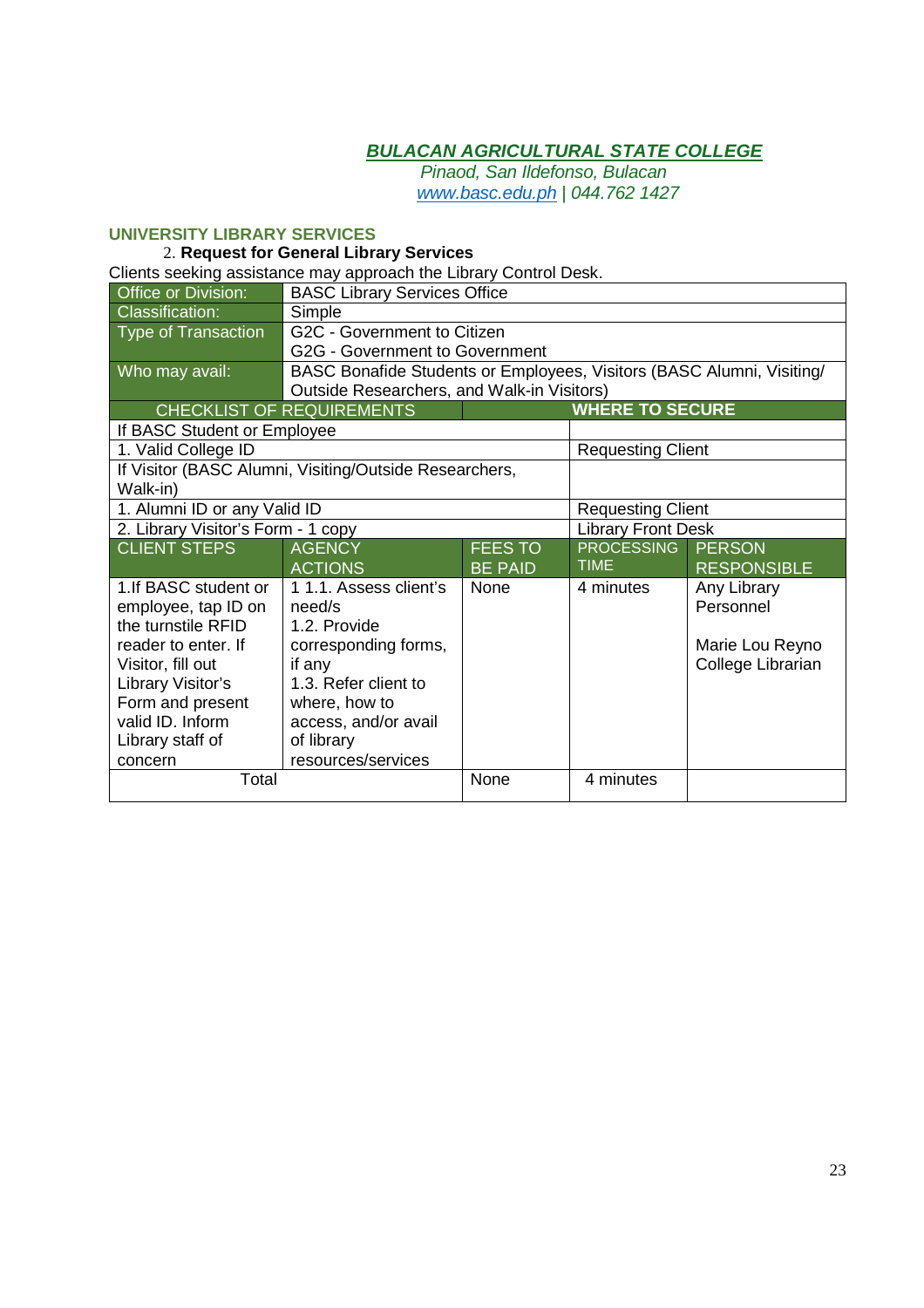# **BASC HEALTH SERVICES External Services**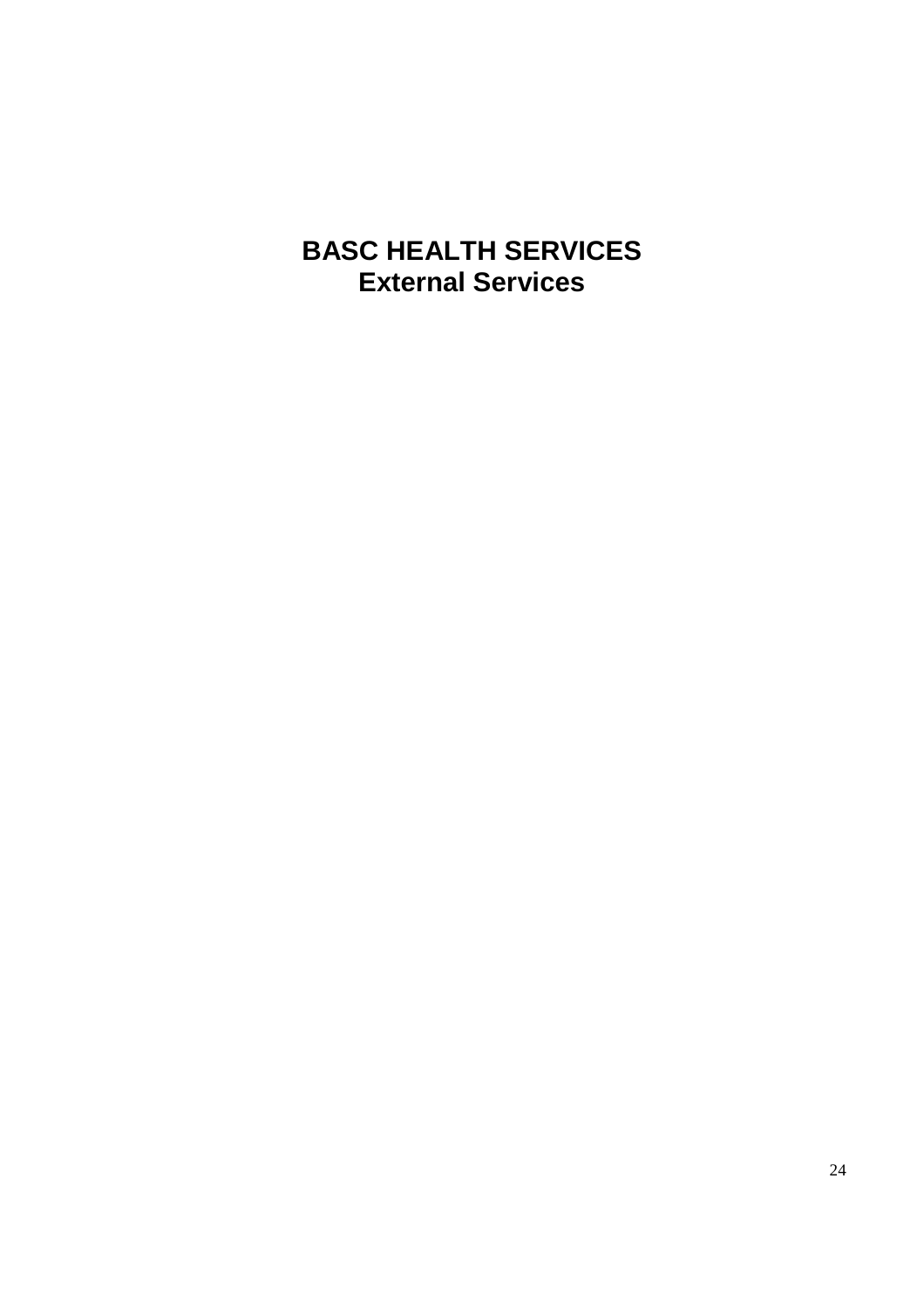*Pinaod, San Ildefonso, Bulacan www.basc.edu.ph | 044.762 1427*

# **BASC HEALTH SERVICES**

#### **1. Pre-Enrollment Physical Examination for New Students and Transferees**

Incoming college freshmen and transferees may avail of the assessment of health status for enrollment

| Office or Division:          | <b>BASC Health Services Office</b>                           |                |                                               |                                     |
|------------------------------|--------------------------------------------------------------|----------------|-----------------------------------------------|-------------------------------------|
| <b>Classification:</b>       | Complex                                                      |                |                                               |                                     |
| Type of                      | G2C - Government to Citizen                                  |                |                                               |                                     |
| <b>Transaction</b>           |                                                              |                |                                               |                                     |
| Who may avail:               | Incoming Freshmen and Transferees                            |                |                                               |                                     |
|                              | <b>CHECKLIST OF REQUIREMENTS</b>                             |                | <b>WHERE TO SECURE</b>                        |                                     |
| 1. Notice of Admission (NOA) |                                                              |                | Office of the College Registrar               |                                     |
| 2. Long white folder - 1     |                                                              |                | <b>Requesting Client</b>                      |                                     |
|                              | 3. 2x2 ID picture taken not more than 2 months from date of  |                | Requesting Client                             |                                     |
|                              | physical exam (with signature over printed name) - 1         |                |                                               |                                     |
|                              | 4. Chest X-ray reading (taken 6 months from date of physical |                | Any Hospital or Accredited                    |                                     |
| exam) - original copy        |                                                              |                | Laboratory/Dental Clinic                      |                                     |
| 5. Blood Typing result       |                                                              |                | Any Hospital or Accredited                    |                                     |
| <b>CLIENT STEPS</b>          |                                                              | <b>FEES TO</b> | Laboratory/Dental Clinic<br><b>PROCESSING</b> |                                     |
|                              | <b>AGENCY</b><br><b>ACTIONS</b>                              | <b>BE PAID</b> | <b>TIME</b>                                   | <b>PERSON</b><br><b>RESPONSIBLE</b> |
| 1. Submit Notice of          | 1.1. Check required                                          | None           | 15 minutes                                    | College                             |
| Admission and                | documents and instruct                                       |                |                                               | <b>Nurse</b>                        |
| other requirements           | client with complete                                         |                |                                               |                                     |
|                              | documents to fill in the                                     |                |                                               |                                     |
|                              | Medical/Physical                                             |                |                                               |                                     |
|                              | <b>Examination and Dental</b>                                |                |                                               |                                     |
|                              | Examination Forms 1.2.                                       |                |                                               |                                     |
|                              | Instruct client to proceed                                   |                |                                               |                                     |
|                              | to the Dental Clinic after                                   |                |                                               |                                     |
|                              | filling in of forms is                                       |                |                                               |                                     |
|                              | accomplished                                                 |                |                                               |                                     |
| 2. Fill in Medical/          | 2.1. Conduct Dental                                          | None           | 10 minutes                                    | College                             |
| Physical                     | examination                                                  |                |                                               | Medical                             |
| <b>Examination and</b>       | 2.2. Issue Dental Slip                                       |                |                                               | /Dental                             |
| Dental                       | 2.3. Instruct client to                                      |                |                                               | Doctor                              |
| <b>Examination Forms</b>     | proceed to the Medical                                       |                |                                               |                                     |
| then proceed to the          | <b>Clinic for Medical Exam</b>                               |                |                                               |                                     |
| <b>Dental Clinic</b>         |                                                              |                |                                               |                                     |
| 3. Proceed to the            | 3.1. Conduct and record                                      | None           | 10 minutes                                    | College                             |
| <b>Medical Clinic</b>        | initial procedure: - Trace                                   |                |                                               | Medical                             |
|                              | medical history - Take                                       |                |                                               | Doctor                              |
|                              | vital signs - Take visual                                    |                |                                               |                                     |
|                              | acuity                                                       |                |                                               |                                     |
| 4. Proceed to the            | 4.1. Conduct Medical                                         | None           | 15 minutes                                    | College                             |
| Physician's room             | Examination                                                  |                | <b>Additional 7</b>                           | Medical                             |
| and submit self              | 4.2. Refer client to                                         |                | days if                                       | Doctor                              |
|                              | Specialist/s, if needed                                      |                | referred to                                   |                                     |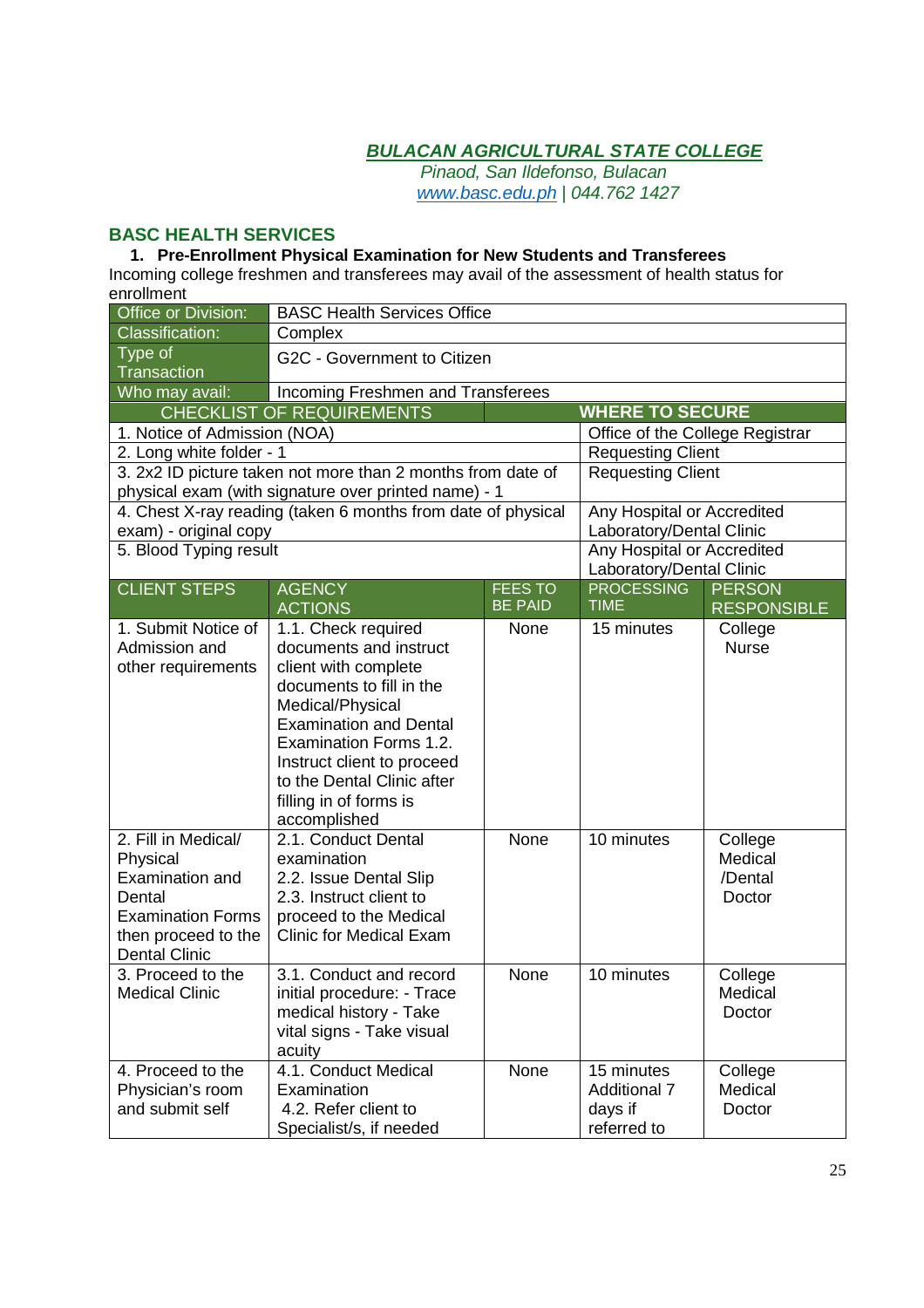| for Medical<br>Examination | 4.3. If cleared, issue<br><b>Medical Certificate for</b><br>Enrollment |      | Medical<br>Specialist                                                                 |  |
|----------------------------|------------------------------------------------------------------------|------|---------------------------------------------------------------------------------------|--|
| Total                      |                                                                        | None | 50 minutes;<br><b>Additional 7</b><br>days if<br>referred to<br>Medical<br>Specialist |  |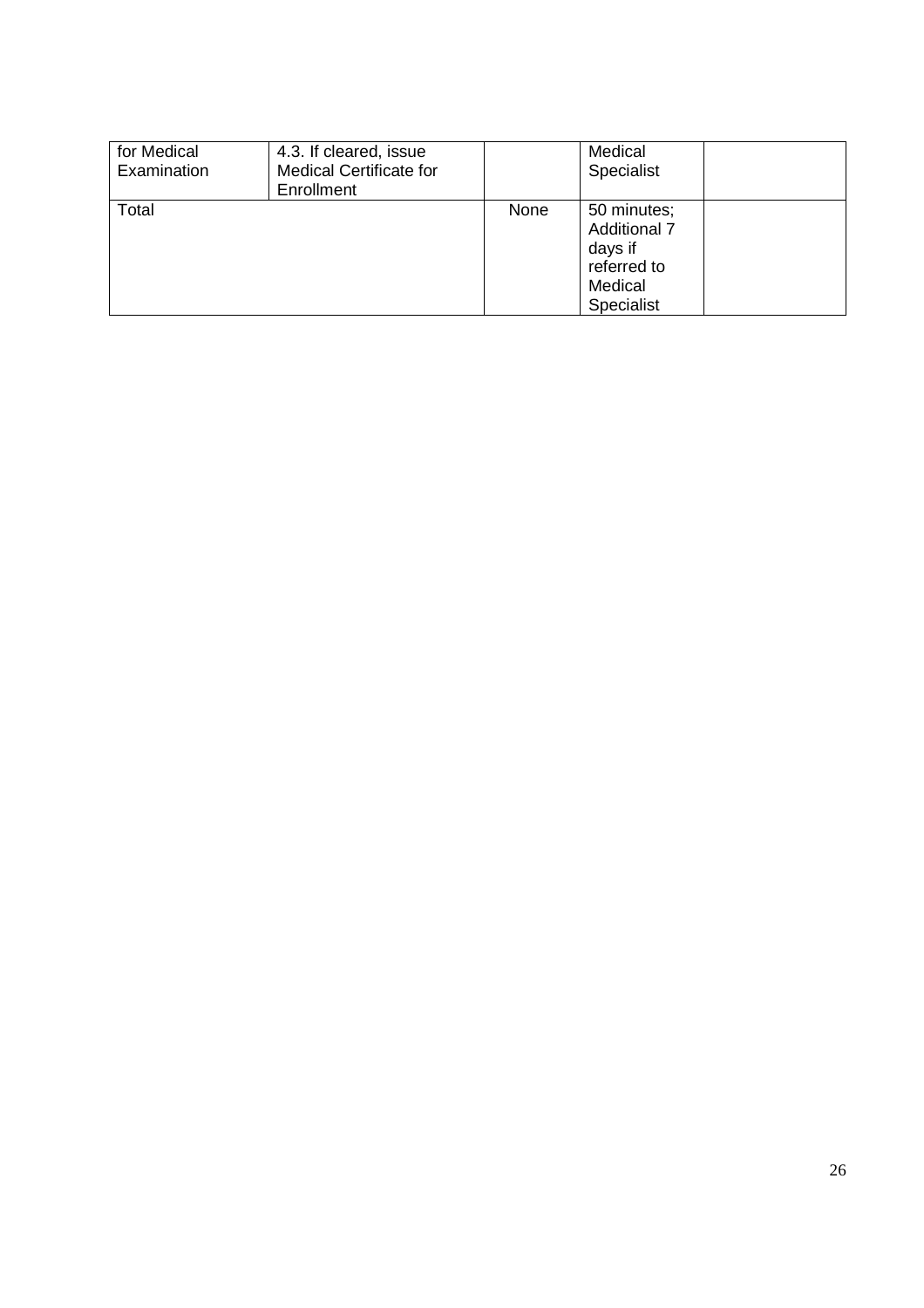*Pinaod, San Ildefonso, Bulacan www.basc.edu.ph | 044.762 1427*

#### **BASC HEALTH SERVICES**

#### **2. Pre-Enrollment Physical Examination for Old Returning Student**s

All Old Returning Students are required to undergo an assessment of their health status for enrollment.

| <b>Office or Division:</b>              | <b>BASC Health Services Office</b>                           |                |                                               |                    |
|-----------------------------------------|--------------------------------------------------------------|----------------|-----------------------------------------------|--------------------|
| <b>Classification:</b>                  | Complex                                                      |                |                                               |                    |
| Type of                                 | G2C - Government to Citizen                                  |                |                                               |                    |
| Transaction                             |                                                              |                |                                               |                    |
| Who may avail:                          | Old Returning College, Graduate School Students              |                |                                               |                    |
|                                         | <b>CHECKLIST OF REQUIREMENTS</b>                             |                | <b>WHERE TO SECURE</b>                        |                    |
|                                         | 1. Readmission Form signed by the Office of the Student      |                | Office of the College Registrar               |                    |
| <b>Affairs and Services</b>             |                                                              |                |                                               |                    |
| 2. Long white folder - 1                |                                                              |                | <b>Requesting Client</b>                      |                    |
|                                         | 3. 2x2 ID picture taken not more than 2 months from date of  |                | <b>Requesting Client</b>                      |                    |
|                                         | physical exam (with signature over printed name) - 1         |                |                                               |                    |
|                                         | 4. Chest X-ray reading (taken 6 months from date of physical |                | Any Hospital or Accredited                    |                    |
| exam) - original copy                   |                                                              |                | Laboratory/Dental Clinic                      |                    |
| 5. Blood Typing result                  |                                                              |                | <b>Any Hospital or Accredited</b>             |                    |
| <b>CLIENT STEPS</b>                     | <b>AGENCY</b>                                                | <b>FEES TO</b> | Laboratory/Dental Clinic<br><b>PROCESSING</b> | <b>PERSON</b>      |
|                                         | <b>ACTIONS</b>                                               | <b>BE PAID</b> | <b>TIME</b>                                   | <b>RESPONSIBLE</b> |
| 1. Submit                               | 1.1. Check required                                          | None           | 15 minutes                                    | College            |
| Readmission and                         | documents and instruct                                       |                |                                               | <b>Nurse</b>       |
| other requirements                      | client with complete                                         |                |                                               |                    |
|                                         | documents to fill in the                                     |                |                                               |                    |
|                                         | Medical/Physical                                             |                |                                               |                    |
|                                         | <b>Examination Forms</b>                                     |                |                                               |                    |
| 2. Fill in Medical/                     | 2. Conduct and record                                        | None           | 10 minutes                                    | College            |
| Physical                                | initial procedure:                                           |                |                                               | Medical            |
| <b>Examination and</b>                  | a. Take height and weight                                    |                |                                               | /Dental            |
| <b>Dental Examination</b>               | b. Trace medical history                                     |                |                                               | Doctor             |
| Forms then proceed                      | c. Take vital signs                                          |                |                                               |                    |
| to the Dental Clinic                    | d. Take visual acuity                                        |                |                                               |                    |
| 3. Submit self for                      | 3.1. Conduct and record                                      | None           | 15 minutes                                    | College            |
| the Medical Exam                        | initial procedure: - Trace                                   |                | <b>Additional 7</b>                           | Medical            |
| and receive signed<br>Readmission form, | medical history - Take<br>vital signs - Take visual          |                | days if<br>referred to                        | Doctor             |
| if cleared                              | acuity                                                       |                | Medical                                       |                    |
|                                         |                                                              |                | Specialist                                    |                    |
| Total                                   |                                                              | None           | 40 minutes;                                   |                    |
|                                         |                                                              |                | <b>Additional 7</b>                           |                    |
|                                         |                                                              |                | days if                                       |                    |
|                                         |                                                              |                | referred to                                   |                    |
|                                         |                                                              |                | Medical                                       |                    |
|                                         |                                                              |                | Specialist                                    |                    |
|                                         |                                                              |                | <b>BULACAN AGRICULTURAL STATE COLLEGE</b>     |                    |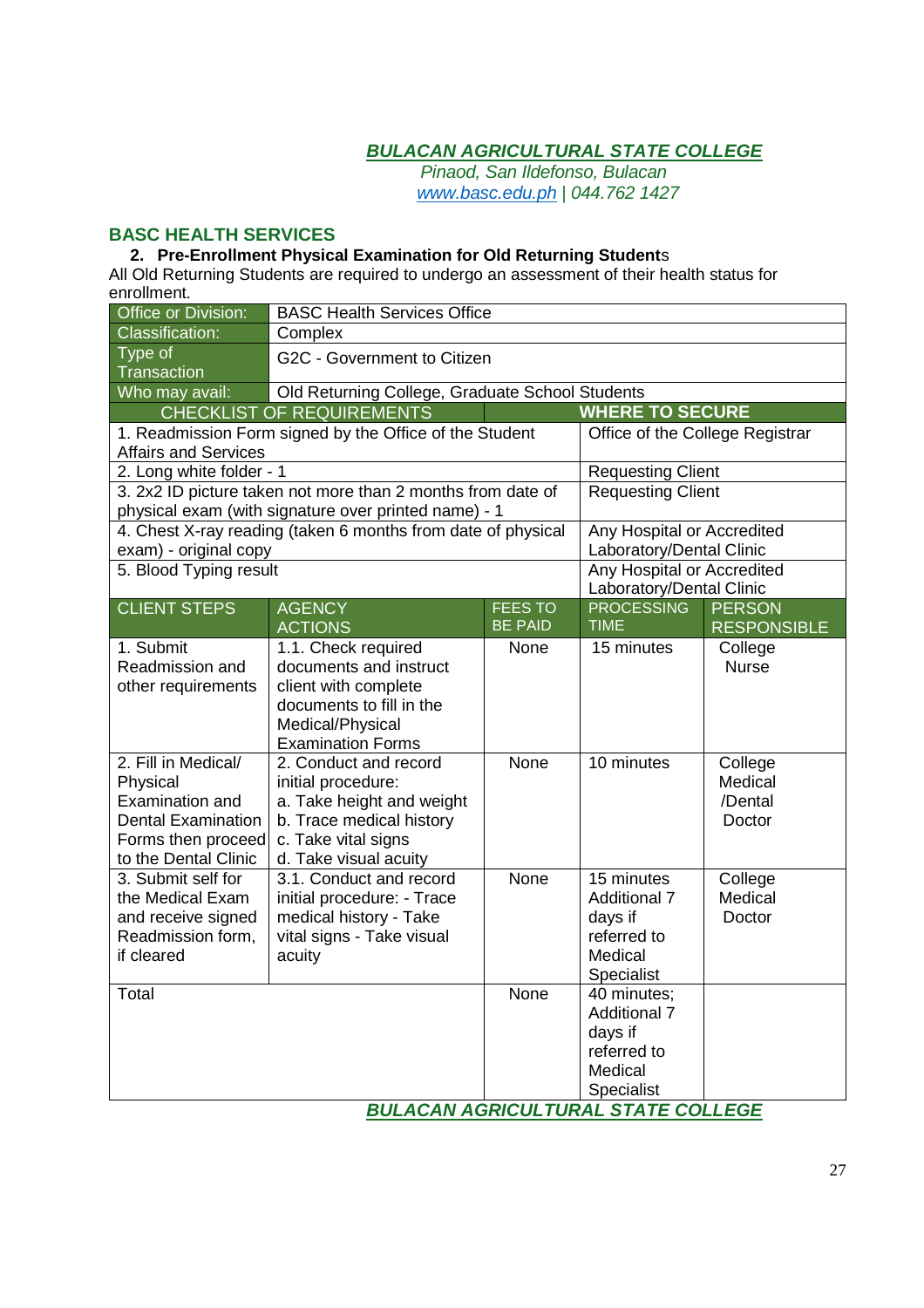#### *Pinaod, San Ildefonso, Bulacan www.basc.edu.ph | 044.762 1427*

### **BASC HEALTH SERVICES**

# **3. Physical Examination for OJT/Practicum/Internship/Practice Teaching**

Students are required to undergo health assessment before undergoing the identified school requirements

| Office or Division:              | <b>BASC Health Services Office</b>                           |                |                              |                    |
|----------------------------------|--------------------------------------------------------------|----------------|------------------------------|--------------------|
| <b>Classification:</b>           | Complex                                                      |                |                              |                    |
| Type of                          | G2C - Government to Citizen                                  |                |                              |                    |
| <b>Transaction</b>               |                                                              |                |                              |                    |
| Who may avail:                   | BASC Students for OJT/Practicum/Internship/Practice Teaching |                |                              |                    |
|                                  | <b>CHECKLIST OF REQUIREMENTS</b>                             |                | <b>WHERE TO SECURE</b>       |                    |
|                                  | 1. Letter of request for Physical examination from concerned |                | Requesting                   |                    |
| College/Department/Institute     |                                                              |                | College/Department/Institute |                    |
| 2. Valid BASC ID                 |                                                              |                | Requesting Client            |                    |
|                                  | 3. 2x2 ID picture taken not more than 2 months from date of  |                | <b>Requesting Client</b>     |                    |
| 3. Complete Blood Count          | physical exam (with signature over printed name) - 1         |                | Any Hospital or Accredited   |                    |
|                                  |                                                              |                | Laboratory/Dental Clinic     |                    |
|                                  | 4. Other lab tests required by College/Institute             |                | Any Hospital or Accredited   |                    |
|                                  |                                                              |                | Laboratory/Dental Clinic     |                    |
| <b>CLIENT STEPS</b>              | <b>AGENCY</b>                                                | <b>FEES TO</b> | <b>PROCESSING</b>            | <b>PERSON</b>      |
|                                  | <b>ACTIONS</b>                                               | <b>BE PAID</b> | <b>TIME</b>                  | <b>RESPONSIBLE</b> |
| 1. Present ID and                | 1 1. Check required                                          | None           | 3 minutes                    | College            |
| other requirements               | documents and, if                                            |                |                              | <b>Nurse</b>       |
|                                  | complete, instruct client to                                 |                |                              |                    |
|                                  | proceed to the Dental                                        |                |                              |                    |
|                                  | <b>Clinic for Dental</b>                                     |                |                              |                    |
|                                  | Examination                                                  |                |                              |                    |
| 2. Proceed to the                | 2.1. Retrieve Dental                                         | None           | 12 minutes                   | College            |
| Dental Clinic for<br>Dental exam | Record<br>2.2. Conduct Dental                                |                |                              | Medical<br>/Dental |
|                                  | Examination                                                  |                |                              | Doctor             |
|                                  | 2.3. Issue Dental                                            |                |                              |                    |
|                                  | Certificate                                                  |                |                              |                    |
|                                  | 2.4. Instruct client to                                      |                |                              |                    |
|                                  | proceed to the Medical                                       |                |                              |                    |
|                                  | Clinic                                                       |                |                              |                    |
| 3. Submit Dental                 | 3.1. Check Dental                                            | None           | 10 minutes                   | College            |
| Certificate to                   | Certificate                                                  |                |                              | Medical            |
| <b>Medical Clinic</b>            | 3.2. Retrieve student's                                      |                |                              | Doctor             |
|                                  | Medical Record                                               |                |                              |                    |
|                                  | 3.3. Take and record vital                                   |                |                              |                    |
|                                  | signs                                                        |                |                              |                    |
|                                  | 3.4. Instruct client to                                      |                |                              |                    |
|                                  | proceed to the Physician's                                   |                |                              |                    |
|                                  | Room                                                         |                |                              |                    |
| 4. Proceed to the                | 4.1. Conduct Medical                                         |                |                              |                    |
| Physician's room                 | Examination                                                  |                |                              |                    |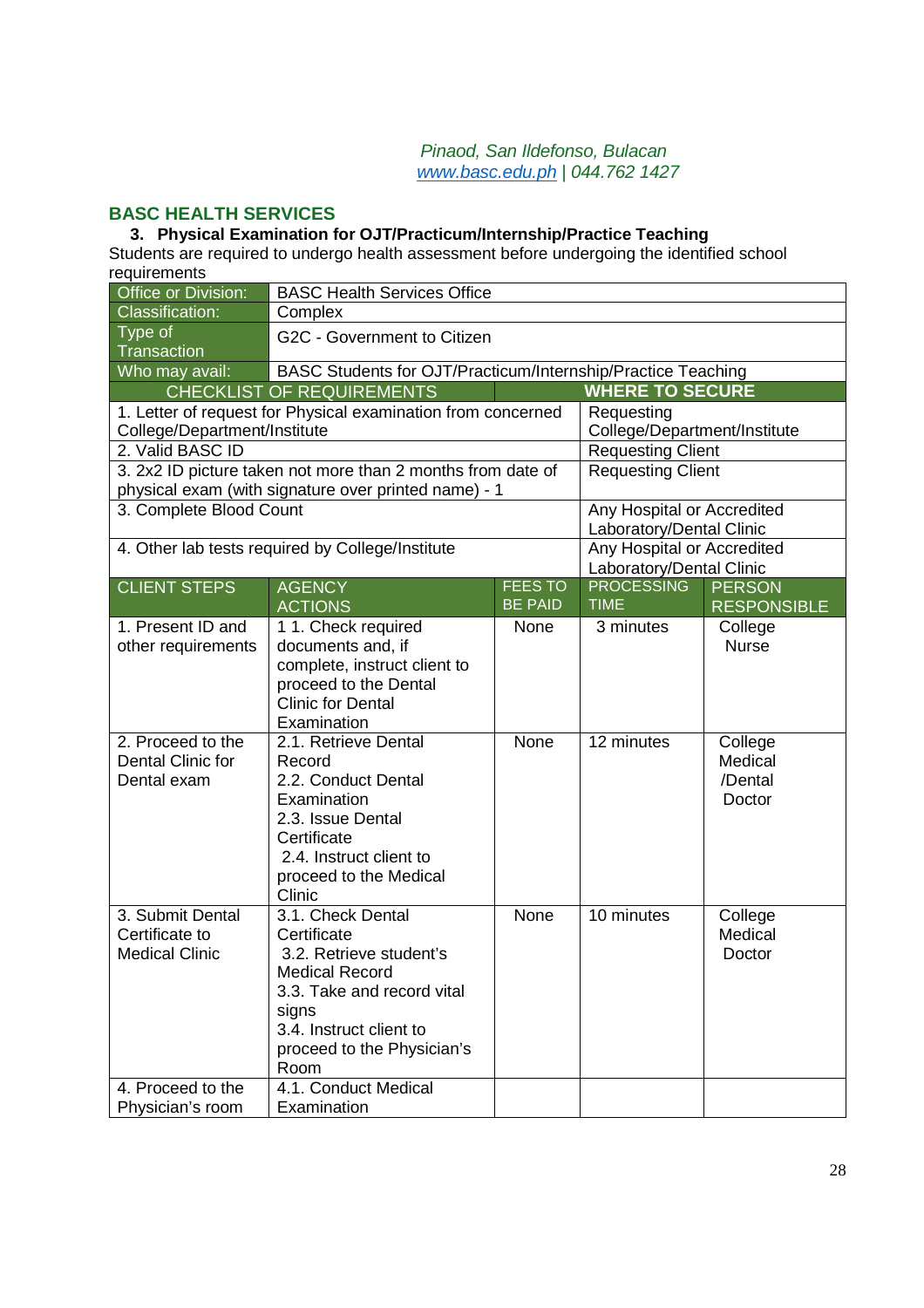| and submit self for<br><b>Medical Exam</b> | 4.2. Refer patient to<br>specialist/s, if needed<br>4.3. Issue Medical<br>Certificate |      |                                                                                       |  |
|--------------------------------------------|---------------------------------------------------------------------------------------|------|---------------------------------------------------------------------------------------|--|
| Total                                      |                                                                                       | None | 35 minutes;<br><b>Additional 7</b><br>days if<br>referred to<br>Medical<br>Specialist |  |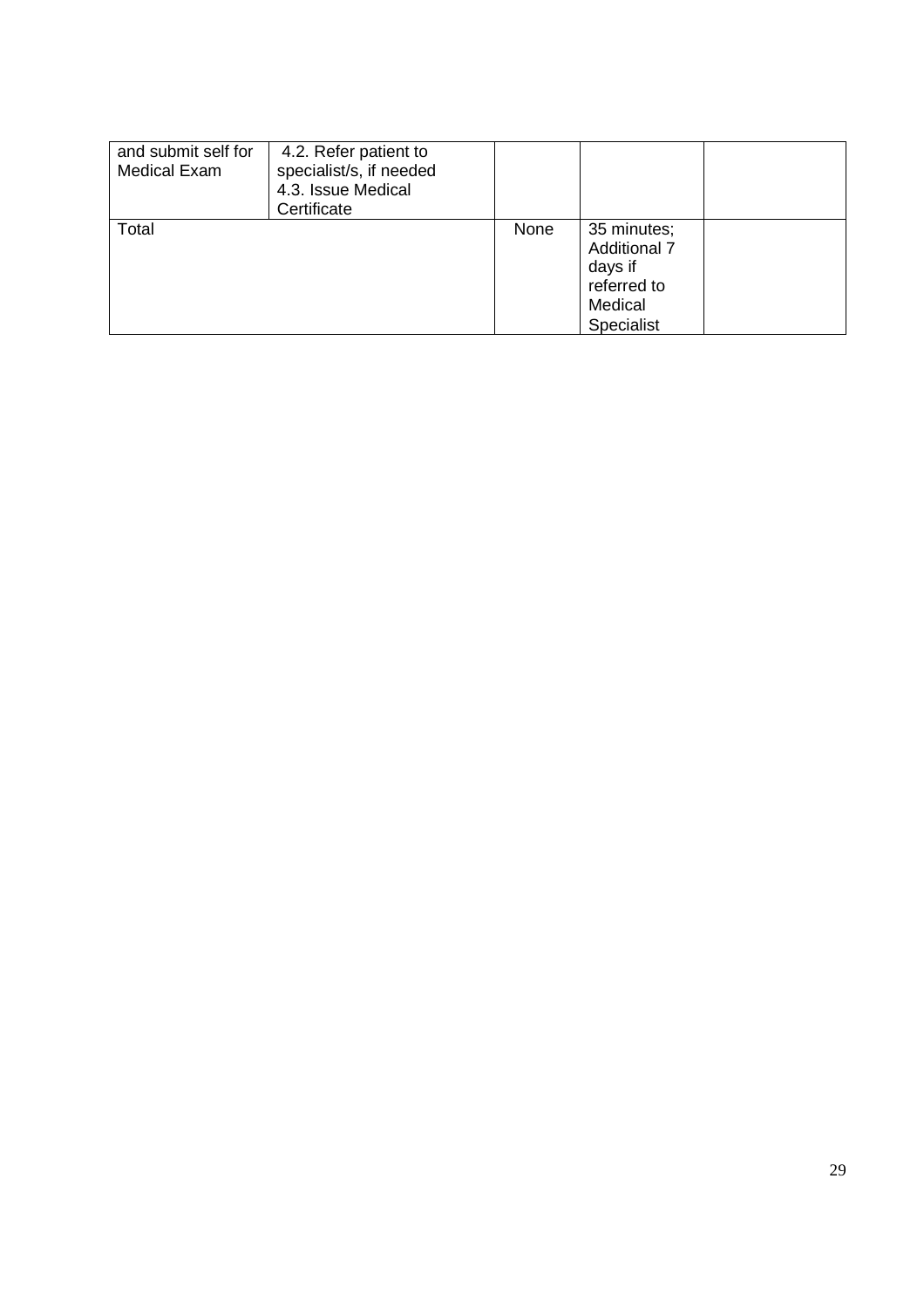*Pinaod, San Ildefonso, Bulacan www.basc.edu.ph | 044.762 1427*

### **BASC HEALTH SERVICES**

#### **1. Physical Examination for Athletes/Coaches**

BASC athletes and coaches may avail of assessment of health status for sports activities

| Office or Division:                                          | <b>BASC Health Services Office</b>                          |                |                                                        |                    |
|--------------------------------------------------------------|-------------------------------------------------------------|----------------|--------------------------------------------------------|--------------------|
| Classification:                                              | Complex                                                     |                |                                                        |                    |
| Type of                                                      | G2C - Government to Government                              |                |                                                        |                    |
| <b>Transaction</b>                                           |                                                             |                |                                                        |                    |
| Who may avail:                                               | University Athletes / Coaches                               |                |                                                        |                    |
|                                                              | <b>CHECKLIST OF REQUIREMENTS</b>                            |                | <b>WHERE TO SECURE</b>                                 |                    |
| 1. Letter of request for Physical examination from concerned |                                                             |                | Requesting                                             |                    |
| College/Department/Institute                                 |                                                             |                | College/Department/Institute                           |                    |
| 2. Valid BASC ID                                             |                                                             |                | <b>Requesting Client</b>                               |                    |
|                                                              | 3. 2x2 ID picture taken not more than 2 months from date of |                | <b>Requesting Client</b>                               |                    |
|                                                              | physical exam (with signature over printed name) - 1        |                |                                                        |                    |
| 3. Complete Blood Count                                      |                                                             |                | Any Hospital or Accredited                             |                    |
|                                                              |                                                             |                | Laboratory/Dental Clinic                               |                    |
|                                                              | 4. Other lab tests required by College/Institute            |                | Any Hospital or Accredited<br>Laboratory/Dental Clinic |                    |
| <b>CLIENT STEPS</b>                                          | <b>AGENCY</b>                                               | <b>FEES TO</b> | <b>PROCESSING</b>                                      | <b>PERSON</b>      |
|                                                              | <b>ACTIONS</b>                                              | <b>BE PAID</b> | <b>TIME</b>                                            | <b>RESPONSIBLE</b> |
| 1. Present ID and                                            | 1 1. Check required                                         | None           | 3 minutes                                              | College            |
| other requirements                                           | documents and, if                                           |                |                                                        | <b>Nurse</b>       |
|                                                              | complete, instruct client to                                |                |                                                        |                    |
|                                                              | proceed to the Dental                                       |                |                                                        |                    |
|                                                              | <b>Clinic for Dental</b>                                    |                |                                                        |                    |
|                                                              | Examination                                                 |                |                                                        |                    |
| 2. Proceed to the                                            | 2.1. Retrieve Dental                                        | None           | 12 minutes                                             | College            |
| Dental Clinic for                                            | Record                                                      |                |                                                        | Medical            |
| Dental exam                                                  | 2.2. Conduct Dental                                         |                |                                                        | /Dental            |
|                                                              | Examination                                                 |                |                                                        | Doctor             |
|                                                              | 2.3. Issue Dental                                           |                |                                                        |                    |
|                                                              | Certificate                                                 |                |                                                        |                    |
|                                                              | 2.4. Instruct client to                                     |                |                                                        |                    |
|                                                              | proceed to the Medical                                      |                |                                                        |                    |
|                                                              | Clinic                                                      |                |                                                        |                    |
| 3. Submit Dental                                             | 3.1. Check Dental                                           | None           | 10 minutes                                             | College            |
| Certificate to<br><b>Medical Clinic</b>                      | Certificate<br>3.2. Retrieve student's                      |                |                                                        | Medical            |
|                                                              | <b>Medical Record</b>                                       |                |                                                        | Doctor             |
|                                                              | 3.3. Take and record vital                                  |                |                                                        |                    |
|                                                              | signs                                                       |                |                                                        |                    |
|                                                              | 3.4. Instruct client to                                     |                |                                                        |                    |
|                                                              | proceed to the Physician's                                  |                |                                                        |                    |
|                                                              | Room                                                        |                |                                                        |                    |
| 4. Proceed to the                                            | 4.1. Conduct Medical                                        |                |                                                        |                    |
| Physician's room                                             | Examination                                                 |                |                                                        |                    |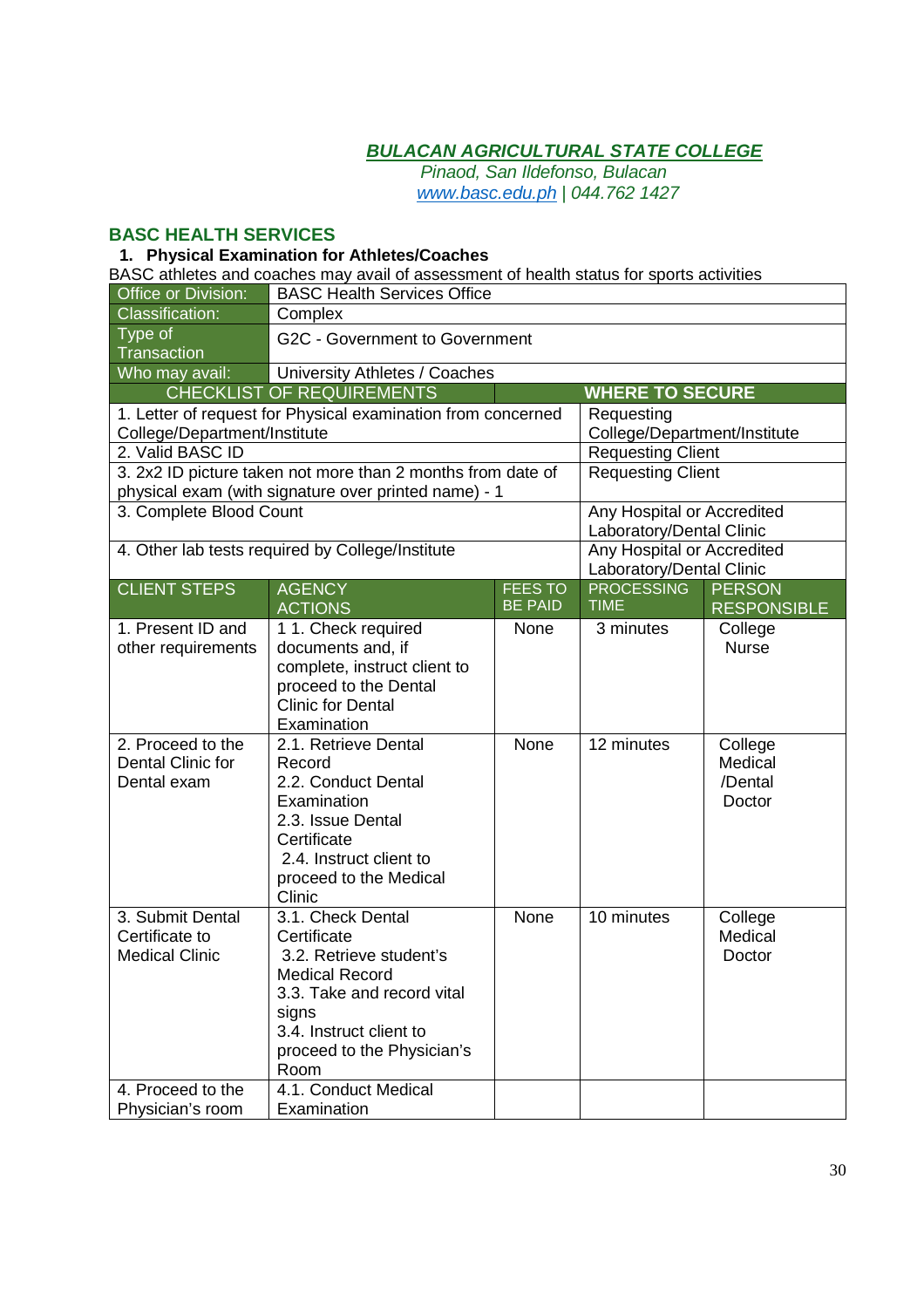| and submit self for<br><b>Medical Exam</b> | 4.2. Refer patient to<br>specialist/s, if needed<br>4.3. Issue Medical<br>Certificate |      |                                                                                       |  |
|--------------------------------------------|---------------------------------------------------------------------------------------|------|---------------------------------------------------------------------------------------|--|
| Total                                      |                                                                                       | None | 35 minutes;<br><b>Additional 7</b><br>days if<br>referred to<br>Medical<br>Specialist |  |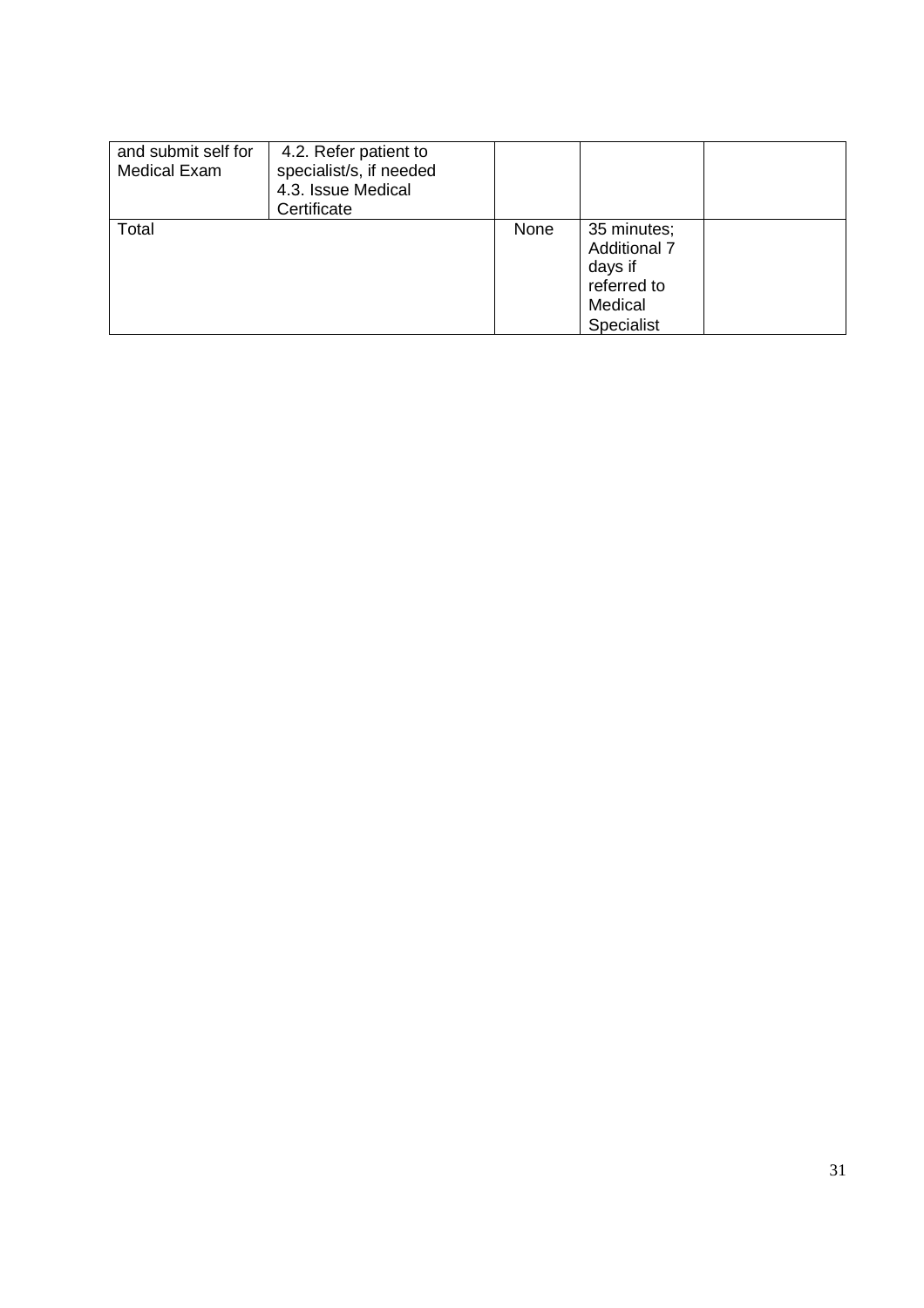# **BASC HEALTH SERVICES Internal Services**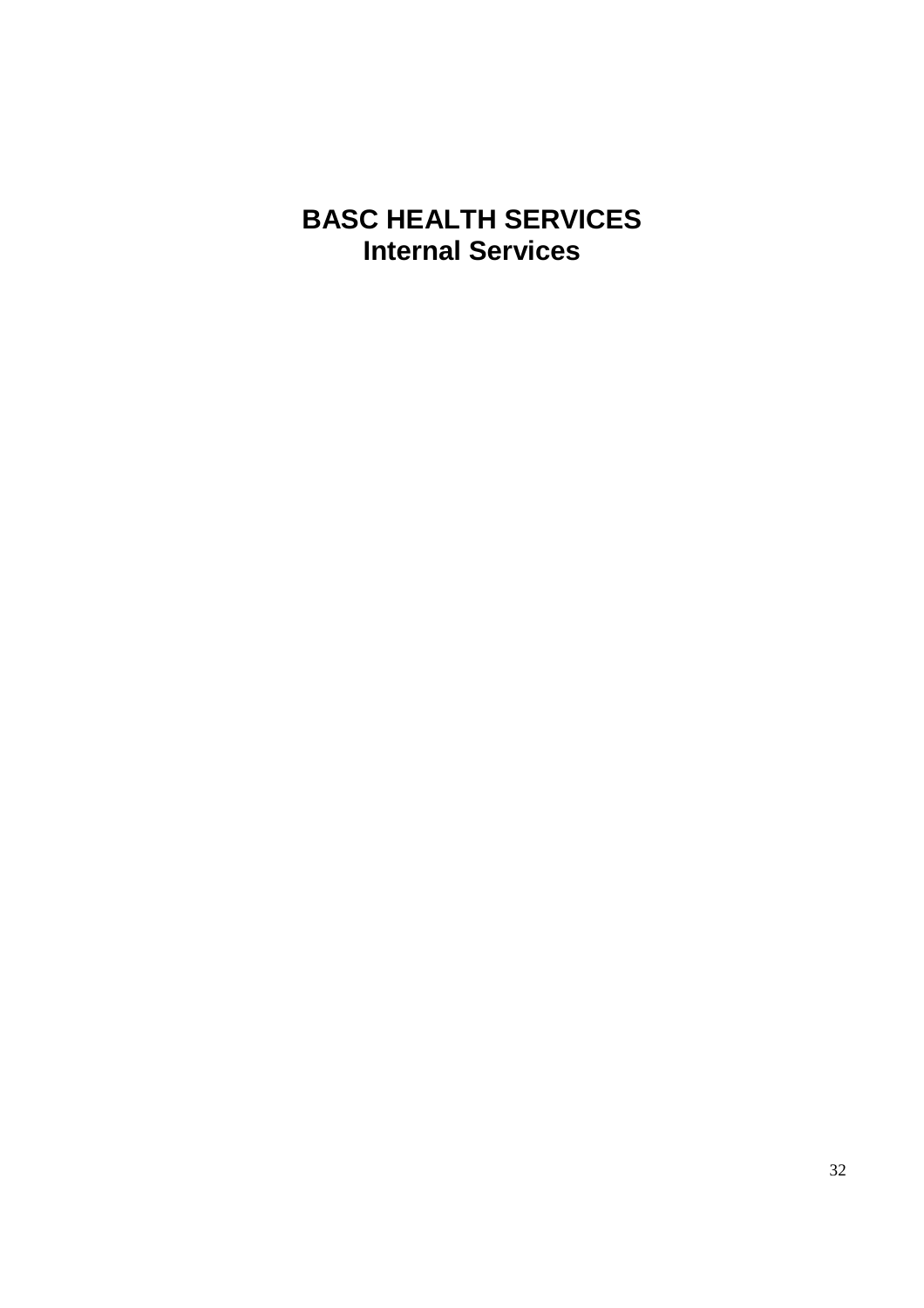*Pinaod, San Ildefonso, Bulacan www.basc.edu.ph | 044.762 1427*

### **BASC HEALTH SERVICES**

#### **1.Pre-employment Physical Examination**

New BASC employees must process their medical certificate at the medical clinic

| Office or Division:                  | <b>BASC Health Services Office</b>                                                                                    |                |                          |                                |
|--------------------------------------|-----------------------------------------------------------------------------------------------------------------------|----------------|--------------------------|--------------------------------|
| <b>Classification:</b>               | Simple                                                                                                                |                |                          |                                |
| Type of                              | <b>G2C - Government to Government</b>                                                                                 |                |                          |                                |
| Transaction                          |                                                                                                                       |                |                          |                                |
| Who may avail:                       | New BASC employees                                                                                                    |                |                          |                                |
|                                      | <b>CHECKLIST OF REQUIREMENTS</b>                                                                                      |                | <b>WHERE TO SECURE</b>   |                                |
|                                      | 1. Civil Service Commission Medical Certificate (Form no.                                                             |                |                          | Human Resource Management      |
| 211) - 2 copies                      |                                                                                                                       |                | Office (HRMO)            |                                |
| 2. Results of:                       |                                                                                                                       |                |                          | Any external government health |
|                                      | 2.1. Chest X-ray (taken within 6 months from date of Physical                                                         |                | facility                 |                                |
| Examination)                         |                                                                                                                       |                |                          |                                |
|                                      | 2.2. Complete Blood Count (taken within 1 month before<br>2.3. Urinalysis (taken within 2 weeks from date of Physical |                |                          |                                |
| Examination)                         |                                                                                                                       |                |                          |                                |
| 2.4. Blood Typing Result             |                                                                                                                       |                |                          |                                |
| 2.5. Drug Test Report                |                                                                                                                       |                |                          |                                |
|                                      | 3. 2x2 ID picture with white background (taken not more than                                                          |                | <b>Requesting Client</b> |                                |
| 2 months from date of Physical Exam) |                                                                                                                       |                |                          |                                |
| <b>CLIENT STEPS</b>                  | <b>AGENCY</b>                                                                                                         | <b>FEES TO</b> | <b>PROCESSING</b>        | <b>PERSON</b>                  |
|                                      | <b>ACTIONS</b>                                                                                                        | <b>BE PAID</b> | <b>TIME</b>              | <b>RESPONSIBLE</b>             |
| 1. Submit CSC                        | 1. Check required                                                                                                     | None           | 15 minutes               | College                        |
| Form no. 211 and                     | documents and if                                                                                                      |                |                          | <b>Nurse</b>                   |
| other required                       | complete, instruct client to                                                                                          |                |                          |                                |
| documents                            | fill in Physical Examination                                                                                          |                |                          |                                |
|                                      | Form                                                                                                                  |                |                          |                                |
| 2. Fill in the Medical/              | 2. Conduct and record                                                                                                 | None           | 10 minutes               | College                        |
| Physical<br><b>Examination Form</b>  | initial procedure:                                                                                                    |                |                          | Medical                        |
|                                      | a. Take height and weight                                                                                             |                |                          | Doctor                         |
|                                      | b. Take vital signs                                                                                                   |                |                          |                                |
| 3. Proceed to the                    | c. Take visual acuity<br>3.1. Conduct Medical                                                                         | None           | 10 minutes               | College                        |
| Physician's room                     | Examination and refer to                                                                                              |                | <b>Additional 7</b>      | Medical                        |
| and submit self for                  | specialist/s, if needed                                                                                               |                | days if                  | Doctor                         |
| Medical                              | 3.2. If cleared, sign Civil                                                                                           |                | referred to              |                                |
| Examination.                         | Service Form no. 211                                                                                                  |                | Medical                  |                                |
|                                      |                                                                                                                       |                |                          |                                |
|                                      |                                                                                                                       |                |                          |                                |
|                                      | 3.3. Instruct client to                                                                                               |                | Specialist               |                                |
|                                      | submit the signed form to<br>the HRMO                                                                                 |                |                          |                                |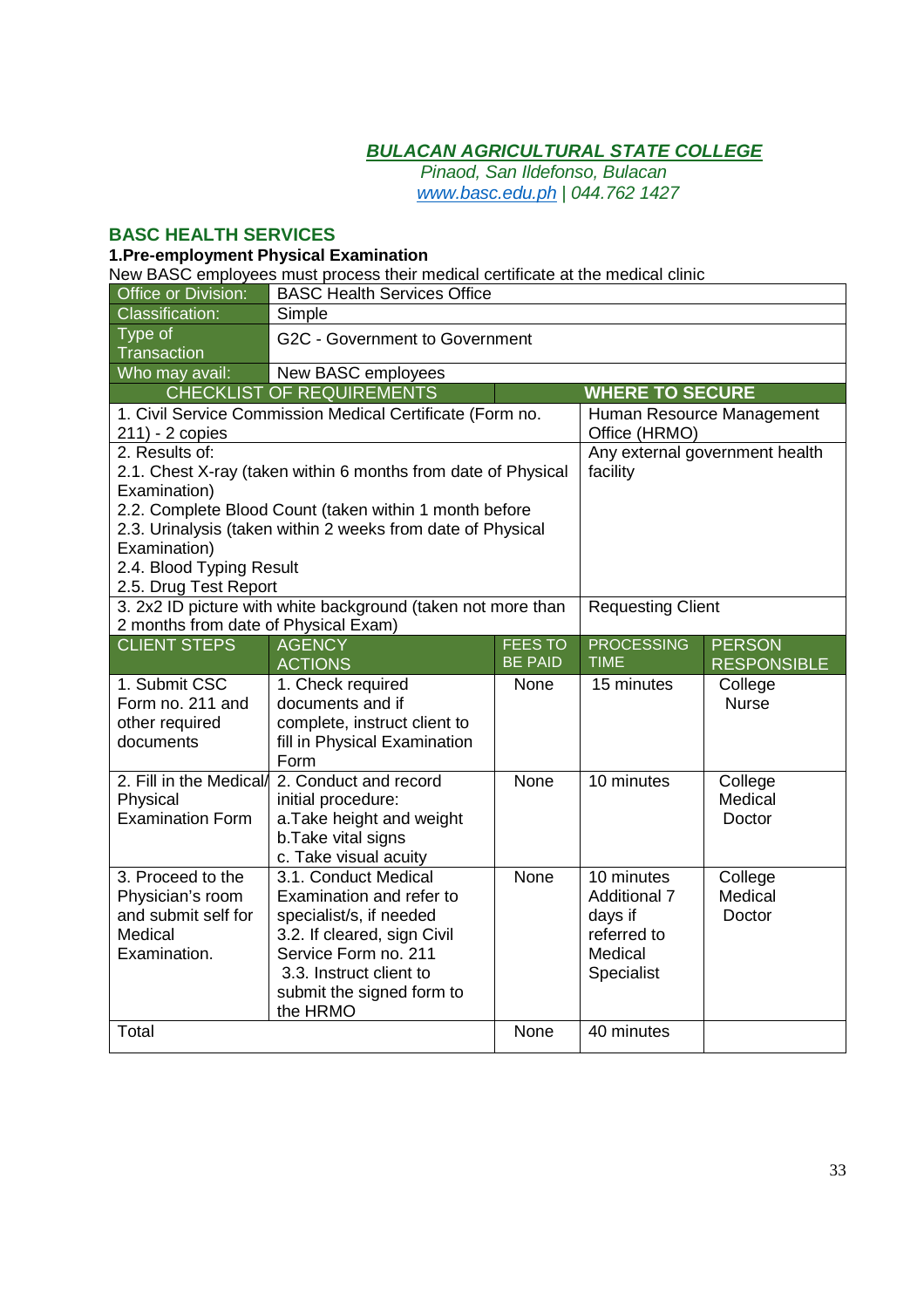# **OFFICE OF STUDENT AFFAIRS AND SERVICES External Services**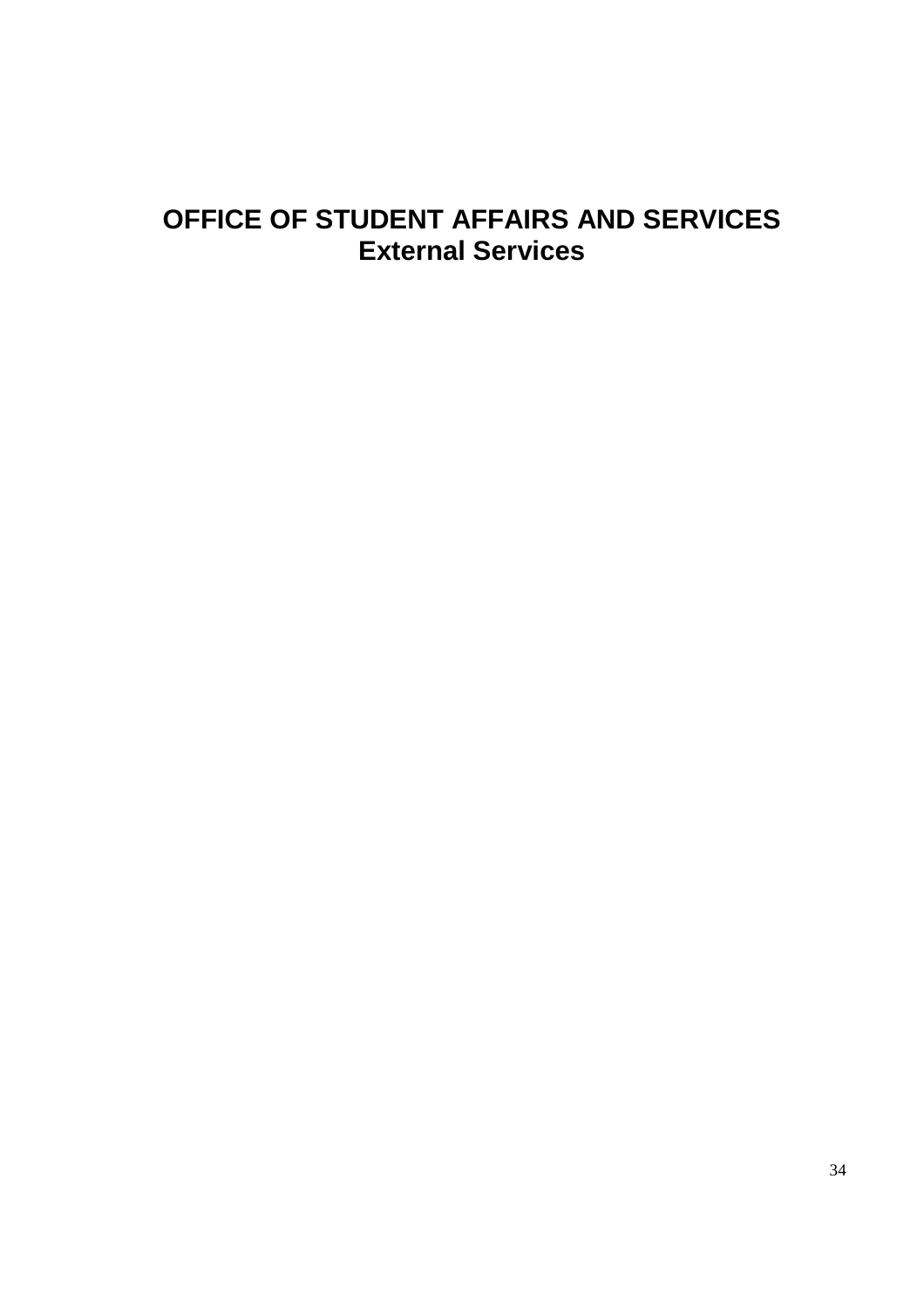*Pinaod, San Ildefonso, Bulacan www.basc.edu.ph | 044.762 1427*

#### **OFFICE OF STUDENT AFFAIRS AND SERVICES**

**1. Issuance of Certificate of Good Moral Character (CGMC)**

Alumni and students needing Certificate of Good Moral Character may request at OSAS-SDU.

| Office or Division:                | Office of Student Affairs and Services (OSAS) - Student Discipline Unit<br>(SDU) |                |                            |                                      |  |
|------------------------------------|----------------------------------------------------------------------------------|----------------|----------------------------|--------------------------------------|--|
| <b>Classification:</b>             | Simple                                                                           |                |                            |                                      |  |
| Type of                            | G2C - Government to Government                                                   |                |                            |                                      |  |
| <b>Transaction</b>                 |                                                                                  |                |                            |                                      |  |
| Who may avail:                     | BASC Alumni and Students/Authorized representatives                              |                |                            |                                      |  |
|                                    | <b>CHECKLIST OF REQUIREMENTS</b><br><b>WHERE TO SECURE</b>                       |                |                            |                                      |  |
|                                    | 1. Official Receipt (OR) of Certificate of Good Moral Character                  |                |                            | <b>Cashiering Office and Student</b> |  |
| with SSGU endorsement              |                                                                                  |                | Scholarship and Grant Unit |                                      |  |
|                                    |                                                                                  |                | (SSGU)                     |                                      |  |
|                                    | 2. Valid ID and Authorization Letter, if representative                          |                | <b>Requesting Client</b>   |                                      |  |
| 3. Transaction Sheet (OSaS-SDU-07) |                                                                                  |                |                            | <b>OSS-Student Discipline Unit</b>   |  |
| <b>CLIENT STEPS</b>                | <b>AGENCY</b>                                                                    | <b>FEES TO</b> | <b>PROCESSING</b>          | <b>PERSON</b>                        |  |
|                                    | <b>ACTIONS</b>                                                                   | <b>BE PAID</b> | <b>TIME</b>                | <b>RESPONSIBLE</b>                   |  |
| 1. Proceed to the                  | 1.1. Receive payment for                                                         | None           | 10                         | Any Collecting                       |  |
| <b>Cashiering Office</b>           | CGMC and issue OR 1.2.                                                           |                | minutes                    | Officer                              |  |
| and inform teller of               | Instruct client to proceed                                                       |                |                            |                                      |  |
| payment for CGMC                   | to OSS-SSGU for                                                                  |                |                            |                                      |  |
|                                    | endorsement                                                                      |                |                            |                                      |  |
| 2. Proceed to                      | 2. Provide endorsement                                                           | None           | 1 minute                   | Officer-in                           |  |
| OSAS-SSGU for                      | and instruct client to                                                           |                |                            | Charge of the                        |  |
| endorsement                        | proceed to OSAS-                                                                 |                |                            | <b>Student</b>                       |  |
|                                    | <b>Student Discipline Unit</b>                                                   |                |                            | Scholarship                          |  |
|                                    | (SDU)                                                                            |                |                            | and Grant Unit                       |  |
| 3. Proceed to                      | 3.1. Check record of                                                             | None           | 10                         | Guidance                             |  |
| OSAS SDU and                       | requesting client                                                                |                | minutes                    | Coordinator                          |  |
| present official                   | 3.2. Interview the client                                                        |                | Additional                 |                                      |  |
| receipt (OR) with                  | for relevant information                                                         |                | 7 days if                  |                                      |  |
| SSGU                               |                                                                                  |                | referred to                |                                      |  |
| endorsement and                    |                                                                                  |                | Medical                    |                                      |  |
| give any pertinent<br>information  |                                                                                  |                | Specialist                 |                                      |  |
| 4. Receive the                     | 4.1. Prepare, Seal, and                                                          | None           | 6 minutes                  | Guidance                             |  |
| <b>Certificate of Good</b>         | Issue the Certificate of                                                         |                |                            | Coordinator                          |  |
| <b>Moral Character</b>             | <b>Good Moral Character</b>                                                      |                |                            |                                      |  |
| and sign the                       | 4.2. Instruct client to sign                                                     |                |                            |                                      |  |
| Transaction                        | in the Transaction                                                               |                |                            |                                      |  |
| Sheet/s                            | Sheet/s (OSAS-SDU-07)                                                            |                |                            |                                      |  |
| (OSSSDU-07)                        |                                                                                  |                |                            |                                      |  |
| Total                              |                                                                                  | CGMC-Php       | 18 minutes                 |                                      |  |
|                                    |                                                                                  | 50.00/         |                            |                                      |  |
|                                    |                                                                                  | copy           |                            |                                      |  |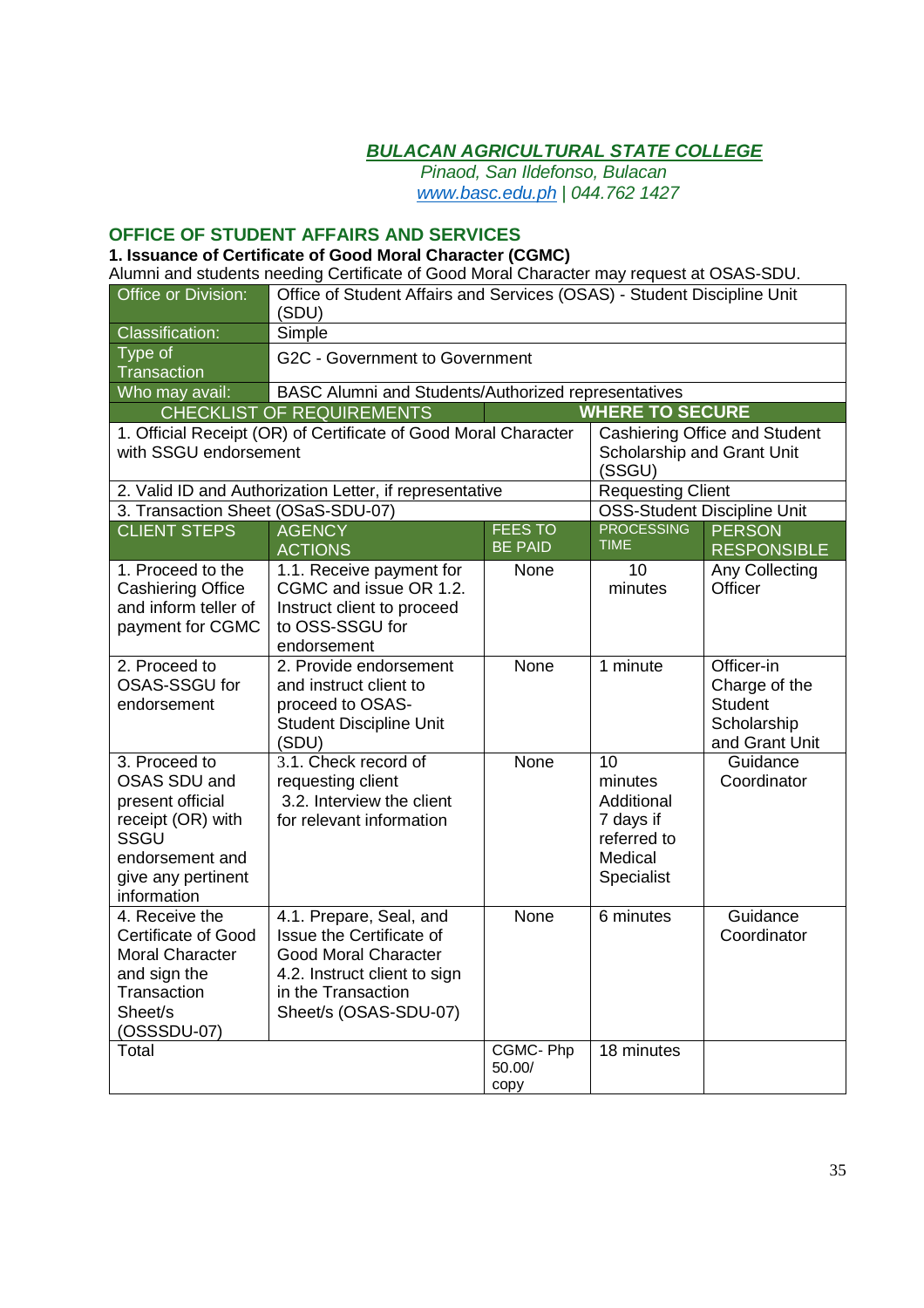*Pinaod, San Ildefonso, Bulacan www.basc.edu.ph | 044.762 1427*

# **OFFICE OF STUDENT AFFAIRS AND SERVICES**

#### **2. BASC Admission Test Process**

Applicants must process with the OSS-Testing and Materials Development Unity (TMDU)

| Office or Division:                                                                                               | Office of Student Services (OSS) - Testing and Materials Development Unit<br>(TMDU)                                                                                                                                                                                                                                                                                                     |                                  |                                  |                                     |  |
|-------------------------------------------------------------------------------------------------------------------|-----------------------------------------------------------------------------------------------------------------------------------------------------------------------------------------------------------------------------------------------------------------------------------------------------------------------------------------------------------------------------------------|----------------------------------|----------------------------------|-------------------------------------|--|
| <b>Classification:</b>                                                                                            | <b>Highly Technical</b>                                                                                                                                                                                                                                                                                                                                                                 |                                  |                                  |                                     |  |
| Type of<br><b>Transaction</b>                                                                                     | G2C - Government to Government                                                                                                                                                                                                                                                                                                                                                          |                                  |                                  |                                     |  |
| Who may avail:                                                                                                    | Students and/or Parents/Guardians                                                                                                                                                                                                                                                                                                                                                       |                                  |                                  |                                     |  |
|                                                                                                                   | <b>CHECKLIST OF REQUIREMENTS</b>                                                                                                                                                                                                                                                                                                                                                        |                                  | <b>WHERE TO SECURE</b>           |                                     |  |
|                                                                                                                   | 1. BSU-Admission Test Application Form                                                                                                                                                                                                                                                                                                                                                  |                                  | OSAS-TMDU                        |                                     |  |
| 2. DepEd Form 137/138                                                                                             |                                                                                                                                                                                                                                                                                                                                                                                         |                                  | <b>Requesting Client</b>         |                                     |  |
|                                                                                                                   | 3. 2x2 ID Picture (w/ nametag and signature) - 2 copies                                                                                                                                                                                                                                                                                                                                 |                                  | <b>Requesting Client</b>         |                                     |  |
| <b>Students ONLY</b>                                                                                              | 4. Certificate of Enrollment (For Currently Enrolled Senior High                                                                                                                                                                                                                                                                                                                        |                                  | <b>Requesting Client</b>         |                                     |  |
| ONLY)                                                                                                             | 5. Enrollment form from accepting college (For Transferees                                                                                                                                                                                                                                                                                                                              |                                  | <b>Requesting Client</b>         |                                     |  |
|                                                                                                                   | 6. BSU Admission Test (AT) Permit (for claiming results)                                                                                                                                                                                                                                                                                                                                |                                  | <b>OSAS-TMDU</b>                 |                                     |  |
| <b>CLIENT STEPS</b>                                                                                               | <b>AGENCY</b><br><b>ACTIONS</b>                                                                                                                                                                                                                                                                                                                                                         | <b>FEES TO</b><br><b>BE PAID</b> | <b>PROCESSING</b><br><b>TIME</b> | <b>PERSON</b><br><b>RESPONSIBLE</b> |  |
| 1. Register in the<br><b>TMDU Client's</b><br>Logbook and<br>submit application<br>documents                      | 1.1. Instruct client to sign<br>in the TMDU Client's<br>Logbook<br>1.2. Receive application<br>documents and evaluate<br>completeness<br>1.3. Give feedback<br>*Return application<br>documents if applicant's<br>grade requirements in the<br>degree program applied<br>for is not met so client<br>may opt to change<br>degree program *if<br>documents are complete,<br>go to Step 2 | None                             | 3 minutes                        | <b>TMDU</b><br>Personnel            |  |
| 2. Receive BASC<br><b>Admission Test</b><br>Permit                                                                | 2. Provide endorsement<br>and instruct client to<br>proceed to OSAS-<br><b>Student Discipline Unit</b><br>(SDU)                                                                                                                                                                                                                                                                         | None                             | 5 minutes                        | <b>TMDU</b><br>Personnel            |  |
| 3. Proceed to<br>venue of<br><b>Admission Test on</b><br>scheduled date<br>and take the<br><b>Admission Test.</b> | 3.1. Check record of<br>requesting client<br>3.2. Interview the client<br>for relevant information                                                                                                                                                                                                                                                                                      | None                             | 2 hours                          | <b>TMDU</b><br>Personnel            |  |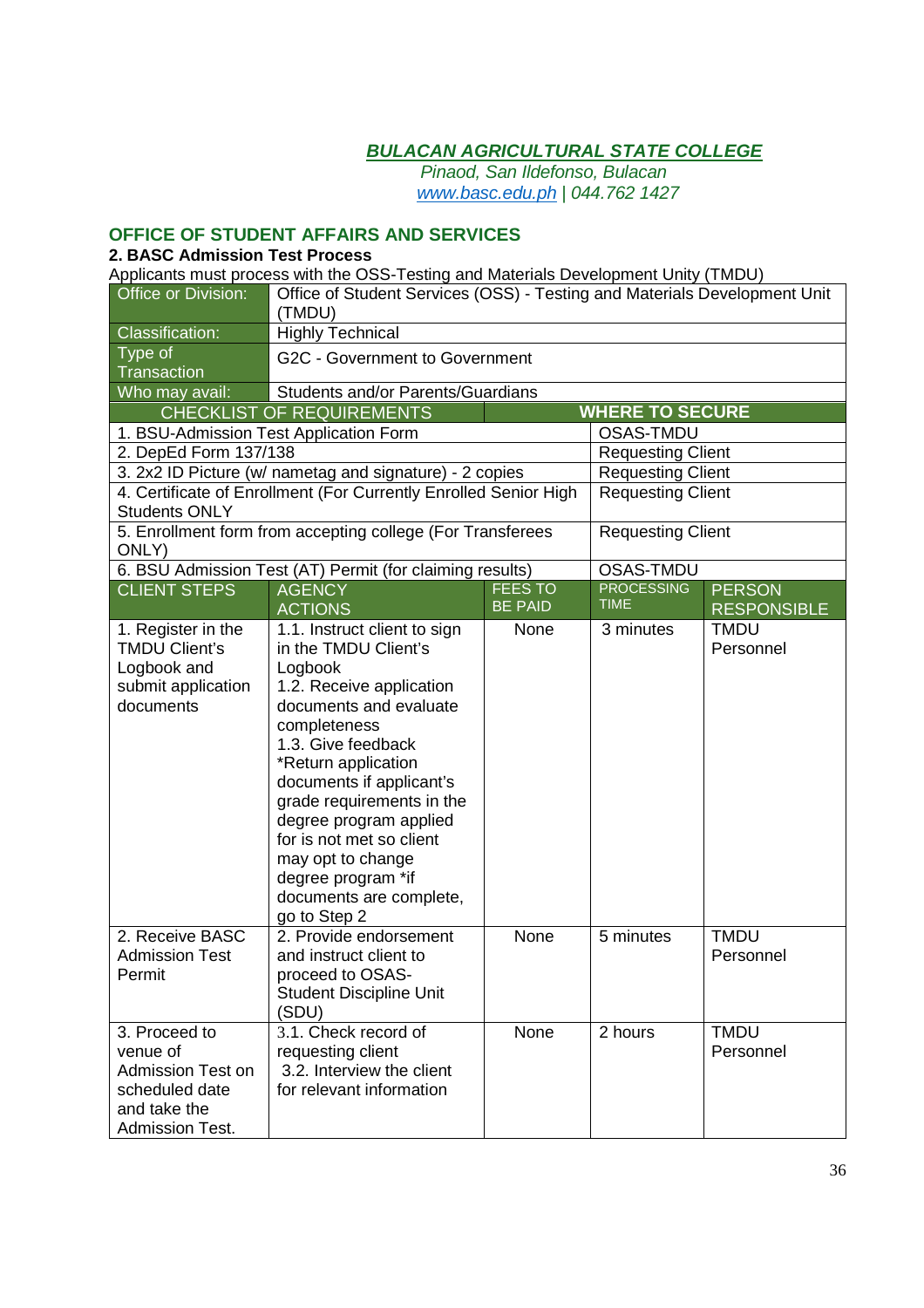| Receive claim stub<br>after the exam                                                                                                                                                                                                     |                                                                                                                                                                                                                                                                                                                                                                                                           |                            |                                  |                          |
|------------------------------------------------------------------------------------------------------------------------------------------------------------------------------------------------------------------------------------------|-----------------------------------------------------------------------------------------------------------------------------------------------------------------------------------------------------------------------------------------------------------------------------------------------------------------------------------------------------------------------------------------------------------|----------------------------|----------------------------------|--------------------------|
| 4. Wait for<br>checking of<br><b>Admission Test</b><br>papers                                                                                                                                                                            | 4.1. Score answer sheets<br>and generate rank list of<br>examinees per degree<br>program<br>4.2. Endorse Rank List of<br><b>Test Results and</b><br>application documents to<br>colleges and institutes<br>4.3. Receive Notice of<br>Admission (NOA) for<br>qualifiers or Notice of<br>Results (NOR) for<br>nonqualifiers from<br>colleges 4.4. Print<br>individual BASC<br><b>Admission Test Results</b> | None                       | 31 days                          | <b>TMDU</b><br>Personnel |
| 5. Take note of<br>schedule for<br>claiming of test<br>results                                                                                                                                                                           | 5. Notify examinees of<br>availability and schedule<br>of claiming test results<br>through the BASC<br>Facebook page                                                                                                                                                                                                                                                                                      |                            | 5 minutes                        | <b>TMDU</b><br>Personnel |
| 6. Register in the<br><b>TMDU Client's</b><br>Logbook and<br>present BASC<br><b>Admission Test</b><br><b>Results Claim Stub</b><br>If claimant is an<br>authorized<br>representative:<br>Present valid ID<br>and Authorization<br>Letter | 6.1. Instruct client to log<br>in the Client's Logbook<br>6.2. Verify identity of<br>client 6.3. Locate test<br>results of client 6.4. Issue<br><b>Test Results</b>                                                                                                                                                                                                                                       |                            | 9 minutes                        | <b>TMDU</b><br>Personnel |
|                                                                                                                                                                                                                                          | 7. Answer queries, if any                                                                                                                                                                                                                                                                                                                                                                                 |                            | 1 minute                         | <b>TMDU</b><br>Personnel |
| Total                                                                                                                                                                                                                                    |                                                                                                                                                                                                                                                                                                                                                                                                           | CGMC-Php<br>50.00/<br>copy | 31 days 2<br>hours 23<br>minutes |                          |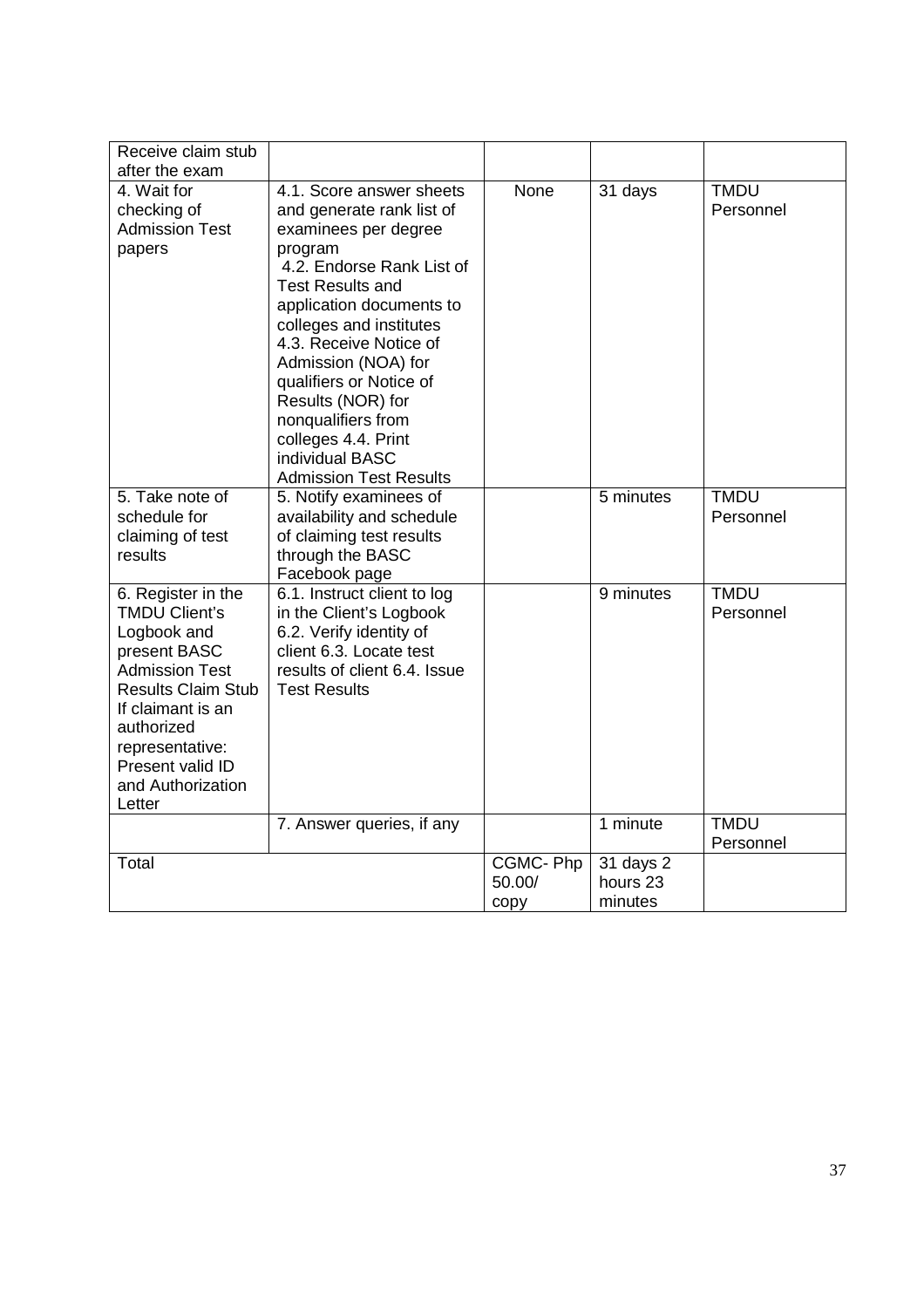*Pinaod, San Ildefonso, Bulacan www.basc.edu.ph | 044.762 1427*

# **OFFICE OF STUDENT AFFAIRS AND SERVICES**

#### **2. Provision of Student Housing**

BASC Students may opt to request for housing in the University dormitory through OSAS

| Office or Division:                      | Office of Student Services - Student Wellness Services - Student Housing<br>Unit (OSS-SWS-SHU) |                |                          |                    |
|------------------------------------------|------------------------------------------------------------------------------------------------|----------------|--------------------------|--------------------|
| <b>Classification:</b>                   | Simple                                                                                         |                |                          |                    |
| Type of<br><b>Transaction</b>            | G2C - Government to Citizen                                                                    |                |                          |                    |
| Who may avail:                           | Officially enrolled BASC Students; Parents/Guardians                                           |                |                          |                    |
|                                          | <b>CHECKLIST OF REQUIREMENTS</b>                                                               |                | <b>WHERE TO SECURE</b>   |                    |
| 1. Dormitory Application Form            |                                                                                                |                | <b>OSAS-TMDU</b>         |                    |
| 2. Photocopy of enrollment form - 1 copy |                                                                                                |                | <b>Requesting Client</b> |                    |
|                                          | 3. Photocopy of certificate of good moral character from last                                  |                | <b>Requesting Client</b> |                    |
| school attended - 1 copy                 |                                                                                                |                |                          |                    |
|                                          | 4. 2x2 ID picture with white background and name tag - 2 pcs                                   |                | <b>Requesting Client</b> |                    |
| 5. Long brown envelope - 1 pc            |                                                                                                |                | <b>Requesting Client</b> |                    |
| <b>CLIENT STEPS</b>                      | <b>AGENCY</b>                                                                                  | <b>FEES TO</b> | <b>PROCESSING</b>        | <b>PERSON</b>      |
|                                          | <b>ACTIONS</b>                                                                                 | <b>BE PAID</b> | <b>TIME</b>              | <b>RESPONSIBLE</b> |
| 1 1. Log in the<br>SHU Logbook and       | 1.1. Check availability of<br>slots and inform client                                          | None           | 5 minutes                | Dorm Manager       |
| inquire on the                           | 1.2. Answer other queries, if                                                                  |                |                          |                    |
| availability of slots                    | any *if qualified: Issue                                                                       |                |                          |                    |
| and other pertinent                      | Dormitory Application Form                                                                     |                |                          |                    |
| information                              | *if not qualified: List under                                                                  |                |                          |                    |
|                                          | the waiting list                                                                               |                |                          |                    |
| 2. Submit duly                           | 2.1. Receive and review                                                                        | None           | 5 minutes                | Dorm Manager       |
| accomplished                             | requirements submitted                                                                         |                |                          |                    |
| Dormitory                                | 2.2. Advise applicant to pay                                                                   |                |                          |                    |
| <b>Application Form</b>                  | the dormitory fee at the                                                                       |                |                          |                    |
| and other                                | Cashering Office and to                                                                        |                |                          |                    |
| requirements                             | submit a photocopy of the                                                                      |                |                          |                    |
|                                          | Official Receipt (OR) to the                                                                   |                |                          |                    |
|                                          | Dorm Manager or Front                                                                          |                |                          |                    |
|                                          | Desk Personnel for the                                                                         |                |                          |                    |
|                                          | Approval of residency                                                                          |                |                          |                    |
| 3. Proceed to the                        | 3.1. Receive tender of                                                                         | (Required      | 10                       | Collection         |
| <b>Cashiering Office</b>                 | payment and issue OR                                                                           | down           | minutes                  | Officer            |
| and inform teller of                     |                                                                                                | payment        |                          |                    |
| transaction. Pay                         |                                                                                                | $=1$           |                          |                    |
| fee and receive                          |                                                                                                | month          |                          |                    |
| <b>OR</b>                                |                                                                                                | pay)           |                          |                    |
|                                          |                                                                                                | $2,000 -$      |                          |                    |
|                                          |                                                                                                | 3,000/         |                          |                    |
|                                          |                                                                                                | head/mo        |                          |                    |
|                                          |                                                                                                | nth            |                          |                    |
| 4. Submit                                | 4.1. Receive photocopy of                                                                      | None           | 5 minutes                | <b>TMDU</b>        |
| photocopy of OR                          | OR and record payment 4.2.                                                                     |                |                          | Personnel          |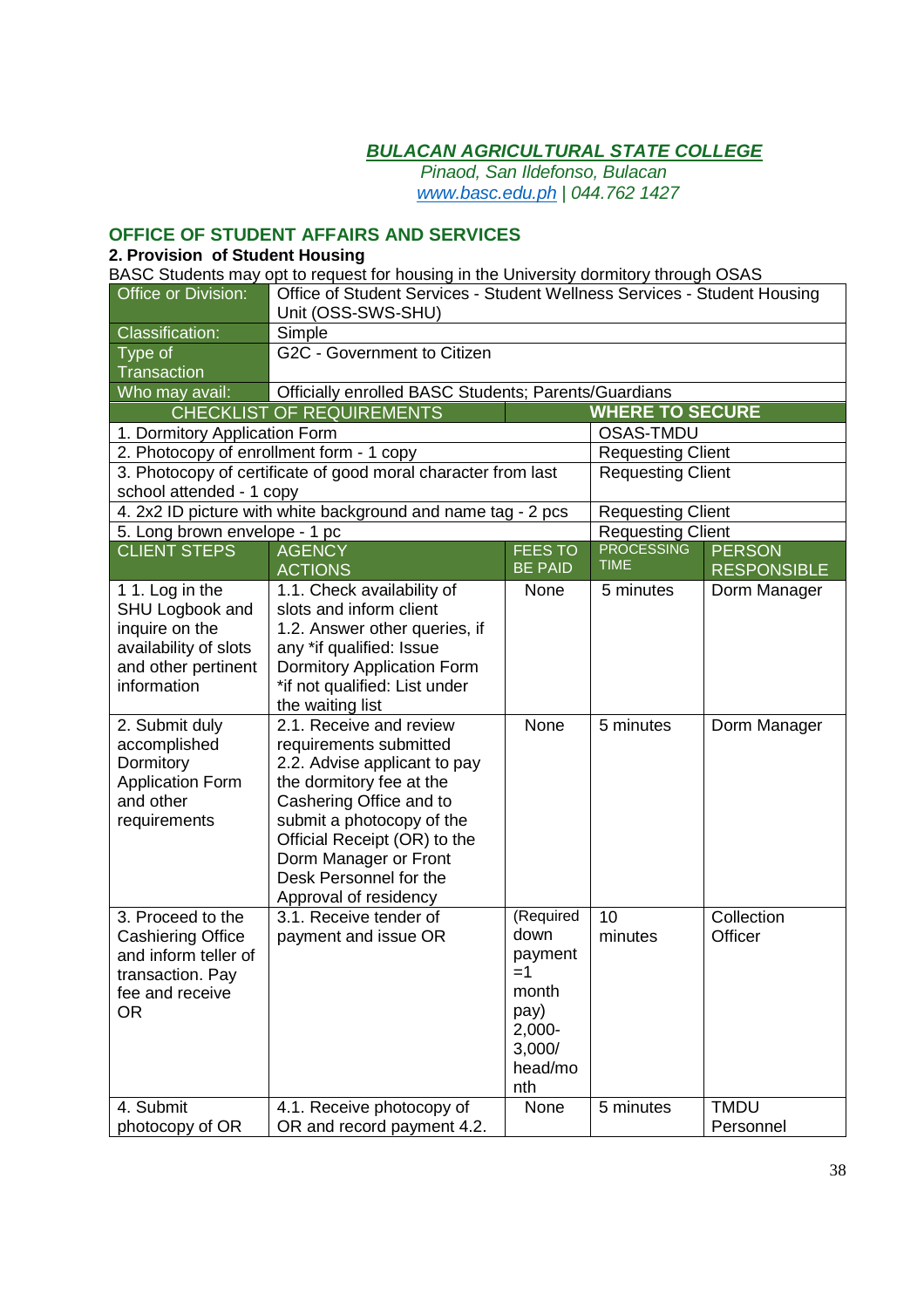| to the Dorm<br>Manager                                                                 | <b>Issue Acceptance Notice as</b><br>resident in the dormitory                                                                                                       |                                                                                                 |            |                 |
|----------------------------------------------------------------------------------------|----------------------------------------------------------------------------------------------------------------------------------------------------------------------|-------------------------------------------------------------------------------------------------|------------|-----------------|
| 5. Receive<br><b>Acceptance Notice</b><br>and list of needed<br>personal<br>belongings | 5.1. Remind client to check-<br>in in the dormitory 2 to 3<br>days before the start of<br>classes 5.2. Give applicant<br>the list of personal<br>belongings need for |                                                                                                 | 1 minute   | Dorm<br>Manager |
| Total                                                                                  |                                                                                                                                                                      | (Require<br>d down<br>payment<br>$=1$<br>month<br>pay)<br>$2,000 -$<br>3,000/<br>head/<br>month | 26 minutes |                 |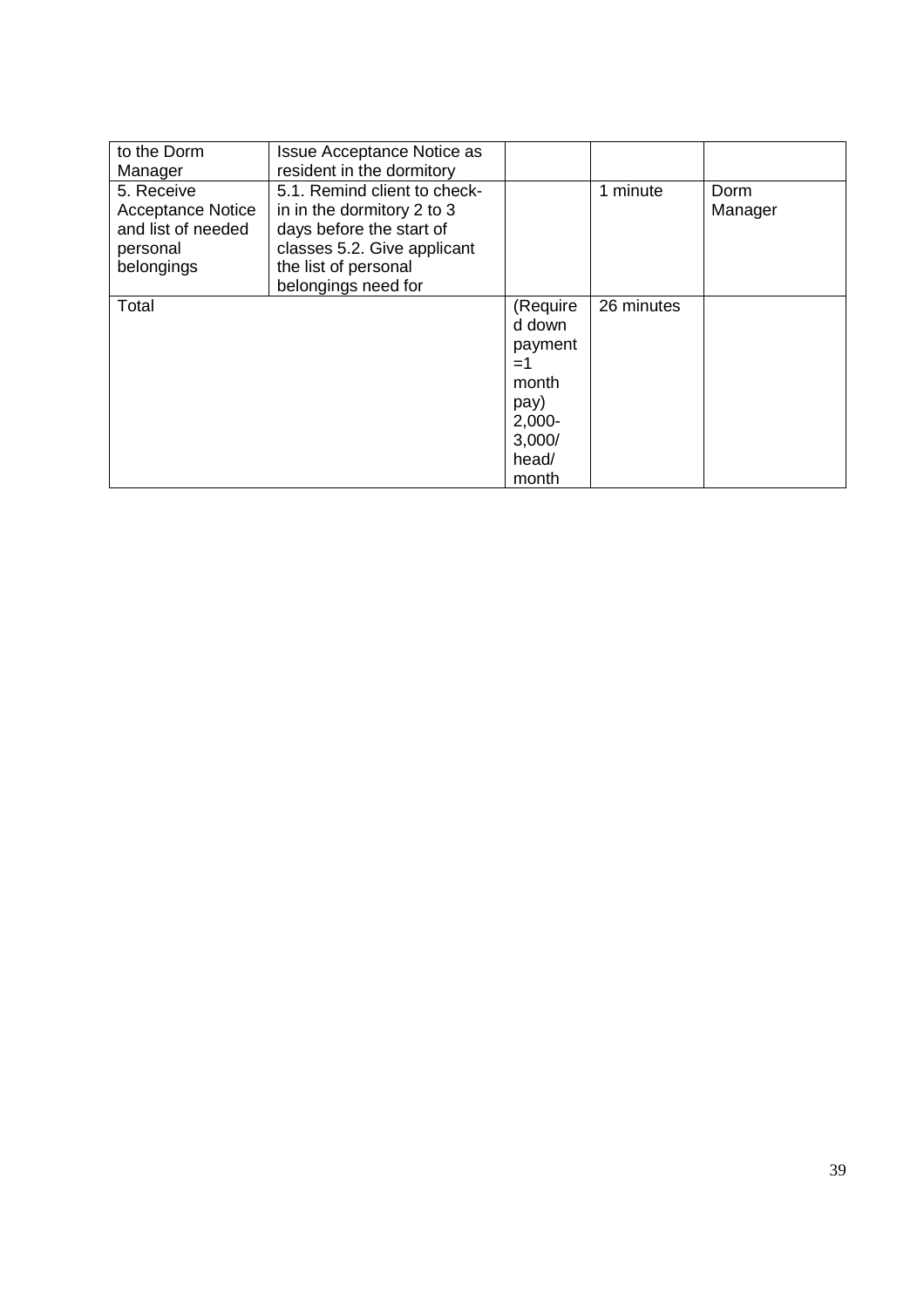*Pinaod, San Ildefonso, Bulacan www.basc.edu.ph | 044.762 1427*

# **OFFICE OF STUDENT AFFAIRS AND SERVICES**

# **3.Provision of Student Wellness Services (SWS**)

| The Student Wellness Services (SWS) unit helps students address wellness concerns |                                                                                                                                                                                                                                                                                    |                                  |                                  |                                     |
|-----------------------------------------------------------------------------------|------------------------------------------------------------------------------------------------------------------------------------------------------------------------------------------------------------------------------------------------------------------------------------|----------------------------------|----------------------------------|-------------------------------------|
| Office or Division:                                                               | Office of Student Services - Student Wellness Services (SWS) and Student<br><b>Development Divisions</b>                                                                                                                                                                           |                                  |                                  |                                     |
| <b>Classification:</b>                                                            | Simple                                                                                                                                                                                                                                                                             |                                  |                                  |                                     |
| Type of                                                                           | G2C - Government to Citizen                                                                                                                                                                                                                                                        |                                  |                                  |                                     |
| Transaction                                                                       |                                                                                                                                                                                                                                                                                    |                                  |                                  |                                     |
| Who may avail:                                                                    | <b>BASC Students; Parents/Guardians</b>                                                                                                                                                                                                                                            |                                  |                                  |                                     |
|                                                                                   | <b>CHECKLIST OF REQUIREMENTS</b>                                                                                                                                                                                                                                                   |                                  | <b>WHERE TO SECURE</b>           |                                     |
| 1. BASC ID or any valid ID                                                        |                                                                                                                                                                                                                                                                                    |                                  | <b>Requesting Client</b>         |                                     |
| <b>CLIENT STEPS</b>                                                               | <b>AGENCY</b><br><b>ACTIONS</b>                                                                                                                                                                                                                                                    | <b>FEES TO</b><br><b>BE PAID</b> | <b>PROCESSING</b><br><b>TIME</b> | <b>PERSON</b><br><b>RESPONSIBLE</b> |
| 1. Fill-in logbook                                                                | 1.1. Check availability of<br>slots and inform client<br>1.2. Answer other queries, if<br>any *if qualified: Issue<br><b>Dormitory Application Form</b><br>*if not qualified: List under<br>the waiting list                                                                       | None                             | 3 minutes                        | Any SWS<br>Personnel                |
| 2. Ask/inquire/<br>verbalize concerns                                             | 2.1. Receive and review<br>requirements submitted<br>2.2. Advise applicant to pay<br>the dormitory fee at the<br>Cashiering Office and to<br>submit a photocopy of the<br>Official Receipt (OR) to the<br>Dorm Manager or Front<br>Desk Personnel for the<br>Approval of residency | None                             | 3 minutes                        | Any SWS<br>Personnel                |
| 3. Proceed to<br>service unit                                                     | 3.1. Receive tender of<br>payment and issue OR                                                                                                                                                                                                                                     | None                             | 2 minutes                        | Any SWS<br>Personnel                |
| Total                                                                             |                                                                                                                                                                                                                                                                                    | None                             | 8 minutes                        |                                     |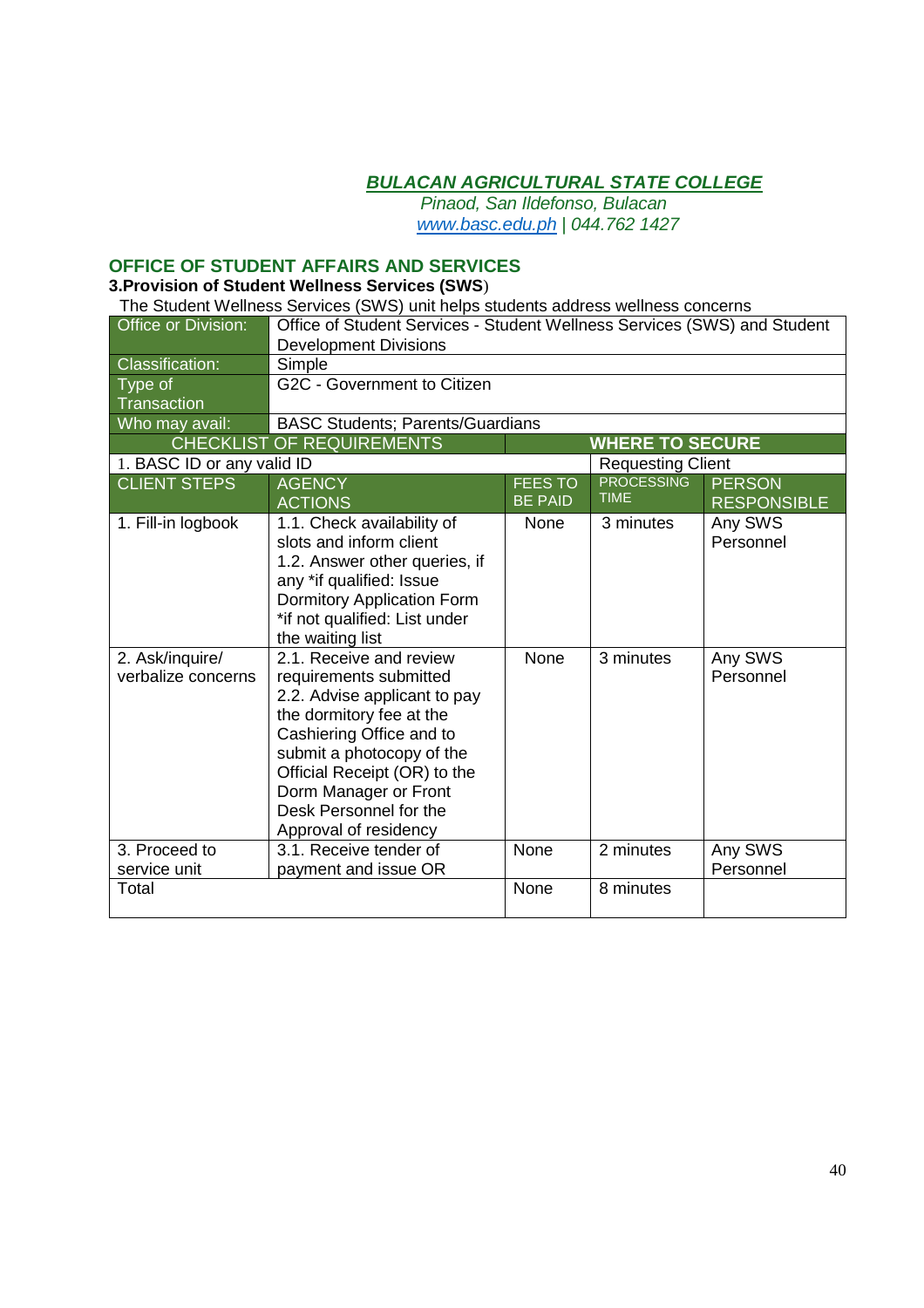*Pinaod, San Ildefonso, Bulacan www.basc.edu.ph | 044.762 1427*

#### **OFFICE OF STUDENT AFFAIRS AND SERVICES**

#### **4. Guidance and/or Counseling or Life Coaching of Students**

The Guidance and Counseling Unit offers mental health services to students

| Office or Division:                  | Office of Student Services - Student Wellness & Development Divisions - |                          |                          |                           |
|--------------------------------------|-------------------------------------------------------------------------|--------------------------|--------------------------|---------------------------|
|                                      | <b>Guidance Counseling Unit</b>                                         |                          |                          |                           |
| <b>Classification:</b>               | Simple                                                                  |                          |                          |                           |
| Type of                              | G2C - Government to Citizen                                             |                          |                          |                           |
| Transaction                          |                                                                         |                          |                          |                           |
| Who may avail:                       | <b>BASC Students</b>                                                    |                          |                          |                           |
|                                      | <b>CHECKLIST OF REQUIREMENTS</b>                                        |                          | <b>WHERE TO SECURE</b>   |                           |
| 1. BASC ID or any valid ID           |                                                                         |                          | <b>Requesting Client</b> |                           |
|                                      | 2. Client Information Form with Informed Consent (QF-OSS-               |                          |                          | OSS - Guidance Counseling |
| GCU-01)                              |                                                                         |                          | Unit                     |                           |
| 3. Referral Slip, if referred ONLY   |                                                                         |                          | Referring BASC           |                           |
|                                      |                                                                         |                          | Faculty/Individual       |                           |
|                                      | 4. Supporting documents such as medical certificate, invitation         |                          | <b>Requesting Client</b> |                           |
|                                      | letters, explanation letter signed by parent/guardian with valid        |                          |                          |                           |
|                                      | ID of signatory, etc; if with absence or tardiness ONLY                 |                          |                          |                           |
| <b>CLIENT STEPS</b>                  | <b>AGENCY</b>                                                           | <b>FEES</b>              | <b>PROCESSING</b>        | <b>PERSON</b>             |
|                                      | <b>ACTIONS</b>                                                          | <b>TO</b>                | <b>TIME</b>              | <b>RESPONSIBLE</b>        |
|                                      |                                                                         | <b>BE</b><br><b>PAID</b> |                          |                           |
| 1. Present valid ID;                 | 1.1. Interview student and identify if                                  | None                     | 5 minutes                | SWS-Guidance              |
| Submit duly                          | first-time client or former client                                      |                          |                          | and Counseling            |
| accomplished                         | 1.2. Issue Client Information form                                      |                          |                          | Unit Personnel            |
| Referral Slip (If                    | (CIF), if first-time client; Retrieve                                   |                          |                          |                           |
| referred ONLY)                       | CIF, if former client                                                   |                          |                          |                           |
| 2. Accomplish CIF (if                | 2.1. Receive documents and                                              | None                     | 30 minutes               | SWS-Guidance              |
| first-time client) and               | refer to a Guidance Coordinator                                         |                          |                          | and Counseling            |
| submit to attending                  | or other GCU personnel in-                                              |                          |                          | Unit Personnel            |
| personnel; submit                    | charge                                                                  |                          |                          |                           |
| supporting                           |                                                                         |                          |                          |                           |
| documents, if any<br>3. Undergo life | 3. Provide appropriate                                                  | None                     | 3 hours                  | Guidance                  |
| coaching, guidance                   | assistance (e.g. life coaching,                                         |                          |                          | Coordinator               |
| and/or counseling,                   | guidance and/ or counseling, etc)                                       |                          |                          |                           |
| and other                            |                                                                         |                          |                          |                           |
| appropriate                          |                                                                         |                          |                          |                           |
| intervention                         |                                                                         |                          |                          |                           |
| 4. Receive form                      | 4.1. Issue appropriate document                                         | None                     | 5 minutes                | Guidance                  |
| issued by the                        | or report or form (e.g. Class                                           |                          |                          | Counselors;               |
| Guidance Counselor                   | admission slip, feedback slip,                                          |                          |                          | Coordinator for           |
| or the Coordinator                   | referral slip, etc.)                                                    |                          |                          | <b>SSN &amp; PWDs</b>     |
| for SSN and PWDs                     |                                                                         |                          |                          |                           |
| Total                                |                                                                         | None                     | 3 hours 40<br>minutes    |                           |
|                                      |                                                                         |                          |                          |                           |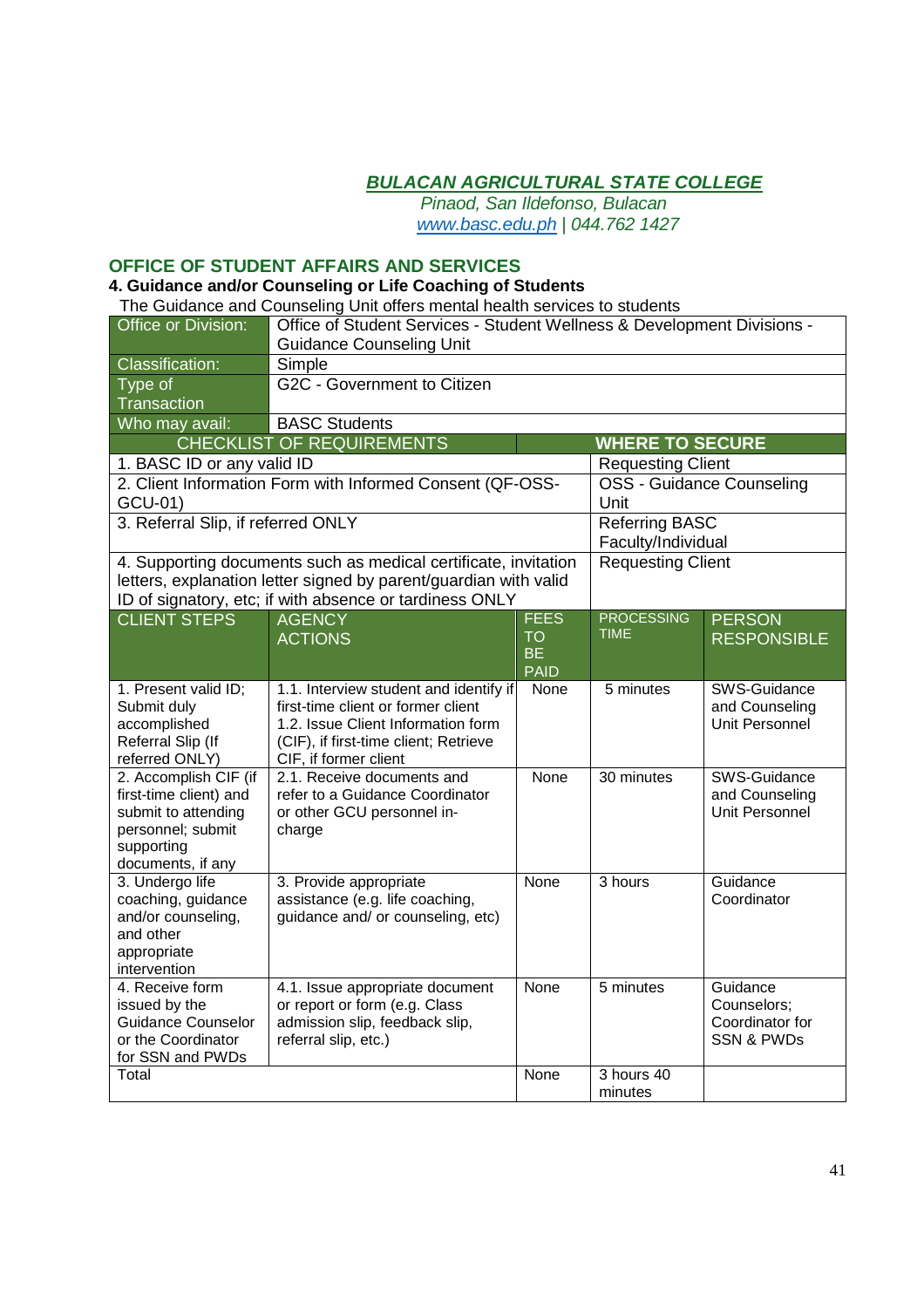# **OFFICE OF THE COLLEGE REGISTRAR External Services**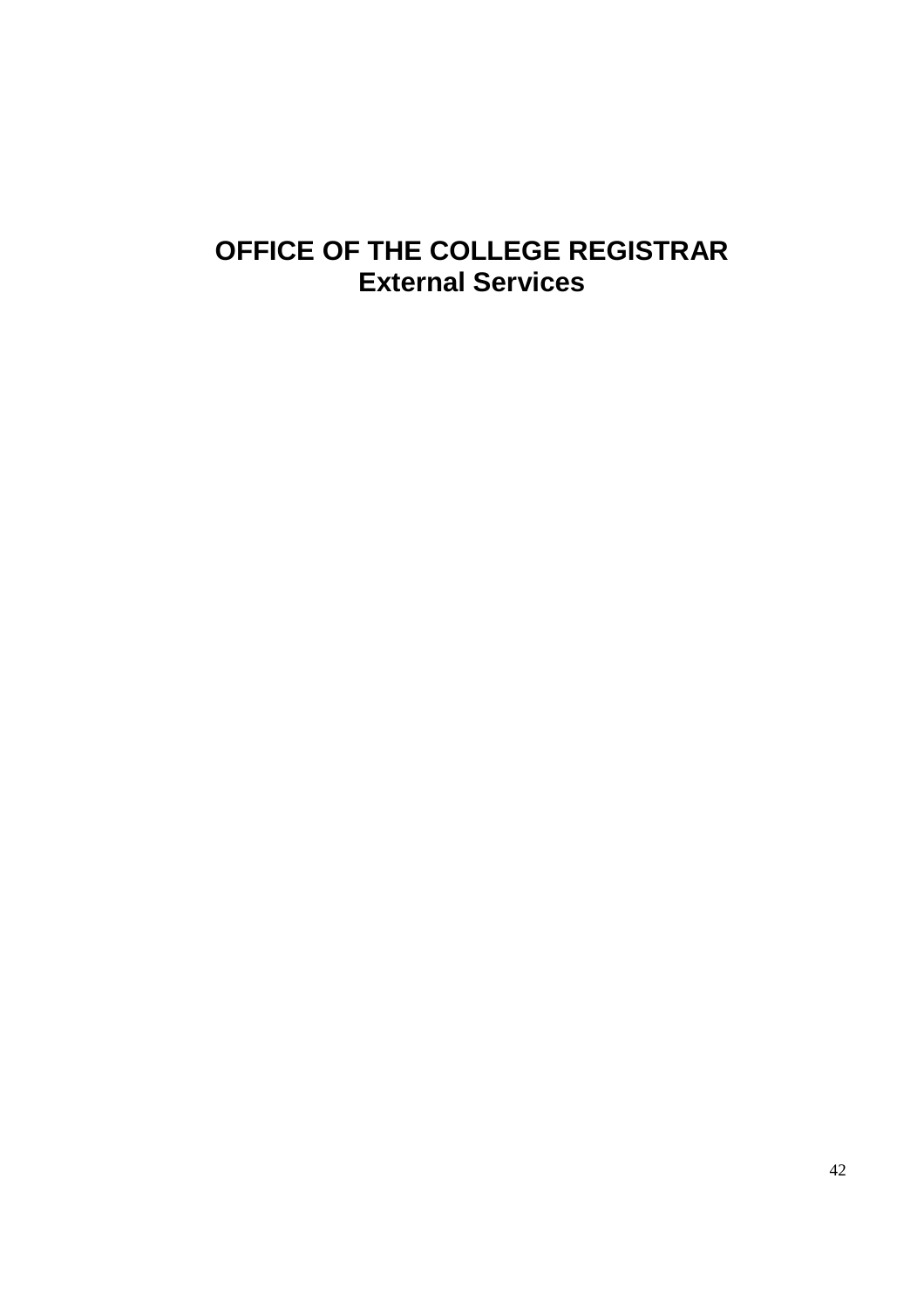*Pinaod, San Ildefonso, Bulacan www.basc.edu.ph | 044.762 1427*

# **OFFICE OF THE COLLEGE REGISTRAR**

#### **1. Registration**

The Office of the College Registrar processes the registration of enrollees.

| <b>Office or Division:</b>                   | Office of the College Registrar                                                               |                |                              |                      |  |
|----------------------------------------------|-----------------------------------------------------------------------------------------------|----------------|------------------------------|----------------------|--|
| <b>Classification:</b>                       | Simple                                                                                        |                |                              |                      |  |
| Type of<br><b>Transaction</b>                | G2C - Government to Citizen                                                                   |                |                              |                      |  |
| Who may avail:                               | Students/Enrollees/Cross-enrollees/Transferees                                                |                |                              |                      |  |
|                                              | <b>CHECKLIST OF REQUIREMENTS</b>                                                              |                | <b>WHERE TO SECURE</b>       |                      |  |
| 1. Pre-Registration Form (PRF)               |                                                                                               |                | Downloadable at the BASC     |                      |  |
|                                              |                                                                                               |                | Website                      |                      |  |
|                                              | 2. Patron Information Slip (for ID Processing ONLY)                                           |                | <b>BASC Library Services</b> |                      |  |
|                                              | Additional requirement for New Students/ Transferees/ Additional Units/ Second Degree Courses |                |                              |                      |  |
|                                              | 3. Admission Requirements (Form 138, Certificate of Good                                      |                | <b>Requesting Client</b>     |                      |  |
|                                              | Moral Character, BASC-CEE result, 2 pcs 2x2 ID Picture,                                       |                |                              |                      |  |
| photocopy of PSA Birth Certificate           |                                                                                               |                |                              |                      |  |
| 4. Enrollment form (for ID Registration)     |                                                                                               |                |                              |                      |  |
|                                              | Additional requirement for Old/Continuing Students                                            |                |                              |                      |  |
| 1. Readmission Slip                          |                                                                                               |                | <b>Requesting Client</b>     |                      |  |
| 2. Present BASC ID (for ID Validation)       |                                                                                               |                |                              |                      |  |
| For ID Replacement, if needed                |                                                                                               |                |                              |                      |  |
| 3. ID Replacement Form                       |                                                                                               |                | <b>BASC Library Services</b> |                      |  |
| <b>CLIENT STEPS</b>                          | <b>AGENCY</b>                                                                                 | <b>FEES TO</b> | <b>PROCESSING</b>            | <b>PERSON</b>        |  |
|                                              | <b>ACTIONS</b>                                                                                | <b>BE PAID</b> | <b>TIME</b>                  | <b>RESPONSIBLE</b>   |  |
| 11. Proceed to                               | 11. Receive and check                                                                         | None           | 2 minutes                    | <b>Any Frontline</b> |  |
| any OCR window                               | completeness of submitted                                                                     |                |                              | Encoder              |  |
| and submit PRF                               | documents and the PRF                                                                         |                |                              |                      |  |
| and any additional                           |                                                                                               |                |                              |                      |  |
| requirement as                               |                                                                                               |                |                              |                      |  |
| applicable                                   |                                                                                               |                |                              |                      |  |
| 2. Receive                                   | 2.1. If documents are                                                                         | None           | 3 minutes                    | Any Frontline        |  |
| enrolment form                               | complete, prepare and issue                                                                   |                |                              | Encoder              |  |
|                                              | enrollment form                                                                               |                |                              |                      |  |
| 3. Proceed to step                           | 3. Provide appropriate                                                                        | None           | 5 minutes                    | Any Frontline        |  |
| 4 if payment is                              | assistance (e.g. life                                                                         |                |                              | Encoder              |  |
| needed; Proceed                              | coaching, guidance and/ or                                                                    |                |                              |                      |  |
| to step 6 if                                 | counseling, etc)                                                                              |                |                              |                      |  |
| qualified for RA                             |                                                                                               |                |                              |                      |  |
| 10931 (Universal<br><b>Access to Quality</b> |                                                                                               |                |                              |                      |  |
| <b>Tertiary Education)</b>                   |                                                                                               |                |                              |                      |  |
| or if a new student,                         |                                                                                               |                |                              |                      |  |
| cross enrollee, or                           |                                                                                               |                |                              |                      |  |
| for ID replacement                           |                                                                                               |                |                              |                      |  |
| 4. Present                                   | 4. Check the Student                                                                          | None           | 2 minutes                    | Any                  |  |
| enrollment form                              | Information and Accounting                                                                    |                |                              | Collecting           |  |
| and inform                                   | System                                                                                        |                |                              | Officer              |  |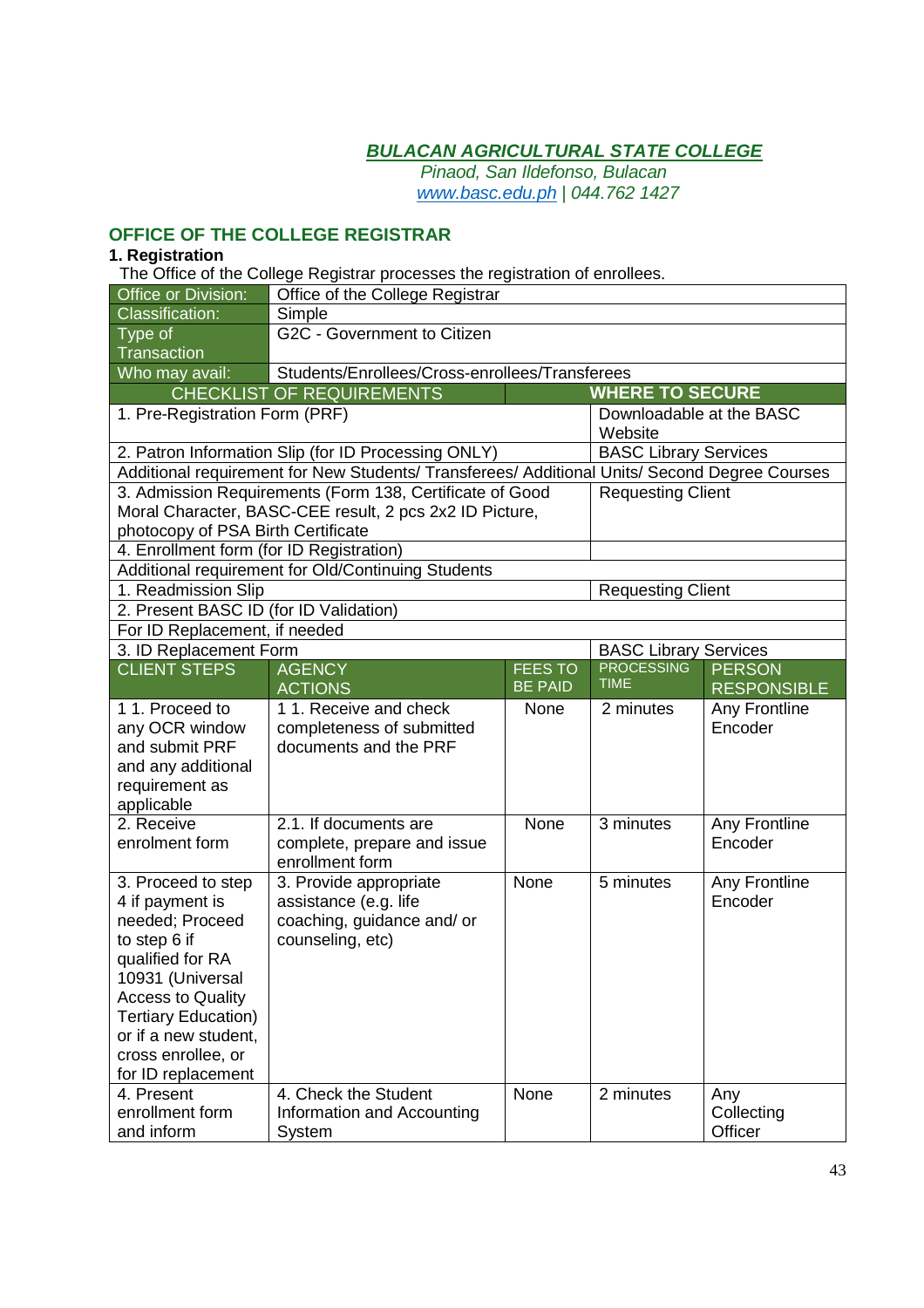| collecting officer of   |                                 |           |            |                 |
|-------------------------|---------------------------------|-----------|------------|-----------------|
| transaction             |                                 |           |            |                 |
| 5. Pay fee and          | 5.1. Charge amount              | Amount    | 7 minutes  | Any             |
| receive Official        | indicated in the system 5.2.    | indicated |            | Collecting      |
| Receipt                 | Receive payment and issue       | in the    |            | Officer         |
|                         | <b>Official Receipt</b>         | system    |            |                 |
| 6. Proceed to the       | For ID VALIDATION               |           | 3 minutes  | Any Library     |
| <b>Library Services</b> | 6.1. Place ID Validation        |           |            | <b>Services</b> |
| and present:            | Sticker and stamp the           |           |            | Officer         |
| BASC ID, if old         | enrollment form and/or          |           |            |                 |
| student Enrollment      | official receipt, if applicable |           |            |                 |
| Form or Official        | 6.2. Update Client Record in    |           |            |                 |
| Receipt, if new         | the Library System              |           |            |                 |
| student, cross          | For ID REGISTRATION             |           |            |                 |
| enrollee, or for ID     | 6.1. Create Client Record in    |           |            |                 |
| replacement             | the Library System              |           |            |                 |
| Total                   |                                 | None      | 22 minutes |                 |
|                         |                                 |           |            |                 |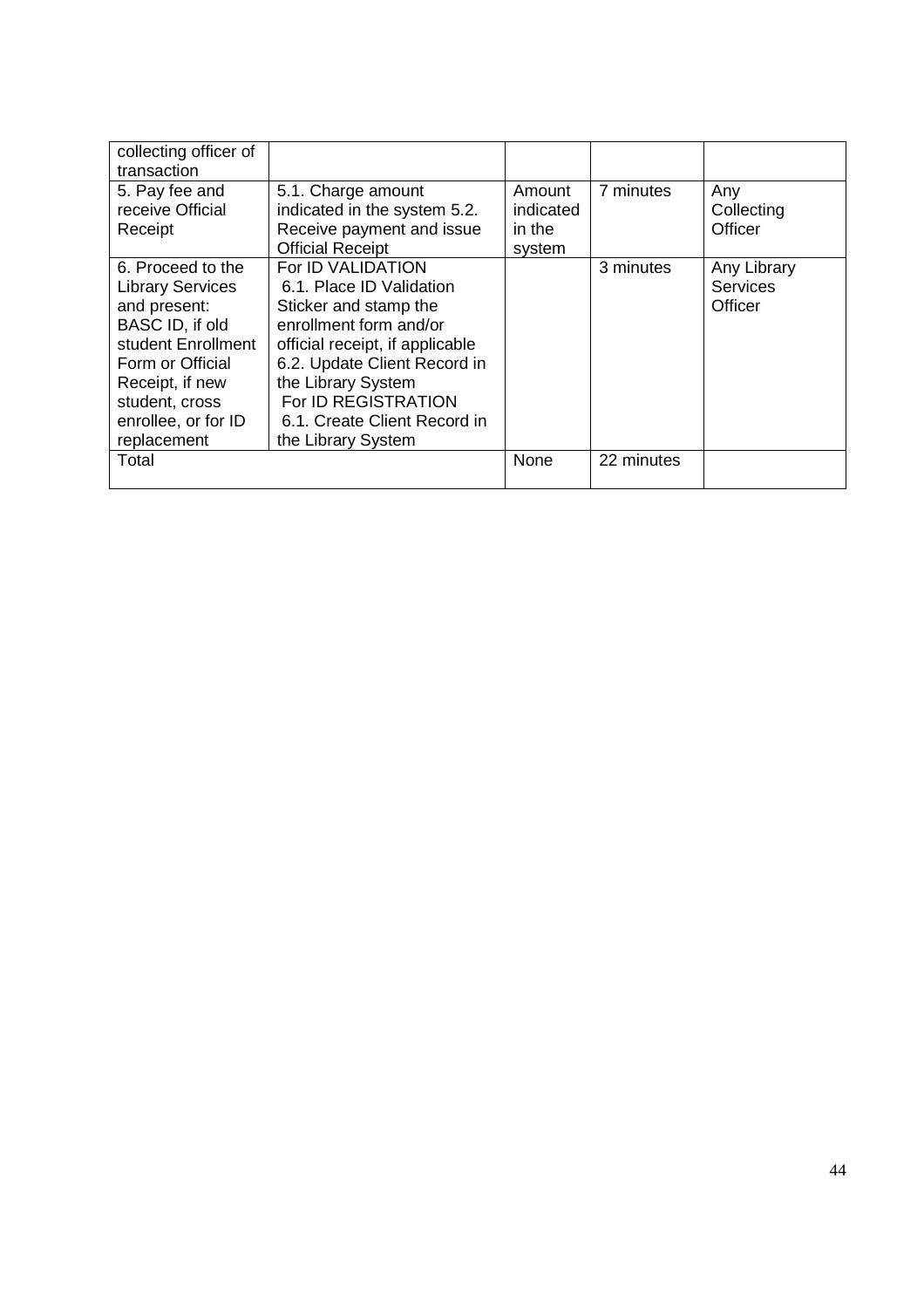*Pinaod, San Ildefonso, Bulacan www.basc.edu.ph | 044.762 1427*

# **OFFICE OF THE COLLEGE REGISTRAR**

### **2. Issuance of Academic Records A**

Students and Alumni may request for the issuance of Official Transcript of Records and True Copy of Grades (with or without CTC), CAV, etc.

| $\sim$ $\sim$ $\prime$ ,<br>Office or Division: | Office of the College Registrar                                  |                |                          |                                 |
|-------------------------------------------------|------------------------------------------------------------------|----------------|--------------------------|---------------------------------|
| Classification:                                 | <b>Highly Technical</b>                                          |                |                          |                                 |
| Type of Transaction                             | G2C - Government to Citizen                                      |                |                          |                                 |
| Who may avail:                                  | Students, Alumni, Parents/Guardians/Authorized Representatives   |                |                          |                                 |
|                                                 | <b>CHECKLIST OF REQUIREMENTS</b>                                 |                | <b>WHERE TO SECURE</b>   |                                 |
| 1. Valid IDs or Proof of Identification         |                                                                  |                | <b>Requesting Client</b> |                                 |
| 2. Authorization letter, if representative      |                                                                  |                | <b>Requesting Client</b> |                                 |
| 3. QF-OCR-12                                    |                                                                  |                |                          | Office of the College Registrar |
| For claiming of requested document              |                                                                  |                |                          |                                 |
| 4. Official Receipt                             |                                                                  |                | <b>Cashiering Office</b> |                                 |
| 5. Claim Stub                                   |                                                                  |                |                          | Office of the College Registrar |
| 6. Affidavit of Loss (if claim stub is lost)    |                                                                  |                |                          | Office of the College Registrar |
| <b>CLIENT STEPS</b>                             | <b>AGENCY</b>                                                    | <b>FEES TO</b> | <b>PROCESSING</b>        | <b>PERSON</b>                   |
|                                                 | <b>ACTIONS</b>                                                   | <b>BE PAID</b> | <b>TIME</b>              | <b>RESPONSIBLE</b>              |
| 1. Inform window-                               | 1.1. Determine the type of                                       | None           | 2 minutes                | Any Frontline                   |
| charge of                                       | request                                                          |                |                          | Encoder                         |
| document/s to be                                | 1.2. Retrieve records and                                        |                |                          |                                 |
| requested. Submit                               | evaluate completeness of non-                                    |                |                          |                                 |
| Clearance form, if                              | academic requirements and                                        |                |                          |                                 |
| applicable *Present                             | Clearance *If non-academic                                       |                |                          |                                 |
| <b>Authorization Letter</b><br>and Valid ID if  | requirements are incomplete:<br><b>END OF TRANSACTION</b>        |                |                          |                                 |
| representative                                  | *If non-academic requirements                                    |                |                          |                                 |
|                                                 | are complete: Issue request                                      |                |                          |                                 |
|                                                 | form                                                             |                |                          |                                 |
|                                                 | 1.3. Check Clearance form, if                                    |                |                          |                                 |
|                                                 | applicable *If with                                              |                |                          |                                 |
|                                                 | accomplished clearance or                                        |                |                          |                                 |
|                                                 | clearance is not required:                                       |                |                          |                                 |
|                                                 | Assess fees and endorse to                                       |                |                          |                                 |
|                                                 | Cashiering Office (Step 4 *If                                    |                |                          |                                 |
|                                                 | clearance is not accomplished:                                   |                |                          |                                 |
|                                                 | Endorse to concerned offices                                     |                |                          |                                 |
|                                                 | (Step 2)                                                         |                |                          |                                 |
| 2. Process Clearance:                           | 2.1. Sign Clearance as                                           | None           | 3 days                   | <b>Heads of Offices</b>         |
| *New Graduates (6<br>signatories needed);       | applicable (for new graduates<br>or students who filed for leave |                |                          | providing<br>Clearance to       |
| Students who filed for                          | of absence and/or did not                                        |                |                          | students                        |
| Leave of Absence                                | continue studies) or Clear the                                   |                |                          |                                 |
| and/or did not                                  | students (for currently enrolled                                 |                |                          |                                 |
| continue studies (3                             | students) 2.2. Advise client to                                  |                |                          |                                 |
| signatories needed)                             | return to OCR                                                    |                |                          |                                 |
| *Currently enrolled                             |                                                                  |                |                          |                                 |
| students must be                                |                                                                  |                |                          |                                 |
| cleared by OSS (1                               |                                                                  |                |                          |                                 |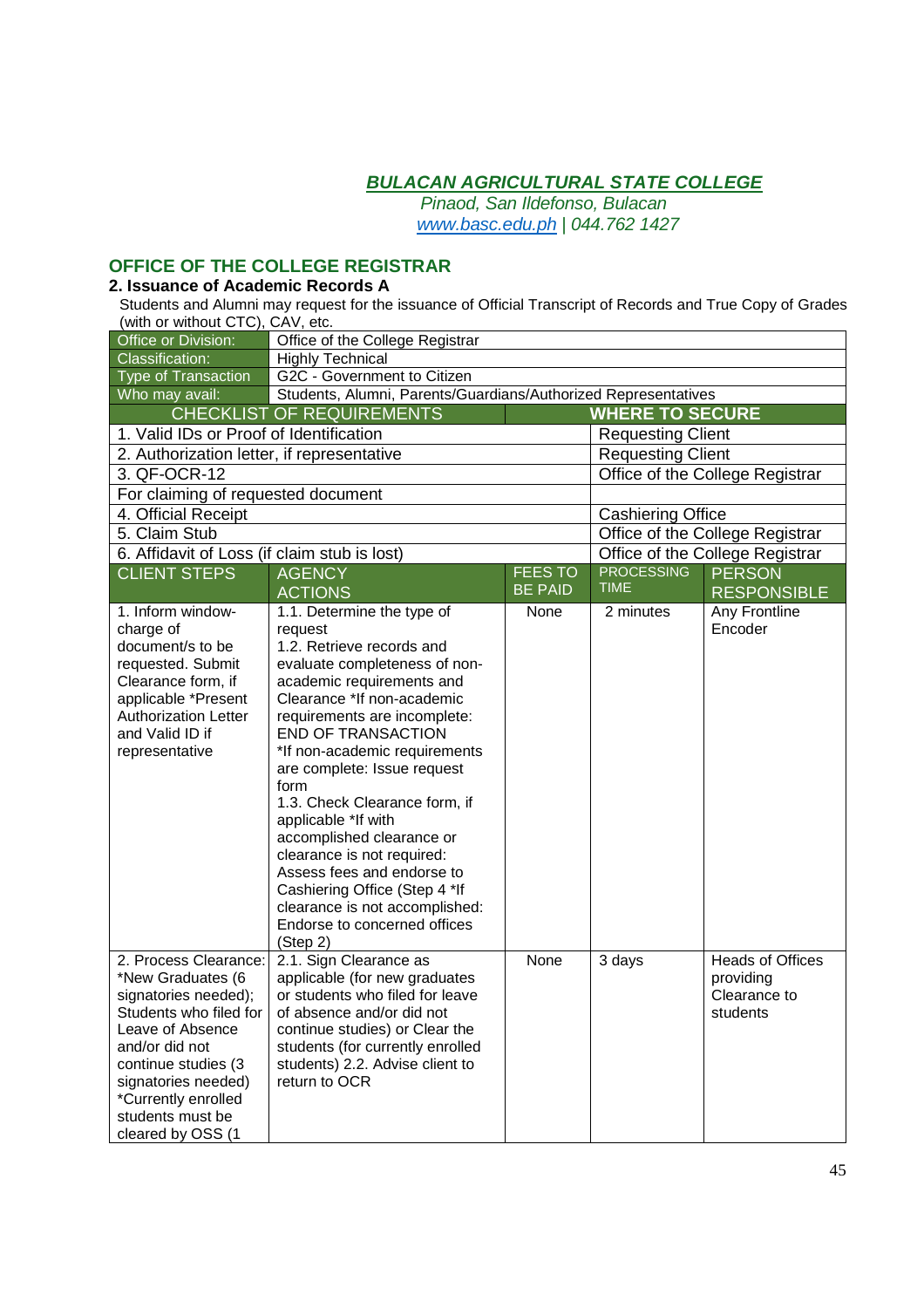| signatory with 3 initials<br>from three different<br>OSS units)                                                                     |                                                                                                                                |                                                                                                       |                      |                                                                                                                                               |
|-------------------------------------------------------------------------------------------------------------------------------------|--------------------------------------------------------------------------------------------------------------------------------|-------------------------------------------------------------------------------------------------------|----------------------|-----------------------------------------------------------------------------------------------------------------------------------------------|
| 3. Proceed to the<br>OCR and submit<br>clearance                                                                                    | 3.1. Check clearance and issue<br>Request form, if complete 3.2.<br>Advise client to pay appropriate<br>fee/s                  | None                                                                                                  | 4 minutes            | Window-incharge<br>at OUR                                                                                                                     |
| 4. Fill in and present<br>Request form to the<br><b>Cashiering Office</b><br>Request form to the<br><b>Cashiering Office</b>        | 4. Assess concern and charge<br>appropriate fee                                                                                | OTR-<br>50/page<br>TCG-<br>50/set<br>CTC-<br>50/copy<br>Graduatio<br>n Fee -<br>300 (BS)<br>500 (GS/) | 7 minutes            | Any Collecting<br>Officer                                                                                                                     |
| 5. Pay fee and<br>receive Official<br>Receipt                                                                                       | 5.1. Charge amount indicated<br>in the system 5.2. Receive<br>payment and issue Official<br>Receipt                            | OTR-<br>50/page<br>TCG-<br>50/set<br>CTC-<br>50/copy<br>Graduatio<br>n Fee -<br>300 (BS)<br>500 (GS/) | 2 minutes            | Any Collecting<br>Officer                                                                                                                     |
| 6. Proceed to BIR<br>and buy two (2)<br>documentary stamps                                                                          | 6. Charge appropriate fee and<br>issue two (2) documentary<br>stamps                                                           | Doc<br>stamps -<br>$15$ /pc                                                                           | 3 minutes            | Bureau of<br>Internal<br>Revenue (BIR                                                                                                         |
| 7. Proceed to OCR<br>and submit request<br>form with Official<br>Receipt and<br>documentary stamp                                   | 7. Check completeness of<br>request form with Official<br>receipt and documentary stamp                                        | None                                                                                                  | 1 minute             | Window-in<br>charge at OCR                                                                                                                    |
| 8. Receive Claim<br>Stub and take note<br>of processing time                                                                        | 8.1. Issue Claim stub and<br>inform client of the processing<br>time of 7 days 8.2. Prepare and<br>process requested documents | None                                                                                                  | 3 minutes            | 8.1. Issue<br>Claim stub and<br>inform client of<br>the processing<br>time of 7 days<br>8.2. Prepare<br>and process<br>requested<br>documents |
| 9. Return after 7<br>days and present<br>Official Receipt and<br>Claim Stub *Present<br>Affidavit of Loss, if<br>Claim stub is lost | 9.1. Receive Claim stub 9.2.<br>Release requested document/s                                                                   | None                                                                                                  | 4 minutes            | Window in-<br>Charge,<br>Processor, and<br>Checker                                                                                            |
| Total                                                                                                                               |                                                                                                                                | OTR-<br>50/page<br>TCG -<br>50/set<br>CTC-<br>50/copy<br>Doc                                          | 10 days 25<br>minute |                                                                                                                                               |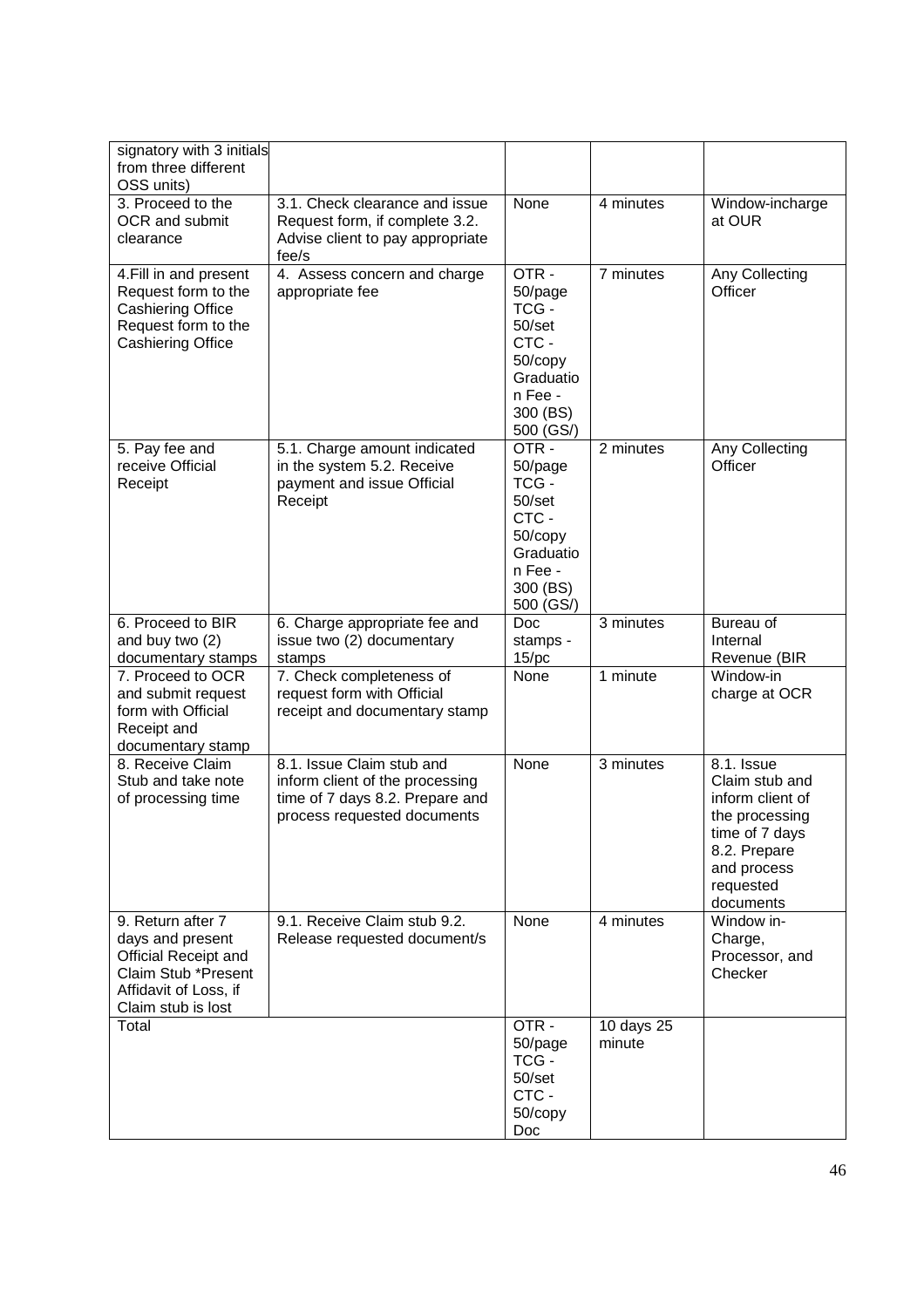| Stamp -               |
|-----------------------|
| $15$ /pc              |
| Graduatio             |
| n Fee -               |
| 300 (BS)              |
|                       |
| 500 (GS)<br>Diploma - |
| 200                   |
|                       |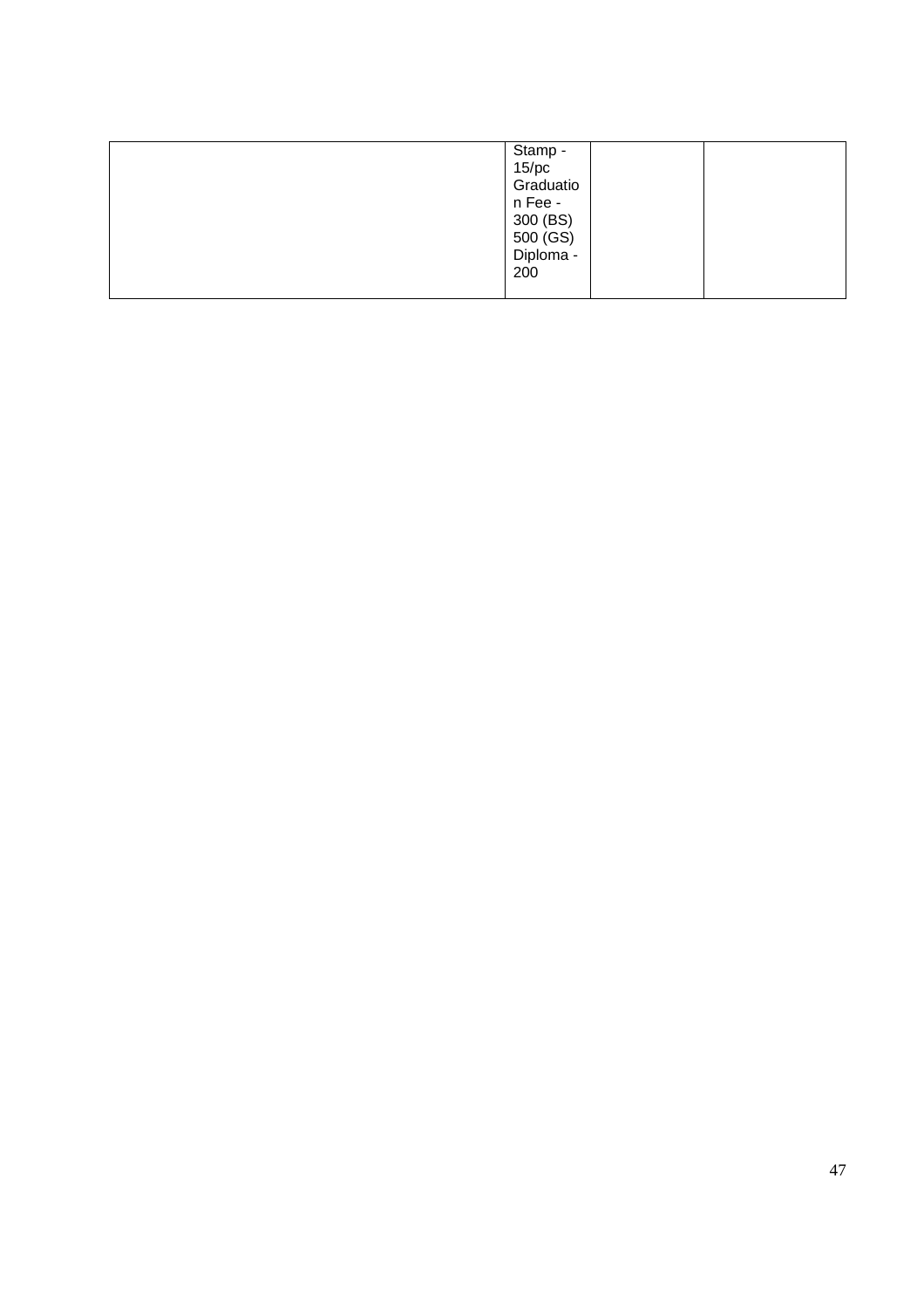*Pinaod, San Ildefonso, Bulacan www.basc.edu.ph | 044.762 1427*

# **OFFICE OF THE COLLEGE REGISTRAR**

#### 3. **Issuance of Academic Records B**

Fresh graduates and alumni may request for the issuance of their Diploma (first copy or replacement)

| Office or Division:                                                                                                                                                               | Office of the College Registrar                                                                                                                                                                                                                                                                                                                                                                                                                                                                                                      |                                          |                          |                                 |
|-----------------------------------------------------------------------------------------------------------------------------------------------------------------------------------|--------------------------------------------------------------------------------------------------------------------------------------------------------------------------------------------------------------------------------------------------------------------------------------------------------------------------------------------------------------------------------------------------------------------------------------------------------------------------------------------------------------------------------------|------------------------------------------|--------------------------|---------------------------------|
| <b>Classification:</b>                                                                                                                                                            | Complex                                                                                                                                                                                                                                                                                                                                                                                                                                                                                                                              |                                          |                          |                                 |
| <b>Type of Transaction</b>                                                                                                                                                        | G2C - Government to Citizen                                                                                                                                                                                                                                                                                                                                                                                                                                                                                                          |                                          |                          |                                 |
| Who may avail:                                                                                                                                                                    | Fresh Graduates, Alumni; Parents/Guardians/Authorized Representatives                                                                                                                                                                                                                                                                                                                                                                                                                                                                |                                          |                          |                                 |
|                                                                                                                                                                                   | <b>CHECKLIST OF REQUIREMENTS</b>                                                                                                                                                                                                                                                                                                                                                                                                                                                                                                     |                                          | <b>WHERE TO SECURE</b>   |                                 |
| 1. Valid IDs or Proof of Identification                                                                                                                                           |                                                                                                                                                                                                                                                                                                                                                                                                                                                                                                                                      |                                          | <b>Requesting Client</b> |                                 |
| 2. Authorization letter, if representative                                                                                                                                        |                                                                                                                                                                                                                                                                                                                                                                                                                                                                                                                                      |                                          | <b>Requesting Client</b> |                                 |
| 3. QF-OCR-12                                                                                                                                                                      |                                                                                                                                                                                                                                                                                                                                                                                                                                                                                                                                      |                                          |                          | Office of the College Registrar |
| For claiming of requested document                                                                                                                                                |                                                                                                                                                                                                                                                                                                                                                                                                                                                                                                                                      |                                          |                          |                                 |
| 4. Official Receipt                                                                                                                                                               |                                                                                                                                                                                                                                                                                                                                                                                                                                                                                                                                      |                                          | <b>Cashiering Office</b> |                                 |
| 5. Claim Stub                                                                                                                                                                     |                                                                                                                                                                                                                                                                                                                                                                                                                                                                                                                                      |                                          |                          | Office of the College Registrar |
| 6. Affidavit of Loss (if claim stub is lost)                                                                                                                                      |                                                                                                                                                                                                                                                                                                                                                                                                                                                                                                                                      |                                          |                          | Office of the College Registrar |
| <b>CLIENT STEPS</b>                                                                                                                                                               | <b>AGENCY</b>                                                                                                                                                                                                                                                                                                                                                                                                                                                                                                                        | <b>FEES TO</b>                           | <b>PROCESSING</b>        | <b>PERSON</b>                   |
|                                                                                                                                                                                   | <b>ACTIONS</b>                                                                                                                                                                                                                                                                                                                                                                                                                                                                                                                       | <b>BE PAID</b>                           | <b>TIME</b>              | <b>RESPONSIBLE</b>              |
| 1. Inform window-<br>charge of<br>document/s to be<br>requested. Submit<br>Clearance form, if<br>applicable *Present<br>Authorization<br>Letter and Valid ID<br>if representative | 1.1. Determine the type of<br>request *FOR FIRST COPY:<br>Check completeness of non-<br>academic requirements;<br>clearance form *FOR<br>REPLACEMENT/<br><b>CORRECTION OF NAME:</b><br>Ask for Affidavit of Loss/<br>explanation and/or PSA<br><b>Birth/Marriage Certificate</b><br>1.2. Retrieve records and<br>evaluate completeness of<br>documents *If documents<br>are incomplete: END OF<br><b>TRANSACTION *If</b><br>documents are complete:<br>Issue request form, assess<br>fees, then refer to<br><b>Cashiering Office</b> | None                                     | 6 minutes                | Window-in<br>Charge             |
| 2. Fill in and present<br>Request form to the<br><b>Cashiering Office</b>                                                                                                         | 2. Assess client's concern<br>and charge appropriate<br>amount                                                                                                                                                                                                                                                                                                                                                                                                                                                                       | None                                     | 2 minutes                | Collecting Office               |
| 3. Pay amount<br>indicated by<br>collecting officer<br>and receive Official<br>Receipt after                                                                                      | 3.1. Receive tender of<br>payment 3.2. Issue Official<br>Receipt and return request<br>form                                                                                                                                                                                                                                                                                                                                                                                                                                          | Diploma<br>(First<br>Copy or<br>replacem | 7 minutes                | Window-in charge<br>at OCR      |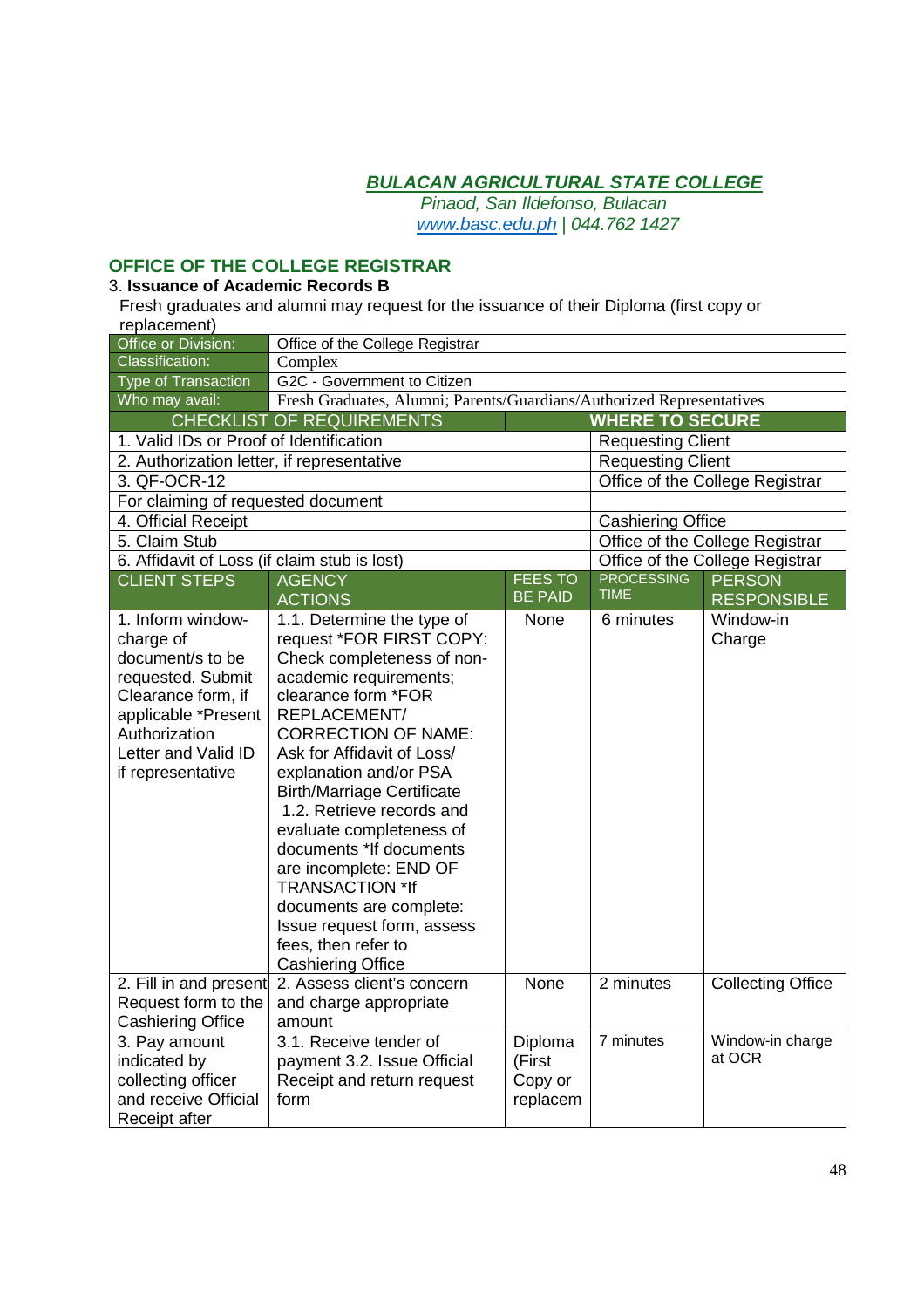|                                                                                                                                                |                                                                      | $ent$ ) -<br>200.00                                                                                  |                      |                                      |
|------------------------------------------------------------------------------------------------------------------------------------------------|----------------------------------------------------------------------|------------------------------------------------------------------------------------------------------|----------------------|--------------------------------------|
| 4. Proceed to BIR<br>and buy two (2)<br>documentary<br>stamps                                                                                  | 4. Charge appropriate fee<br>and issue two (2)<br>documentary stamps | Doc.<br>stamp -<br>15/piece                                                                          | 5 minutes            | Bureau of<br>Internal<br>Revenue     |
| 5. Proceed to OCR<br>and present<br>Request form with<br>the Official Receipt<br>and documentary<br>stamps                                     |                                                                      | <b>None</b>                                                                                          | 1 minute             | Window-in<br>Charge                  |
| 6. Proceed to BIR<br>and buy two (2)<br>documentary<br>stamps                                                                                  | 6. Charge appropriate fee<br>and issue two (2)<br>documentary stamps | Doc.<br>stamps -<br>$15$ /pc                                                                         | 3 minutes            | Window-<br>inCharge                  |
| 7. Return after 7<br>days and present<br><b>Official Receipt</b><br>with Claim Stub<br>*Present Affidavit<br>of Loss, if Claim<br>stub is lost | 7.1. Receive Claim stub<br>7.2. Release requested<br>document/s      | None                                                                                                 | 2 minutes            | Window-in<br>charge at<br><b>OCR</b> |
| Total                                                                                                                                          |                                                                      | Diploma<br>(First<br>Copy or<br>replacem<br>$ent$ ) -<br>200.00<br><b>Doc</b><br>stamp -<br>15/piece | 7 days 23<br>minutes |                                      |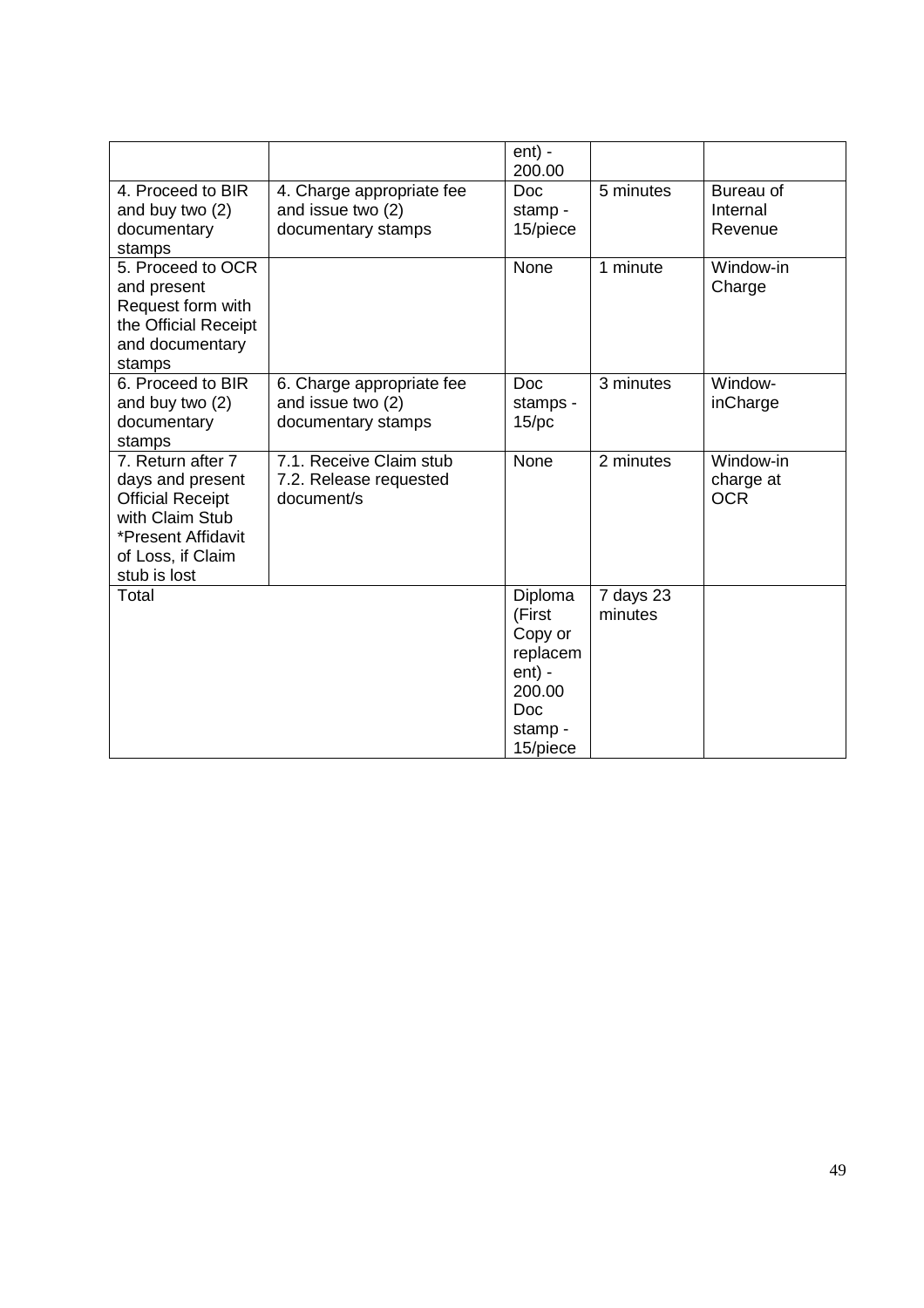*Pinaod, San Ildefonso, Bulacan www.basc.edu.ph | 044.762 1427*

#### **OFFICE OF THE COLLEGE REGISTRAR**

# **Issuance of Academic Records C (Certification)**

Students and Alumni may request for the issuance of Certification.

| Office or Division:                          | Office of the College Registrar                                                     |                |                          |                                 |  |
|----------------------------------------------|-------------------------------------------------------------------------------------|----------------|--------------------------|---------------------------------|--|
| Classification:                              | <b>Highly Technical</b>                                                             |                |                          |                                 |  |
| <b>Type of Transaction</b>                   | G2C - Government to Citizen                                                         |                |                          |                                 |  |
| Who may avail:                               | Students, Alumni; Parents/Guardians/Authorized Representatives                      |                |                          |                                 |  |
|                                              | <b>CHECKLIST OF REQUIREMENTS</b>                                                    |                | <b>WHERE TO SECURE</b>   |                                 |  |
| 1. Valid IDs or Proof of Identification      |                                                                                     |                | <b>Requesting Client</b> |                                 |  |
| 2. Authorization letter, if representative   |                                                                                     |                | <b>Requesting Client</b> |                                 |  |
| 3. QF-OCR-12                                 |                                                                                     |                |                          | Office of the College Registrar |  |
| For claiming of requested document           |                                                                                     |                |                          |                                 |  |
| 4. Official Receipt                          |                                                                                     |                | <b>Cashiering Office</b> |                                 |  |
| 5. Claim Stub                                |                                                                                     |                |                          | Office of the College Registrar |  |
| 6. Affidavit of Loss (if claim stub is lost) |                                                                                     |                |                          | Office of the College Registrar |  |
| <b>CLIENT STEPS</b>                          | <b>AGENCY</b>                                                                       | <b>FEES TO</b> | <b>PROCESSING</b>        | <b>PERSON</b>                   |  |
|                                              | <b>ACTIONS</b>                                                                      | <b>BE PAID</b> | <b>TIME</b>              | <b>RESPONSIBLE</b>              |  |
| 1. Inform window-                            | 1.1. Determine the type of                                                          | None           | 2 minutes                | Any Frontline                   |  |
| charge of                                    | request 1.2. Retrieve                                                               |                |                          | Encoder                         |  |
| document/s to be                             | records and evaluate                                                                |                |                          |                                 |  |
| requested. Submit                            | completeness of non-                                                                |                |                          |                                 |  |
| Clearance form, if                           | academic requirements and                                                           |                |                          |                                 |  |
| applicable *Present                          | University Clearance *If non-                                                       |                |                          |                                 |  |
| Authorization                                | academic requirements are                                                           |                |                          |                                 |  |
| Letter and Valid ID                          | incomplete: END OF                                                                  |                |                          |                                 |  |
| if representative                            | TRANSACTION *If non-                                                                |                |                          |                                 |  |
|                                              | academic requirements are                                                           |                |                          |                                 |  |
|                                              | complete: Issue request                                                             |                |                          |                                 |  |
|                                              | form 1.3. Check Clearance                                                           |                |                          |                                 |  |
|                                              | form, if applicable *If with                                                        |                |                          |                                 |  |
|                                              | accomplished clearance or                                                           |                |                          |                                 |  |
|                                              | clearance is not required:<br>Assess fees and endorse to                            |                |                          |                                 |  |
|                                              |                                                                                     |                |                          |                                 |  |
|                                              | Cashiering Office (Step 4) *If<br>clearance is not                                  |                |                          |                                 |  |
|                                              |                                                                                     |                |                          |                                 |  |
|                                              | accomplished: Endorse to<br>concerned offices (Step 2)                              |                |                          |                                 |  |
| 2. Process                                   | 2.1. Sign Clearance as                                                              | None           | 3 days                   | <b>Heads of Offices</b>         |  |
| Clearance: *New                              | applicable (for new                                                                 |                |                          | providing                       |  |
| Graduates (6                                 |                                                                                     |                |                          |                                 |  |
| signatories needed);                         | graduates or students who<br>Clearance to<br>filed for leave of absence<br>students |                |                          |                                 |  |
| Students who filed                           | and/or did not continue                                                             |                |                          |                                 |  |
| for Leave of                                 | studies) or Clear the                                                               |                |                          |                                 |  |
| Absence and/or did                           | students (for currently                                                             |                |                          |                                 |  |
| not continue studies                         | enrolled students) 2.2.                                                             |                |                          |                                 |  |
| (3 signatories                               | Advise client to return to                                                          |                |                          |                                 |  |
| needed) *Currently                           | <b>OCR</b>                                                                          |                |                          |                                 |  |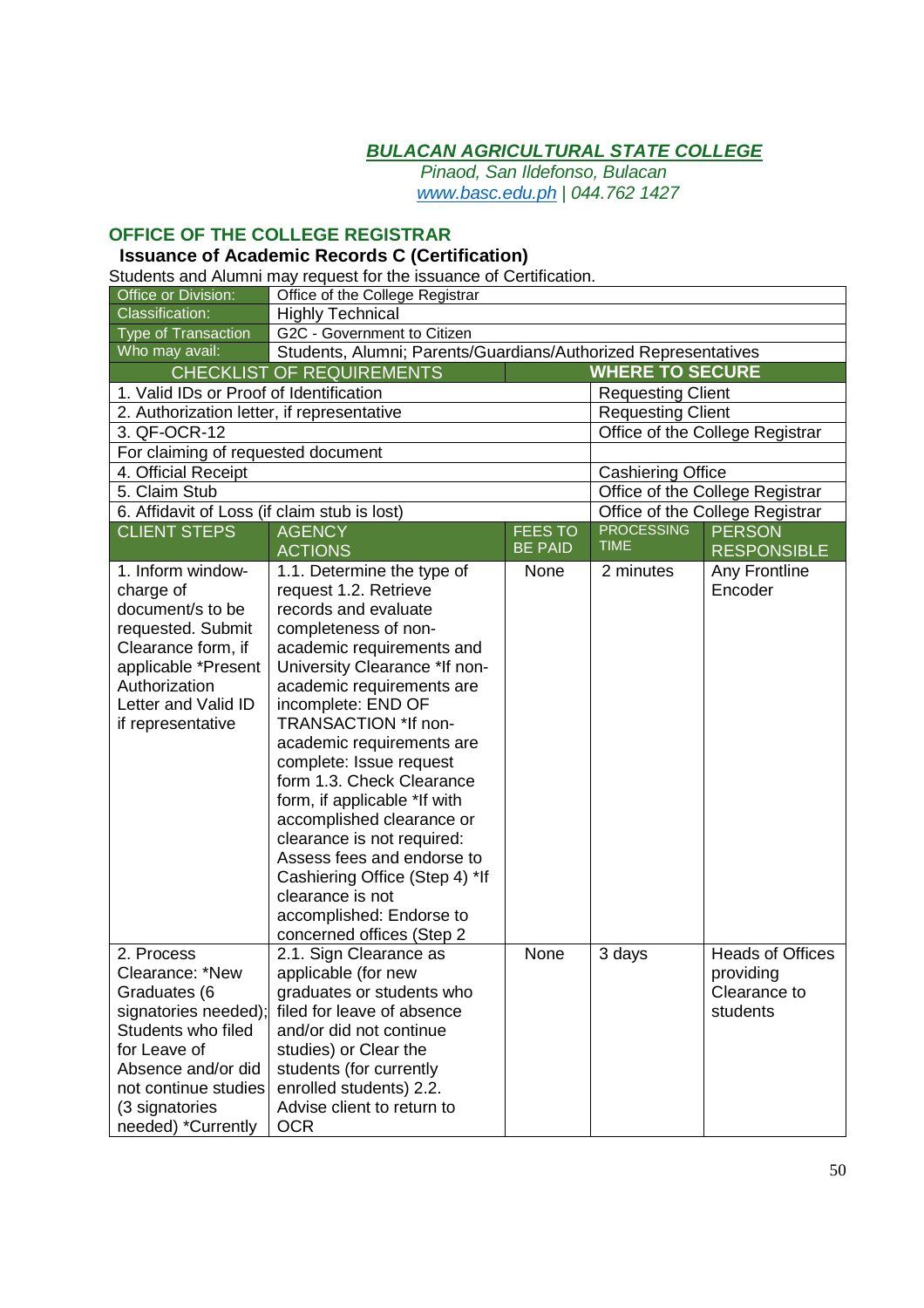| enrolled students        |                               |                      |           |               |
|--------------------------|-------------------------------|----------------------|-----------|---------------|
|                          |                               |                      |           |               |
| must be cleared by       |                               |                      |           |               |
| OSS (1 signatory         |                               |                      |           |               |
| with 3 initials from     |                               |                      |           |               |
| three different OSS      |                               |                      |           |               |
| units                    |                               |                      |           |               |
| 3. Proceed to the        | 3.1. Check clearance and      | None                 | 4 minutes | Window-in     |
| OCR and submit           | issue Request form, if        |                      |           | charge at OCR |
| clearance                | complete 3.2. Advise client   |                      |           |               |
|                          | to pay appropriate fee/s      |                      |           |               |
| 4. Fill in and           | 4. Assess concern and         | Certificati          | 7 minutes | Collecting    |
| present Request          | charge appropriate fee        | on - 50.00           |           | Officer       |
| form to the              |                               | (BS)                 |           |               |
| <b>Cashiering Office</b> |                               | 100.00               |           |               |
|                          |                               | (Grad<br>School)     |           |               |
|                          |                               | *Free for            |           |               |
|                          |                               | CHED-                |           |               |
|                          |                               | K12                  |           |               |
|                          |                               | Scholars             |           |               |
|                          |                               | (1st copy            |           |               |
|                          |                               | only)                |           |               |
| 5. Pay fee               | 5. Receive tender of          | Certificati          | 2 minutes | Collecting    |
| indicated by             | payment and issue Official    | on - 50.00           |           | Officer       |
| collecting officer       | Receipt                       | (BS)                 |           |               |
| and receive Official     |                               | 100.00               |           |               |
| Receipt                  |                               | (Grad                |           |               |
|                          |                               | School)<br>*Free for |           |               |
|                          |                               | CHED-                |           |               |
|                          |                               | K <sub>12</sub>      |           |               |
|                          |                               | <b>Scholars</b>      |           |               |
|                          |                               | (1st copy            |           |               |
|                          |                               | only)                |           |               |
| 6. Proceed to BIR        | 6. Charge appropriate fee and | Doc                  | 5 minutes | Window-in     |
| and buy two (2)          | issue two (2) documentary     | stamps -             |           | Charge (BIR)  |
| documentary stamps       | stamps                        | $15$ /pc             |           |               |
| 7. Proceed to OUR        | 7. Check completeness of      | None                 | 1 minute  | Window-in     |
| and submit request       | request form with Official    |                      |           | charge at     |
| form with Official       | receipt and documentary       |                      |           | <b>OCR</b>    |
| Receipt and              | stamp                         |                      |           |               |
| documentary              |                               |                      |           |               |
| stamp.                   |                               |                      |           |               |
| 8. Receive Claim         | 8.1. Issue Claim stub and     | None                 | 7 days    | Window-in     |
| Stub and take note       | inform client of the          |                      |           | charge at     |
| of processing time       | processing time of 7 days     |                      |           | <b>OCR</b>    |
|                          | 8.2. Prepare and process      |                      |           |               |
|                          | requested documents           |                      |           |               |
| 9. Return after 7        | 9.1. Receive Claim stub       | None                 | 4 minutes | Window-in     |
| days and present         | 9.2. Release requested        |                      |           | charge at     |
| <b>Official Receipt</b>  | document/s                    |                      |           | <b>OCR</b>    |
| and Claim Stub           |                               |                      |           |               |
| *Present Affidavit       |                               |                      |           |               |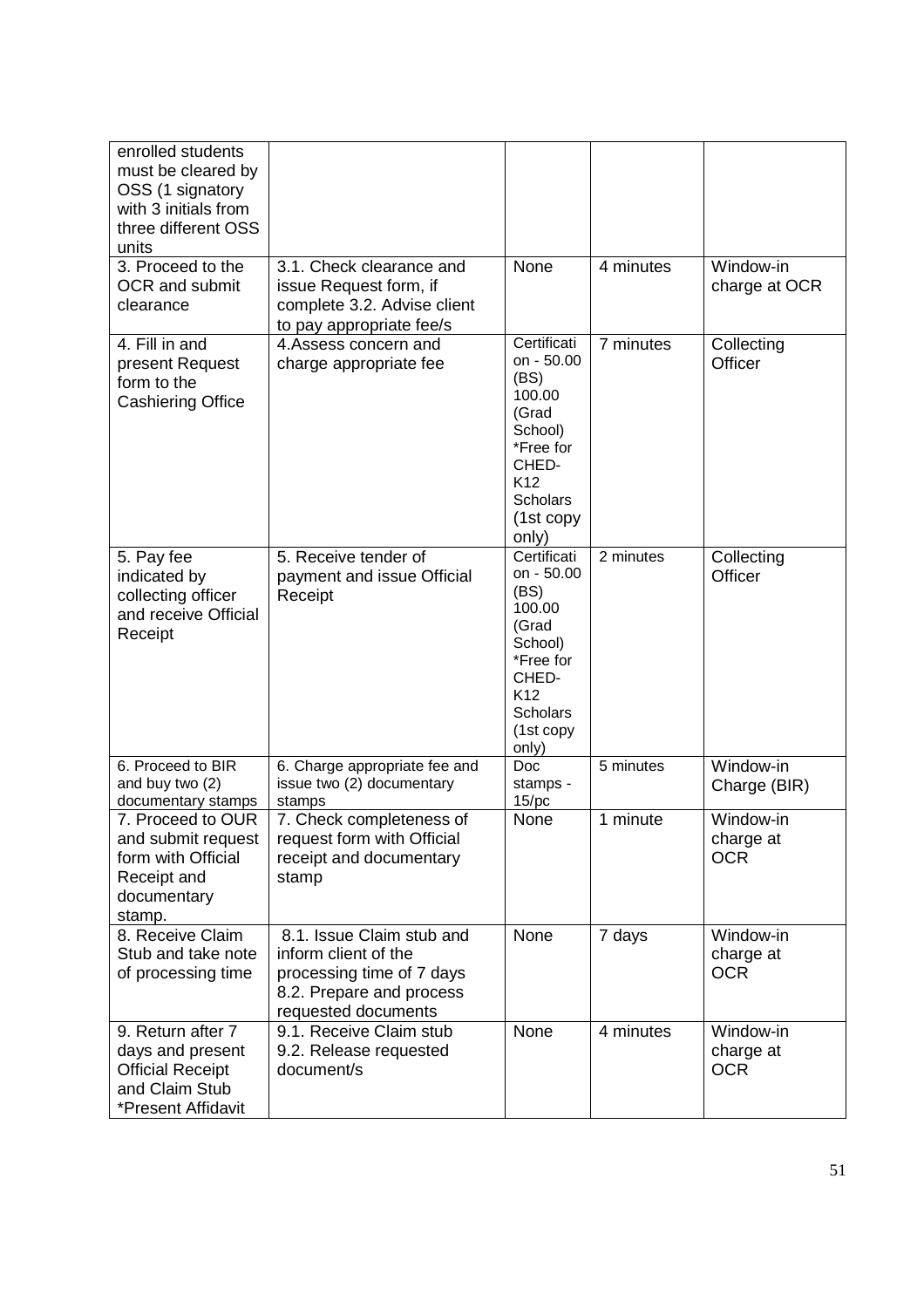| of Loss, if Claim<br>stub is lost |            |            |  |
|-----------------------------------|------------|------------|--|
|                                   |            |            |  |
| Total                             | OTR-       | 10 days 25 |  |
|                                   | 50/page    | minutes    |  |
|                                   | TCG-       |            |  |
|                                   | 50/set     |            |  |
|                                   | CTC -      |            |  |
|                                   | 50/copy    |            |  |
|                                   | <b>Doc</b> |            |  |
|                                   | Stamp -    |            |  |
|                                   | $15$ /pc   |            |  |
|                                   | Graduati   |            |  |
|                                   | on Fee -   |            |  |
|                                   | 300 (BS)   |            |  |
|                                   | 500        |            |  |
|                                   | (GS/OU)    |            |  |
|                                   | Diploma    |            |  |
|                                   | $-200$     |            |  |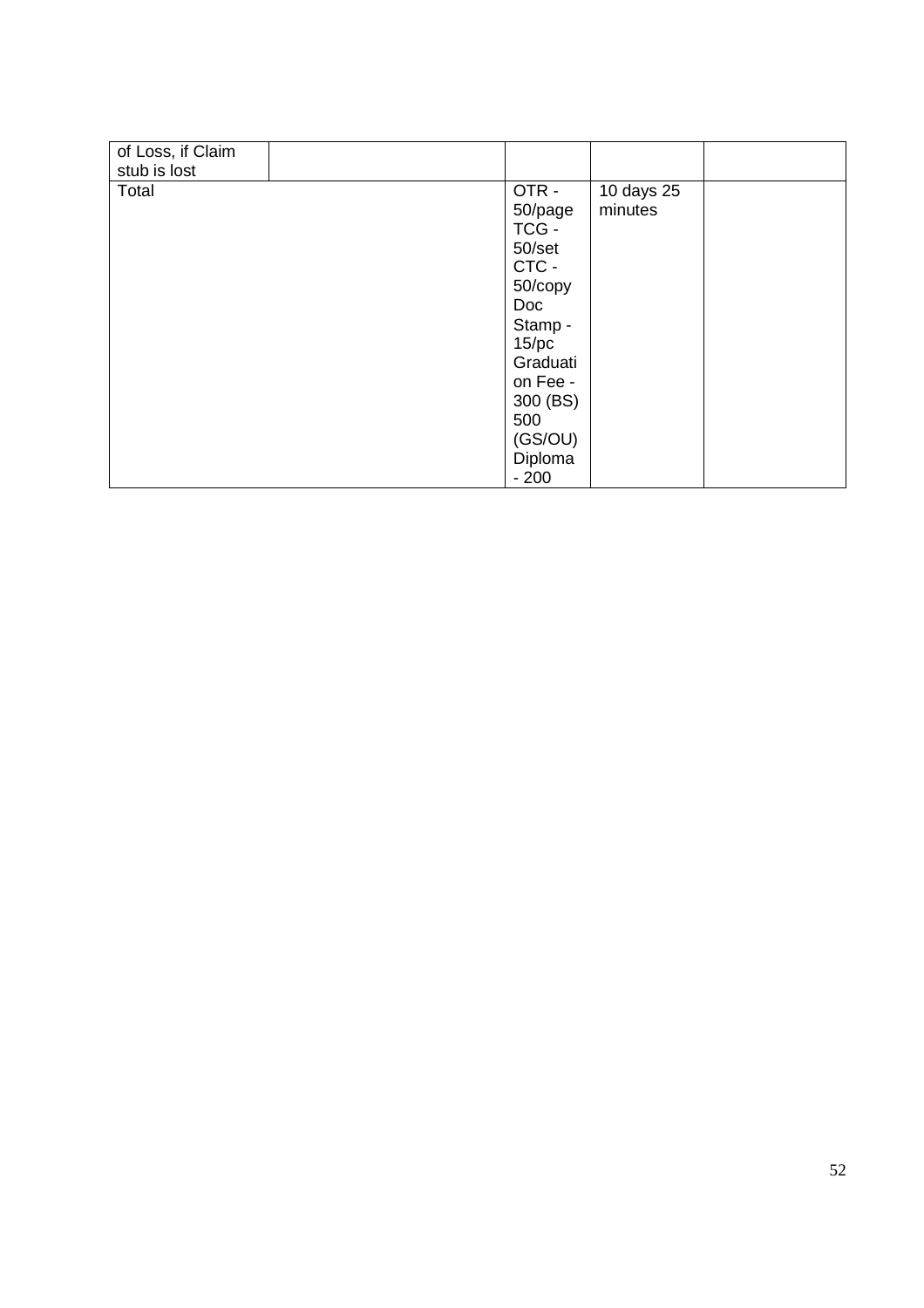# **BASC PUBLIC AFFAIRS OFFICE External Services**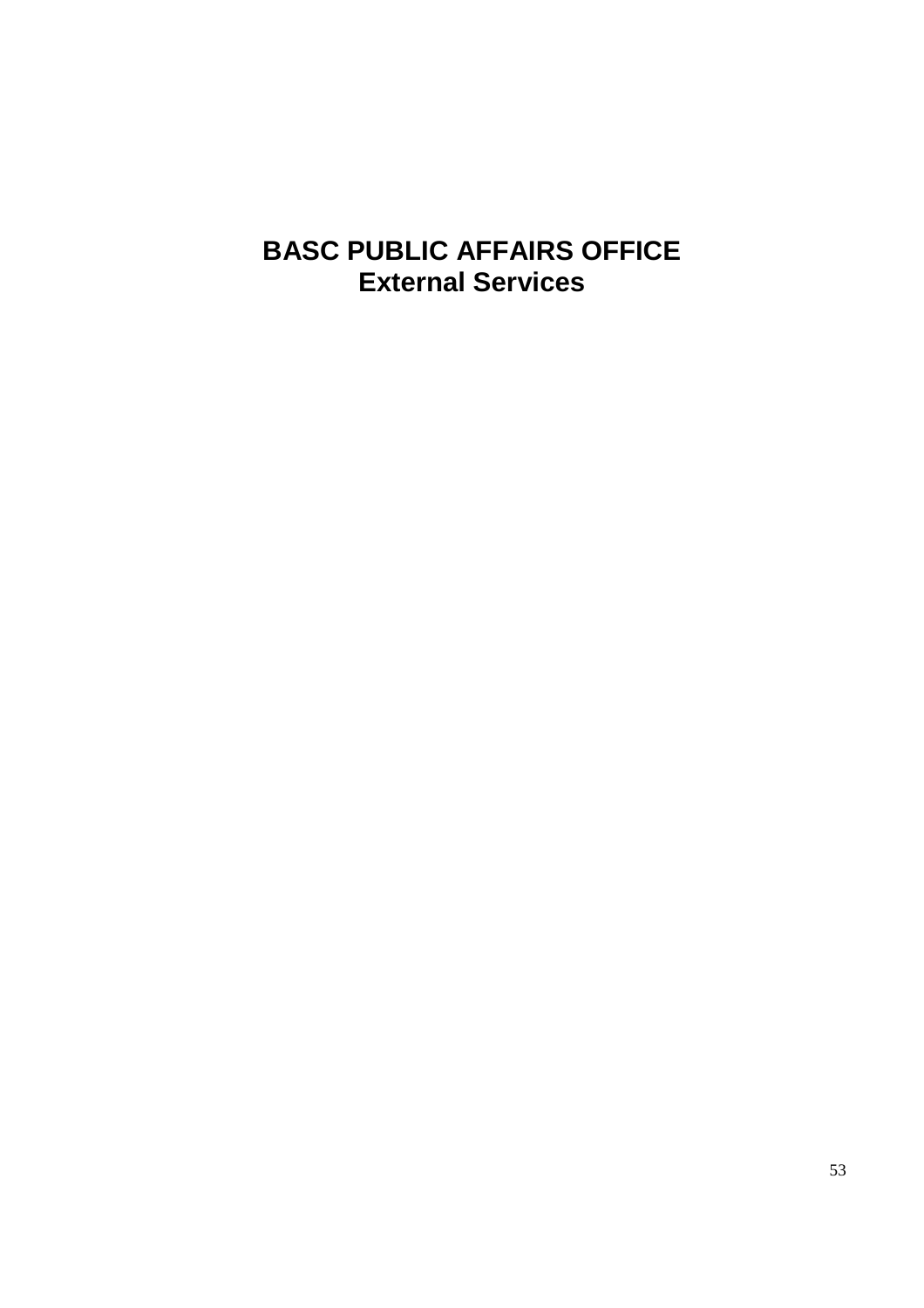*Pinaod, San Ildefonso, Bulacan www.basc.edu.ph | 044.762 1427*

# **PUBLIC AFFAIRS OFFICE**

#### **1. Request for Information Material Posting**

Clients wishing to post information materials within the University may request at the BASC Public Affairs Office (BPAO)

| Office or Division:                                                       | <b>BASC Public Affairs Office</b>                                                                                                                                                                                                     |                             |                                   |                             |  |
|---------------------------------------------------------------------------|---------------------------------------------------------------------------------------------------------------------------------------------------------------------------------------------------------------------------------------|-----------------------------|-----------------------------------|-----------------------------|--|
| <b>Classification:</b>                                                    | <b>Highly Technical</b>                                                                                                                                                                                                               |                             |                                   |                             |  |
| <b>Type of Transaction</b>                                                |                                                                                                                                                                                                                                       | G2G - Government to Citizen |                                   |                             |  |
|                                                                           | G2B - Government to Business Entity                                                                                                                                                                                                   |                             |                                   |                             |  |
| Who may avail:                                                            | General Public                                                                                                                                                                                                                        |                             |                                   |                             |  |
| <b>CHECKLIST OF REQUIREMENTS</b>                                          | <b>WHERE TO SECURE</b>                                                                                                                                                                                                                |                             |                                   |                             |  |
| 1. Request form (QF-BPAO-06) - 1 copy                                     |                                                                                                                                                                                                                                       |                             | <b>BASC Public Affairs Office</b> |                             |  |
| <b>CLIENT STEPS</b>                                                       | <b>AGENCY</b>                                                                                                                                                                                                                         | <b>FEES TO</b>              | <b>PROCESSING</b>                 | <b>PERSON</b>               |  |
|                                                                           | <b>ACTIONS</b>                                                                                                                                                                                                                        | <b>BE PAID</b>              | <b>TIME</b>                       | <b>RESPONSIBLE</b>          |  |
| 1. Receive,<br>accomplish and<br>submit QF-BPAO-<br>06                    | 1.1. Provide client<br>with 1 QF-UPAO-<br>06 form and<br>instruct them to fill<br>in the form 1.2.<br>Receive<br>accomplished<br>form and check<br>nature of<br>information                                                           | None                        | 1 minute                          | Any<br><b>BPAO</b><br>Staff |  |
| 2. Follow<br>instructions or<br>receive Approval<br><b>Sticker</b>        | 2.*For<br>Employment:<br>Refer to Office of<br><b>Student Services</b><br>*For Business<br>Purposes: Refer to<br>the University<br><b>Business Affairs</b><br>*For Public<br>Advisory: Approve<br>and release the<br>Approval sticker | None                        | 1 minute                          |                             |  |
| 3. Receive,<br>accomplish, and<br>submit Client<br><b>Evaluation Form</b> | 3.1. Instruct<br>client to fill in<br><b>Client Evaluation</b><br>Form<br>3.2. Receive<br>accomplished<br><b>Client Evaluation</b><br>Form                                                                                            | None                        | 1 minute                          |                             |  |
| Total                                                                     |                                                                                                                                                                                                                                       | None                        | 3 minutes                         |                             |  |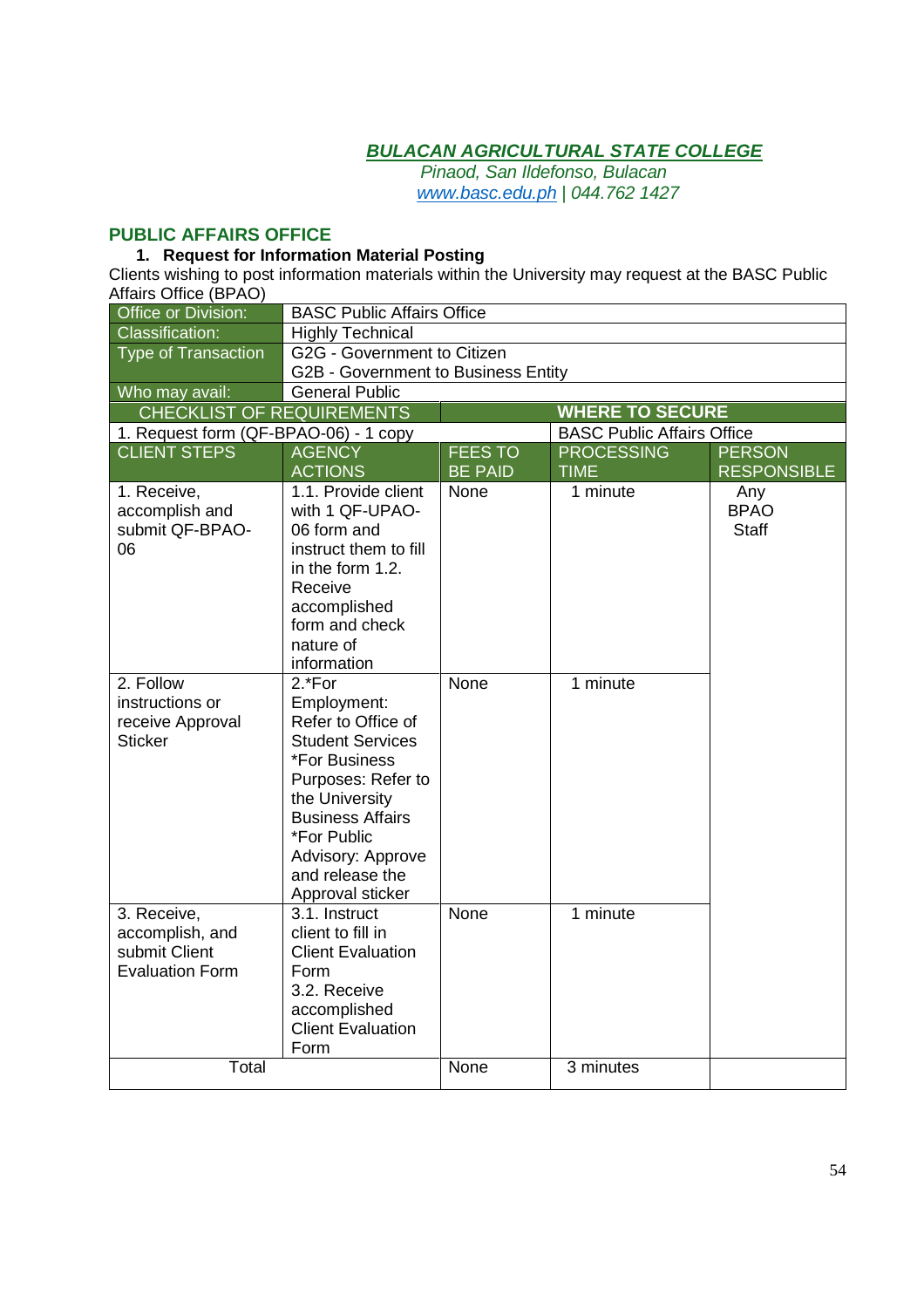*Pinaod, San Ildefonso, Bulacan www.basc.edu.ph | 044.762 1427*

#### **PUBLIC AFFAIRS OFFICE**

#### **2.Answering of Queries Through Social Media**

Clients may request for layout designing and printing of information materials

| <b>Office or Division:</b>                                                                                                  | <b>BASC Public Affairs Office</b>                                                                                                                                      |                |                        |                                    |
|-----------------------------------------------------------------------------------------------------------------------------|------------------------------------------------------------------------------------------------------------------------------------------------------------------------|----------------|------------------------|------------------------------------|
| <b>Classification:</b>                                                                                                      | Simple                                                                                                                                                                 |                |                        |                                    |
| <b>Type of Transaction</b>                                                                                                  | G2G - Government to Citizen                                                                                                                                            |                |                        |                                    |
|                                                                                                                             | G2B - Government to Business Entity                                                                                                                                    |                |                        |                                    |
|                                                                                                                             | <b>G2G - Government to Government</b>                                                                                                                                  |                |                        |                                    |
| Who may avail:                                                                                                              | General public, Employees, Student                                                                                                                                     |                |                        |                                    |
| <b>CHECKLIST OF REQUIREMENTS</b>                                                                                            |                                                                                                                                                                        |                | <b>WHERE TO SECURE</b> |                                    |
| None                                                                                                                        |                                                                                                                                                                        |                | None                   |                                    |
| <b>CLIENT STEPS</b>                                                                                                         | <b>AGENCY</b>                                                                                                                                                          | <b>FEES TO</b> | <b>PROCESSING</b>      | <b>PERSON</b>                      |
|                                                                                                                             | <b>ACTIONS</b>                                                                                                                                                         | <b>BE PAID</b> | <b>TIME</b>            | <b>RESPONSIBLE</b>                 |
| 1. Post query/ies<br>by messaging the<br><b>BASC Social</b><br>Media Account.<br>Take note of<br>response/<br>instructions. | 1.1. Respond to<br>query if<br>applicable<br>1.2. Inform client<br>of possible<br>requirement/s<br>and/ or waiting<br>time, if proper<br>response is yet<br>to be give | None           | 1 minute               | Marilyn Alvarez<br><b>BASC PIO</b> |
| Total                                                                                                                       |                                                                                                                                                                        | None           | 1 minute               |                                    |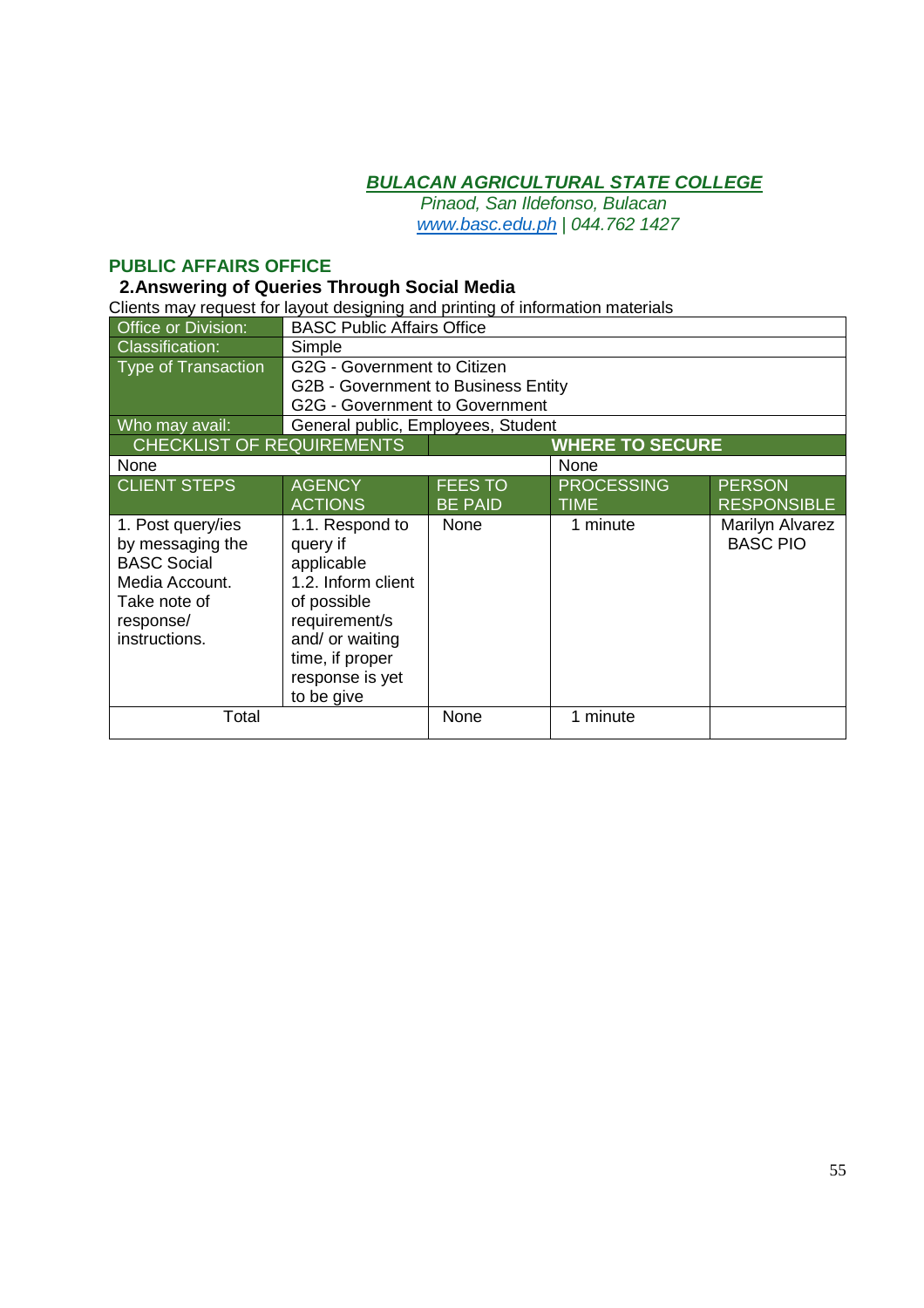*Pinaod, San Ildefonso, Bulacan www.basc.edu.ph | 044.762 1427*

# **PUBLIC AFFAIRS OFFICE**

# **3.Receipt of Complaint**

Clients with complaints regarding services may submit formal letters of complaint to BPAO

| <b>Office or Division:</b>       | <b>BASC Public Affairs Office</b>     |                |                          |                    |  |
|----------------------------------|---------------------------------------|----------------|--------------------------|--------------------|--|
| <b>Classification:</b>           | Simple                                |                |                          |                    |  |
| Type of Transaction              | G2G - Government to Citizen           |                |                          |                    |  |
|                                  | G2B - Government to Business Entity   |                |                          |                    |  |
|                                  | <b>G2G - Government to Government</b> |                |                          |                    |  |
| Who may avail:                   | General Public, Students, Employees   |                |                          |                    |  |
| <b>CHECKLIST OF REQUIREMENTS</b> |                                       |                | <b>WHERE TO SECURE</b>   |                    |  |
| 1. Formal Letter of Complaint    |                                       |                | <b>Requesting Client</b> |                    |  |
| <b>CLIENT STEPS</b>              | <b>AGENCY</b>                         | <b>FEES TO</b> | <b>PROCESSING</b>        | <b>PERSON</b>      |  |
|                                  | <b>ACTIONS</b>                        | <b>BE PAID</b> | <b>TIME</b>              | <b>RESPONSIBLE</b> |  |
| 11. Submit Formal                | 1.1. Receive letter                   | None           | 1 minute                 | Marilyn Alvarez    |  |
| Letter of Complaint              | 1.2. Inform client                    |                |                          | <b>BASC PIO</b>    |  |
| and Sign in the                  | of possible                           |                |                          |                    |  |
| <b>Client Logbook</b>            | feedback/waiting                      |                |                          |                    |  |
|                                  | time 1.3. Instruct                    |                |                          |                    |  |
|                                  | client to sign in                     |                |                          |                    |  |
|                                  | the Client                            |                |                          |                    |  |
|                                  | Logbook                               |                |                          |                    |  |
| Total                            |                                       | None           | 1 minute                 |                    |  |
|                                  |                                       |                |                          |                    |  |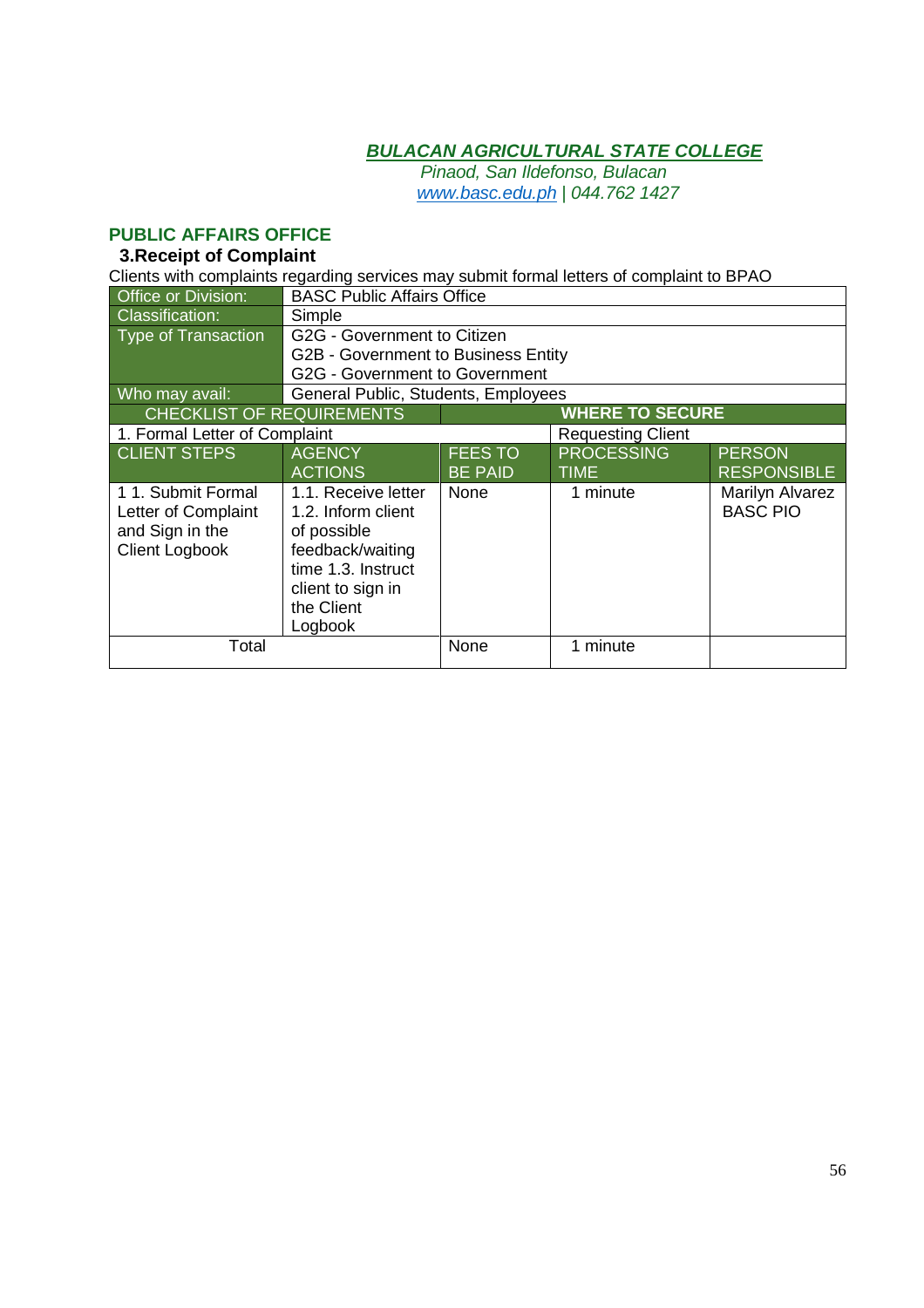*Pinaod, San Ildefonso, Bulacan www.basc.edu.ph | 044.762 1427*

#### **4. Receiving of Freedom of Information (FOI) Queries**

Clients may inquire regarding public information by virtue of Executive Order No. 02, s. 2016

| Office or Division:                  | <b>BASC Public Affairs Office</b>   |                |                                   |                    |
|--------------------------------------|-------------------------------------|----------------|-----------------------------------|--------------------|
| <b>Classification:</b>               | Complex                             |                |                                   |                    |
| <b>Type of Transaction</b>           | G2G - Government to Citizen         |                |                                   |                    |
|                                      | G2B - Government to Business Entity |                |                                   |                    |
|                                      | G2G - Government to Government      |                |                                   |                    |
| Who may avail:                       | <b>General Public</b>               |                |                                   |                    |
| <b>CHECKLIST OF REQUIREMENTS</b>     |                                     |                | <b>WHERE TO SECURE</b>            |                    |
| 1. Freedom of Information (FOI) Form |                                     |                | <b>BASC Public Affairs Office</b> |                    |
| <b>CLIENT STEPS</b>                  | <b>AGENCY</b>                       | <b>FEES TO</b> | <b>PROCESSING</b>                 | <b>PERSON</b>      |
|                                      | <b>ACTIONS</b>                      | <b>BE PAID</b> | <b>TIME</b>                       | <b>RESPONSIBLE</b> |
| 1. Accomplish and                    | 1. Receive FOI                      | None           | 1 minute                          | Any                |
| submit FOI Form                      | Form and                            |                |                                   | <b>BPAO</b>        |
|                                      | assess                              |                |                                   | <b>Staff</b>       |
|                                      | concern/query                       |                |                                   |                    |
| 2. Take note of                      | 2.1. Inform client                  | None           | 7 days                            | Marilyn Alvarez    |
| information given                    | on possible                         |                |                                   | <b>BASC PIO</b>    |
|                                      | feedback/waiting                    |                |                                   |                    |
|                                      | 2.2. Submit FOI                     |                |                                   |                    |
|                                      | Form to                             |                |                                   |                    |
|                                      | concerned                           |                |                                   |                    |
|                                      | offices                             |                |                                   |                    |
|                                      |                                     |                |                                   |                    |
| 3. Take note of                      | 3. IF FOI                           | <b>None</b>    | 1 minute                          |                    |
| feedback                             | request is                          |                |                                   |                    |
|                                      | approved:                           |                |                                   |                    |
|                                      | Inform client of                    |                |                                   |                    |
|                                      | feedback once                       |                |                                   |                    |
|                                      | it is received                      |                |                                   |                    |
| Total                                |                                     | None           | 8 days 1                          |                    |
|                                      |                                     |                | minute                            |                    |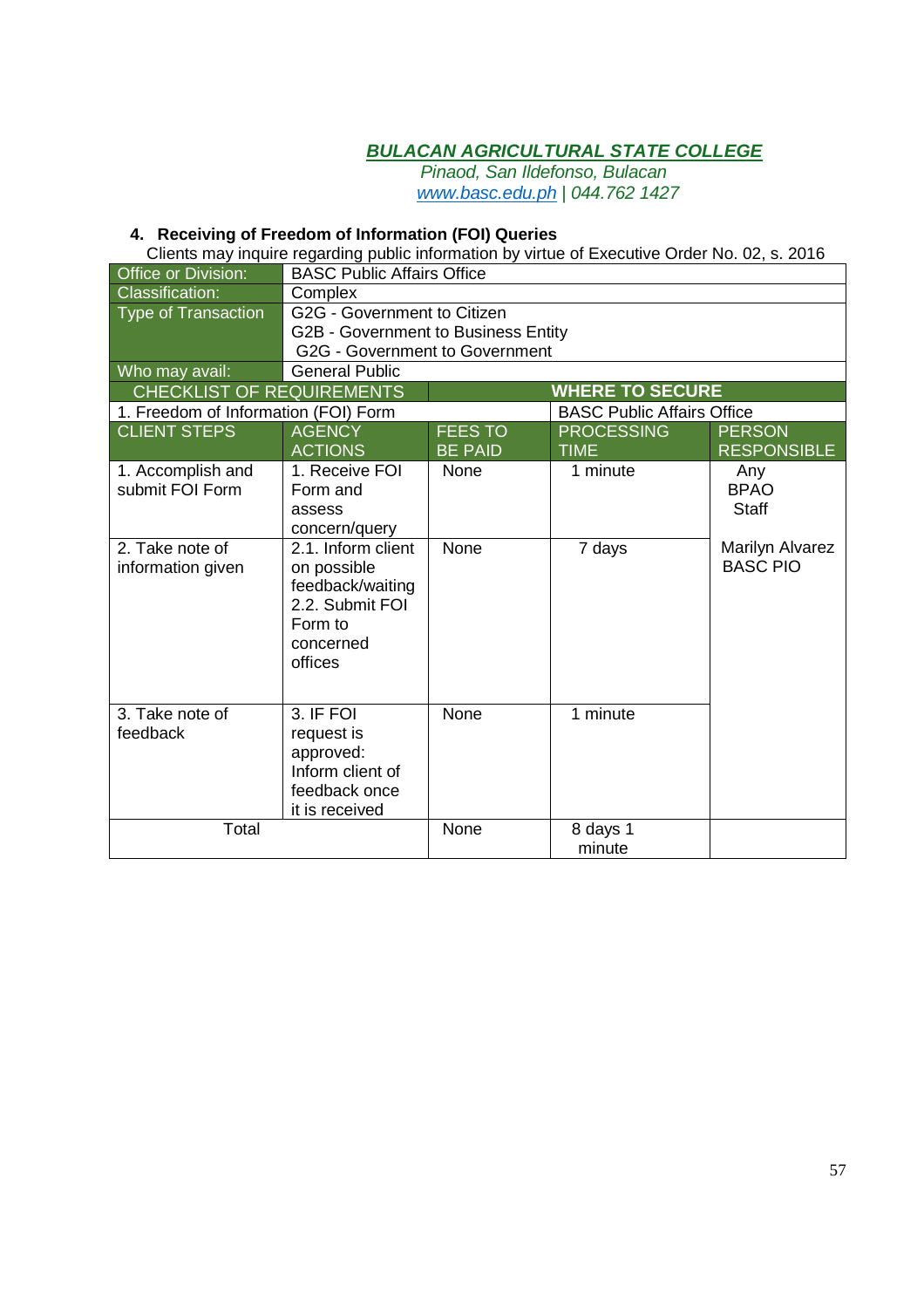*Pinaod, San Ildefonso, Bulacan www.basc.edu.ph | 044.762 1427*

#### **BASC PUBLIC AFFAIRS OFFICE**

# **5.Provision of Access to Records**

| Clients may request for access to College Records.                  |                                                                                                                                                                              |                |                                   |                                    |
|---------------------------------------------------------------------|------------------------------------------------------------------------------------------------------------------------------------------------------------------------------|----------------|-----------------------------------|------------------------------------|
| Office or Division:                                                 | <b>BASC Public Affairs Office</b>                                                                                                                                            |                |                                   |                                    |
| <b>Classification:</b>                                              | Complex                                                                                                                                                                      |                |                                   |                                    |
| <b>Type of Transaction</b>                                          | G2G - Government to Citizen                                                                                                                                                  |                |                                   |                                    |
| Who may avail:                                                      | <b>General Public; Students</b>                                                                                                                                              |                |                                   |                                    |
| <b>CHECKLIST OF REQUIREMENTS</b>                                    |                                                                                                                                                                              |                | <b>WHERE TO SECURE</b>            |                                    |
| 1. QF-BPAO-Form 1                                                   |                                                                                                                                                                              |                | <b>BASC Public Affairs Office</b> |                                    |
| <b>CLIENT STEPS</b>                                                 | <b>AGENCY</b>                                                                                                                                                                | <b>FEES TO</b> | <b>PROCESSING</b>                 | <b>PERSON</b>                      |
|                                                                     | <b>ACTIONS</b>                                                                                                                                                               | <b>BE PAID</b> | <b>TIME</b>                       | <b>RESPONSIBLE</b>                 |
| 1. Accomplish and<br>submit QF-BPAO-<br>02                          | 1. Receive QF-<br>BPAO-01 and<br>check nature<br>and availability<br>of information/<br>service<br>requested *If<br>unavailable,<br>disapprove<br>request/inform<br>feedback | None           | 1 minute                          | Any<br><b>BPAO</b><br><b>Staff</b> |
| 2. Provide flash<br>drive if asking for<br>e-copy of<br>information | 2.1. Receive<br>flash drive<br>2.2. Prepare<br>requested<br>document/file<br>and copy to<br>given storage<br>device                                                          | None           | 10 minutes                        |                                    |
| 3. Receive storage<br>device                                        | 3 3. Release<br>tarpaulin to<br>client                                                                                                                                       | <b>None</b>    | 1 minute                          |                                    |
| 4. Fill in and submit<br><b>Client Feedback</b><br>Form             | 4.1. Instruct<br>client to fill in<br>Client<br>Feedback Form<br>4.2. Receive<br>accomplished<br>Client<br>Feedback Form                                                     | <b>None</b>    | 1 minute                          |                                    |
| Total                                                               |                                                                                                                                                                              | None           | 13 minutes                        |                                    |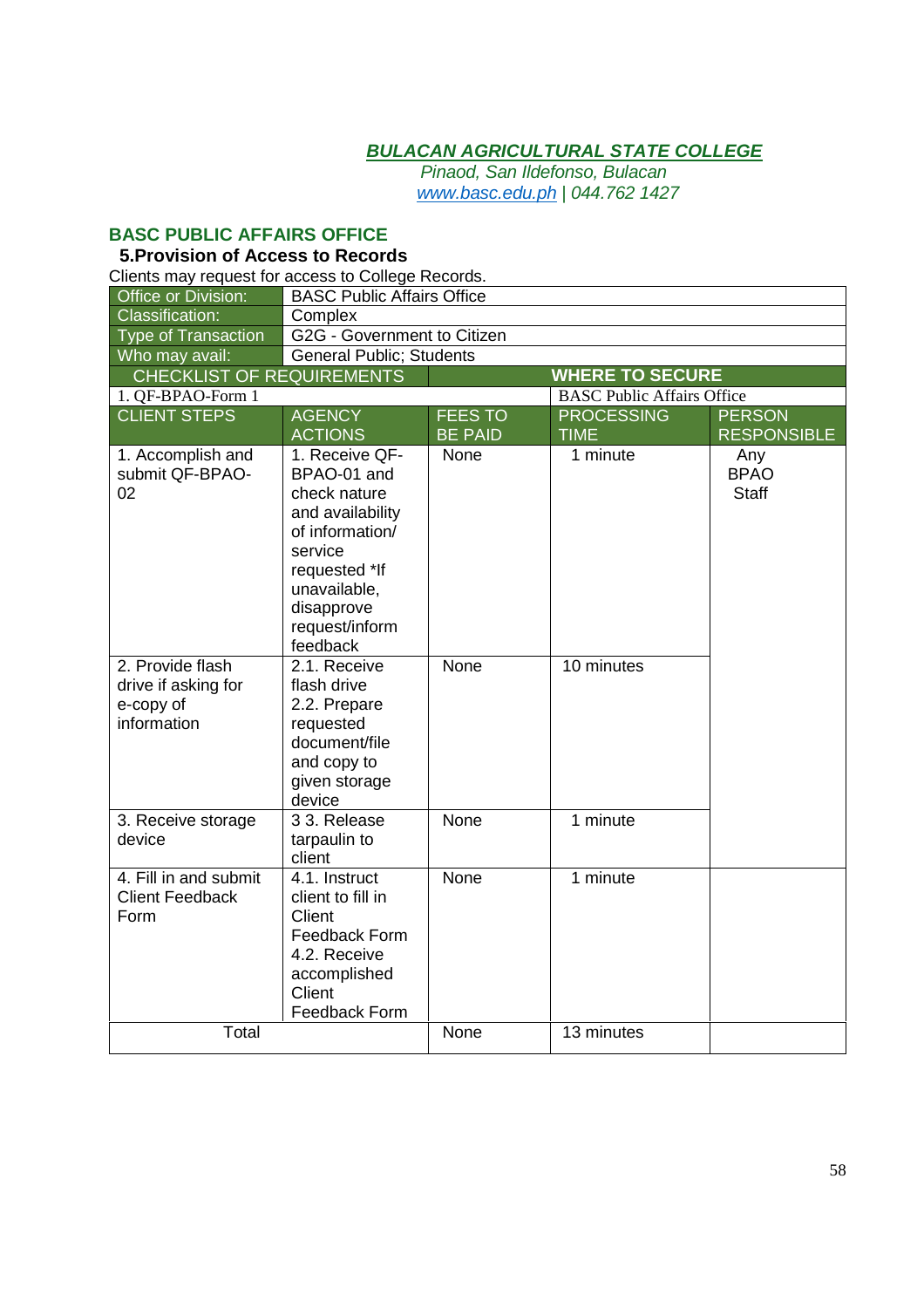*Pinaod, San Ildefonso, Bulacan www.basc.edu.ph | 044.762 1427*

# **BASC PUBLIC AFFAIRS OFFICE (HRMO)**

# **6.Facilitation of Visit**

Clients may opt for a guided visit (walk-in/scheduled) to various BASC offices by requesting through BPAO.

| Office or Division:                      |                                       | <b>BASC Public Affairs Office</b> |                                   |                    |  |
|------------------------------------------|---------------------------------------|-----------------------------------|-----------------------------------|--------------------|--|
| <b>Classification:</b>                   | Simple                                |                                   |                                   |                    |  |
| <b>Type of Transaction</b>               |                                       | G2G - Government to Citizen       |                                   |                    |  |
|                                          | G2B - Government to Business Entity   |                                   |                                   |                    |  |
|                                          | <b>G2G - Government to Government</b> |                                   |                                   |                    |  |
| Who may avail:                           | <b>General Public</b>                 |                                   |                                   |                    |  |
|                                          | CHECKLIST OF REQUIREMENTS             |                                   | <b>WHERE TO SECURE</b>            |                    |  |
| 1. QF-BPAO-03 (For Walk-in Visitors ONLY |                                       |                                   | <b>BASC Public Affairs Office</b> |                    |  |
| 2. QF-BPAO-05                            |                                       |                                   | <b>BASC Public Affairs Office</b> |                    |  |
| <b>CLIENT STEPS</b>                      | <b>AGENCY</b>                         | <b>FEES TO</b>                    | <b>PROCESSING</b>                 | <b>PERSON</b>      |  |
|                                          | <b>ACTIONS</b>                        | <b>BE PAID</b>                    | <b>TIME</b>                       | <b>RESPONSIBLE</b> |  |
| For Scheduled                            | For Scheduled                         | None                              | 1                                 | Any                |  |
| Visitors: 1. Submit                      | Visitors: 1. Receive                  |                                   | minute                            | <b>BPAO</b>        |  |
| formal letter of                         | endorsement/                          |                                   |                                   | <b>Staff</b>       |  |
| request to                               | approval from the                     |                                   |                                   |                    |  |
| University                               | <b>President For Walk-in</b>          |                                   |                                   |                    |  |
| <b>President For</b>                     | Visitors: 1. Receive                  |                                   |                                   |                    |  |
| Walk-in: 1.                              | accomplished QF-                      |                                   |                                   |                    |  |
| Accomplish and                           | BPAO-03                               |                                   |                                   |                    |  |
| submit QF-BPAO-                          |                                       |                                   |                                   |                    |  |
| 03                                       |                                       |                                   |                                   |                    |  |
| 2. Take note of                          | 2.1. Accomplish                       | None                              | 3 hours                           |                    |  |
| information given                        | QFBPAO-04 and                         |                                   |                                   |                    |  |
|                                          | submit to concerned                   |                                   |                                   |                    |  |
|                                          | office 2.2. Confirm                   |                                   |                                   |                    |  |
|                                          | availability to client, If            |                                   |                                   |                    |  |
|                                          | requested Office is                   |                                   |                                   |                    |  |
|                                          | available *If requested               |                                   |                                   |                    |  |
|                                          | Office is unavailable,                |                                   |                                   |                    |  |
|                                          | Provide alternative                   |                                   |                                   |                    |  |
|                                          | Offices/Places to visit               |                                   |                                   |                    |  |
| 3. Proceed to                            | 3. Orient and Tour                    | None                              | 4 hours                           |                    |  |
| <b>Orientation and Field</b>             | <b>Visitors</b>                       |                                   |                                   |                    |  |
| Tour                                     |                                       |                                   |                                   |                    |  |
| 4. Accomplish and                        | 4. Receive QF-                        | None                              | 1                                 |                    |  |
| submit QF-BPAO-05                        | BPAO-05                               |                                   | minute                            |                    |  |
| 5. Receive Certificate                   | 5. Issue Certificate/s                | <b>None</b>                       | 1                                 |                    |  |
|                                          | of Appearance                         |                                   | minute                            |                    |  |
| Total                                    |                                       | None                              | 7 hours                           |                    |  |
|                                          |                                       |                                   | 3                                 |                    |  |
|                                          |                                       |                                   | minutes                           |                    |  |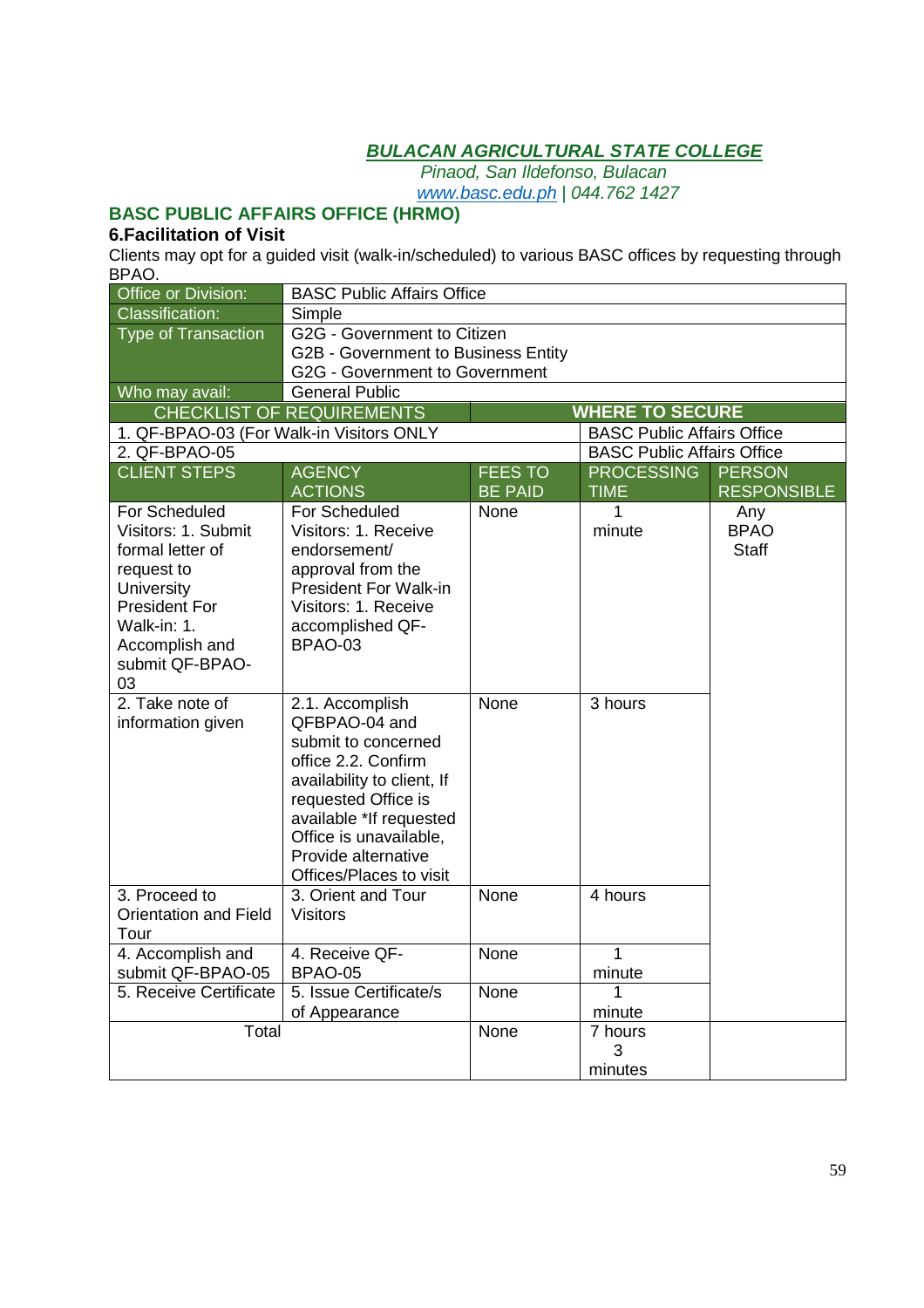# **BASC PUBLIC AFFAIRS OFFICE Internal Services**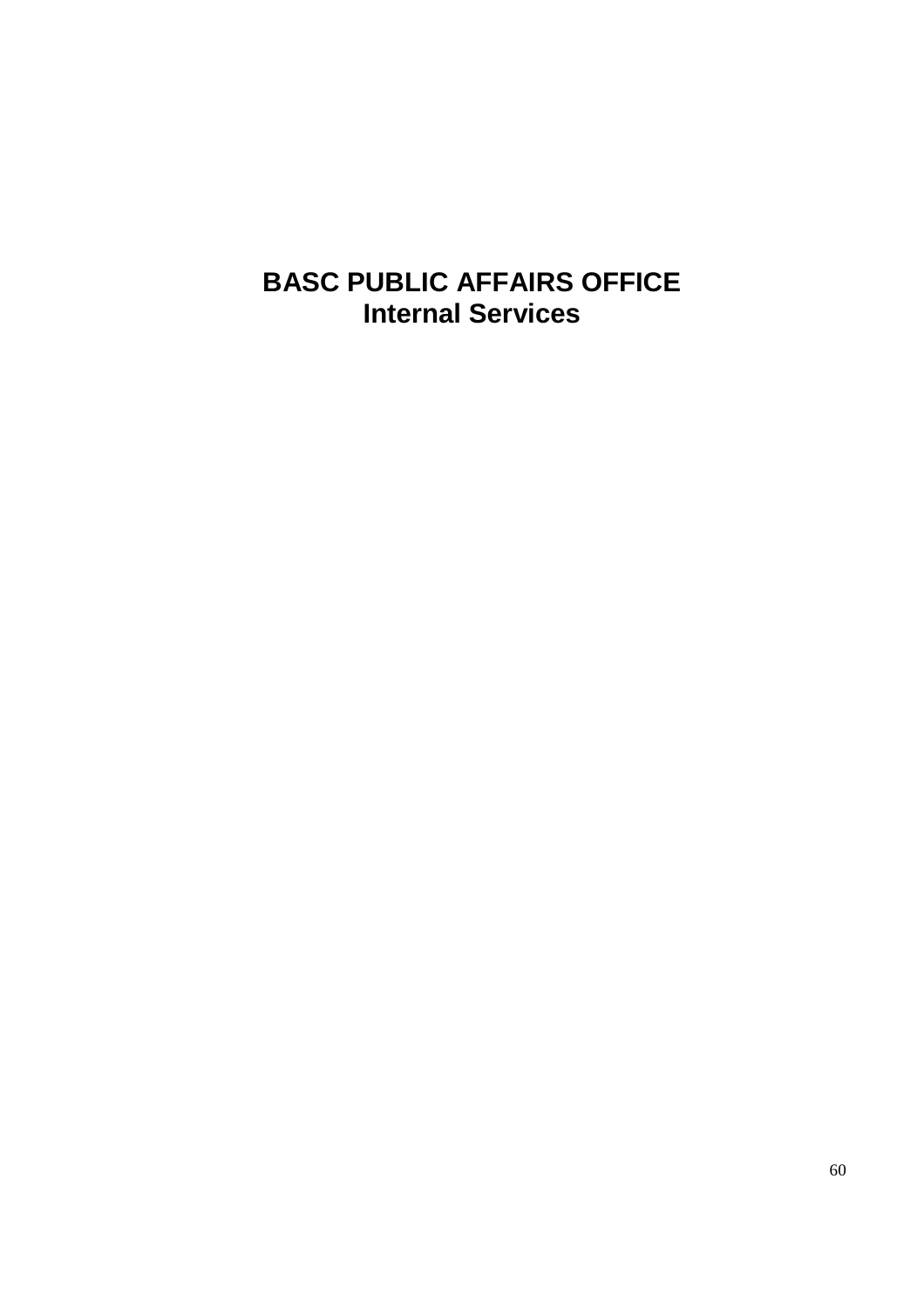*Pinaod, San Ildefonso, Bulacan www.basc.edu.ph | 044.762 1427*

# **BASC PUBLIC AFFAIRS OFFICE (HRMO)**

### **1.Lay-out of Information Materials and Printing Facilitation of Tarpaulins**

Clients may request for layout designing and printing of information materials

| Office or Division:                        | <b>BASC Public Affairs Office</b>                                                                                                                                                                                                                                                   |                |                                   |                                    |
|--------------------------------------------|-------------------------------------------------------------------------------------------------------------------------------------------------------------------------------------------------------------------------------------------------------------------------------------|----------------|-----------------------------------|------------------------------------|
| <b>Classification:</b>                     | <b>Highly Technical</b>                                                                                                                                                                                                                                                             |                |                                   |                                    |
| <b>Type of Transaction</b>                 | G2G - Government to Government<br>G2G - Government to Citizen                                                                                                                                                                                                                       |                |                                   |                                    |
| Who may avail:                             | Employees, Student                                                                                                                                                                                                                                                                  |                |                                   |                                    |
| <b>CHECKLIST OF REQUIREMENTS</b>           |                                                                                                                                                                                                                                                                                     |                | <b>WHERE TO SECURE</b>            |                                    |
| 1. QF-BPAO-Form 1                          |                                                                                                                                                                                                                                                                                     |                | <b>BASC Public Affairs Office</b> |                                    |
| <b>CLIENT STEPS</b>                        | <b>AGENCY</b>                                                                                                                                                                                                                                                                       | <b>FEES TO</b> | <b>PROCESSING</b>                 | <b>PERSON</b>                      |
|                                            | <b>ACTIONS</b>                                                                                                                                                                                                                                                                      | <b>BE PAID</b> | <b>TIME</b>                       | <b>RESPONSIBLE</b>                 |
| 1. Accomplish and<br>submit QF-BPAO-<br>02 | 1. Receive QF-<br><b>UPAO-02</b><br>2. Check the<br>nature of<br>information<br>requested                                                                                                                                                                                           | None           | 1 minute                          | Any<br><b>BPAO</b><br><b>Staff</b> |
| 2. Take note of<br>information given       | If for lay-out:<br>2.1. Schedule for<br>lay-out<br>2.2. Lay-out<br>requested<br>material/s<br>2.3. Send final<br>lay-out to client If<br>for printing:<br>2.4. Send file to<br>printing press for<br>printing<br>2.5. Inform client<br>of pick-up once<br>tarpaulin is<br>available | None           | 20 days                           |                                    |
| 3. Pick-up tarpaulin                       | $33.$ Release<br>tarpaulin to<br>client                                                                                                                                                                                                                                             | None           | 2 minutes                         |                                    |
| Total                                      |                                                                                                                                                                                                                                                                                     | None           | $\overline{2}0$ days 3<br>minutes |                                    |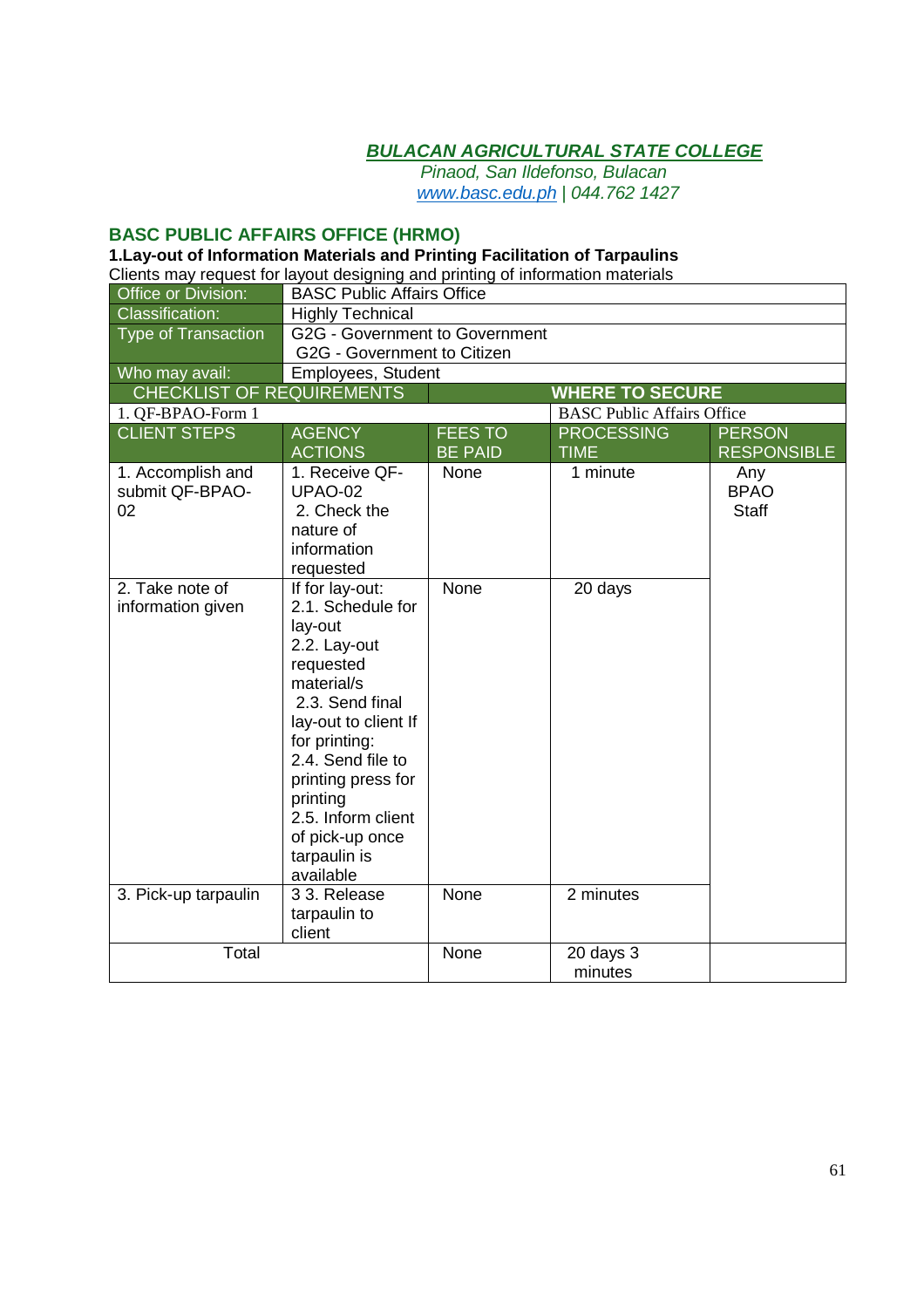*Pinaod, San Ildefonso, Bulacan www.basc.edu.ph | 044.762 1427*

# **BASC PUBLIC AFFAIRS OFFICE (HRMO)**

#### **1. Provision of Events Documentation**

BASC employees may request for assistance in documenting BASC events/activities.

| Office or Division:              | <b>BASC Public Affairs Office</b>      |                |                                   |                    |
|----------------------------------|----------------------------------------|----------------|-----------------------------------|--------------------|
| <b>Classification:</b>           | Complex                                |                |                                   |                    |
| <b>Type of Transaction</b>       | G2G - Government to Government         |                |                                   |                    |
| Who may avail:                   | <b>BASC Employees</b>                  |                |                                   |                    |
| <b>CHECKLIST OF REQUIREMENTS</b> |                                        |                | <b>WHERE TO SECURE</b>            |                    |
| 1. QF-BPAO-Form 1                |                                        |                | <b>BASC Public Affairs Office</b> |                    |
| <b>CLIENT STEPS</b>              | <b>AGENCY</b>                          | <b>FEES TO</b> | <b>PROCESSING</b>                 | <b>PERSON</b>      |
|                                  | <b>ACTIONS</b>                         | <b>BE PAID</b> | <b>TIME</b>                       | <b>RESPONSIBLE</b> |
| 1. Accomplish and                | 1.1. Receive                           | None           | 1 minute                          | Any                |
| submit QF-BPAO-                  | QF-BPAO-01                             |                |                                   | <b>BPAO</b>        |
| 01                               | 1.2. Check the                         |                |                                   | Staff              |
|                                  | nature of service                      |                |                                   |                    |
|                                  | requested *If<br>unavailable:          |                |                                   |                    |
|                                  | disapprove                             |                |                                   |                    |
|                                  | request and                            |                |                                   |                    |
|                                  | provide                                |                |                                   |                    |
|                                  | feedback to                            |                |                                   |                    |
|                                  | client                                 |                |                                   |                    |
| 2. Provide flash                 | 2.1. Receive                           | None           | 7 days                            |                    |
| drive or CD if                   | storage media                          |                |                                   |                    |
| asking for e-copy                | 2.2. Provide                           |                |                                   |                    |
| of information                   | documentation                          |                |                                   |                    |
|                                  | assistance,                            |                |                                   |                    |
|                                  | prepare event                          |                |                                   |                    |
|                                  | collaterals, edit<br>event evaluation, |                |                                   |                    |
|                                  | upload event in                        |                |                                   |                    |
|                                  | social media                           |                |                                   |                    |
|                                  | platforms                              |                |                                   |                    |
| 3. Proceed to BPAO               | 3.1. Release                           | None           | 1 minute                          |                    |
| after the event and              | requested file/s                       |                |                                   |                    |
| claim storage media              | and/or storage                         |                |                                   |                    |
| or documentation files           | media                                  |                |                                   |                    |
|                                  | 3.2. Instruct                          |                |                                   |                    |
|                                  | client to fill in                      |                |                                   |                    |
|                                  | the Client                             |                |                                   |                    |
|                                  | Feedback Form                          |                |                                   |                    |
| 4. Fill in and submit            | 4. Receive Client                      | None           | 1 minute                          |                    |
| <b>Client Feedback</b>           | Feedback Form                          |                |                                   |                    |
| Form<br>Total                    |                                        | None           | 1 minute                          |                    |
|                                  |                                        |                |                                   |                    |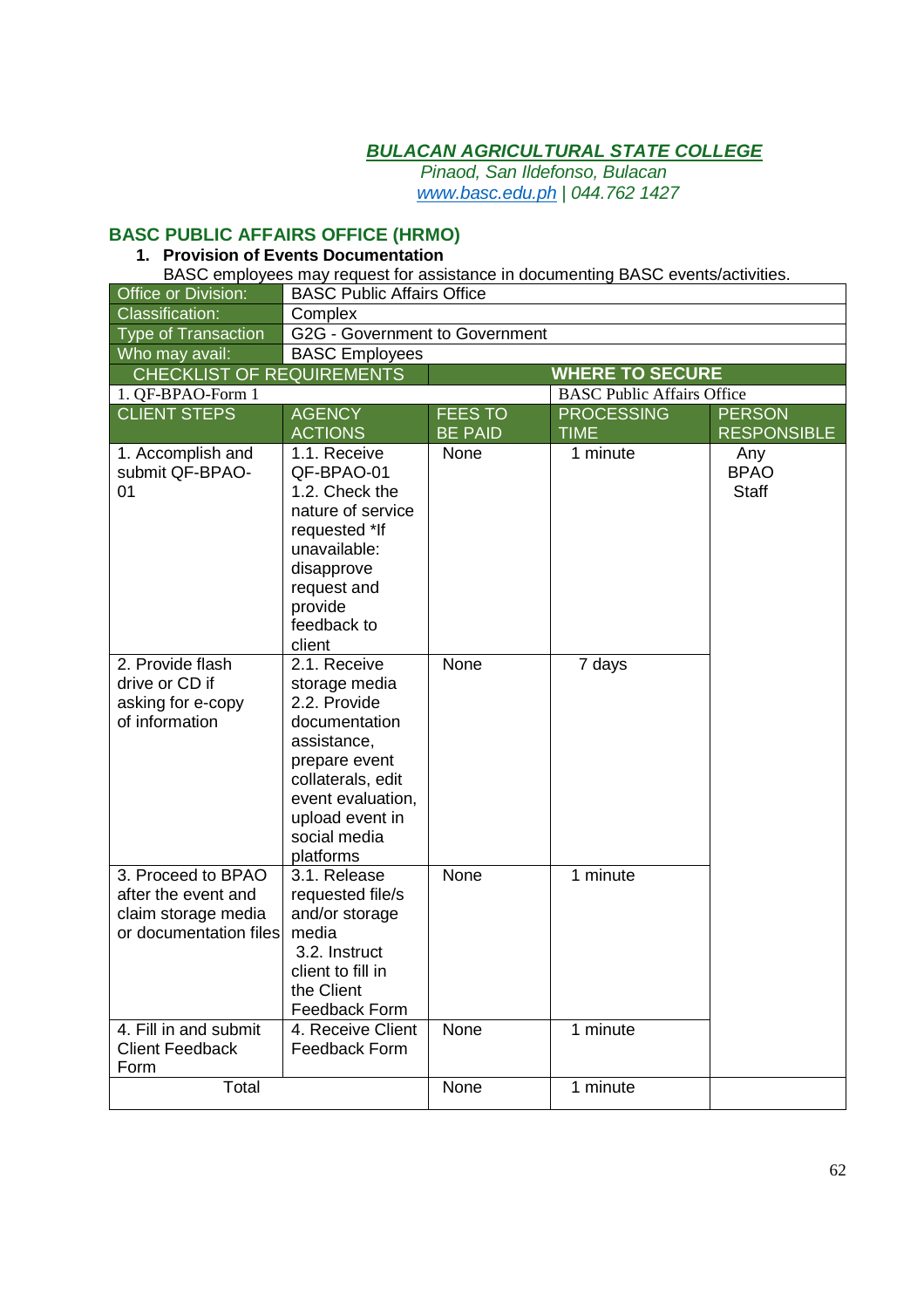# **OFFICE OF EXTENSION SERVICES External Services**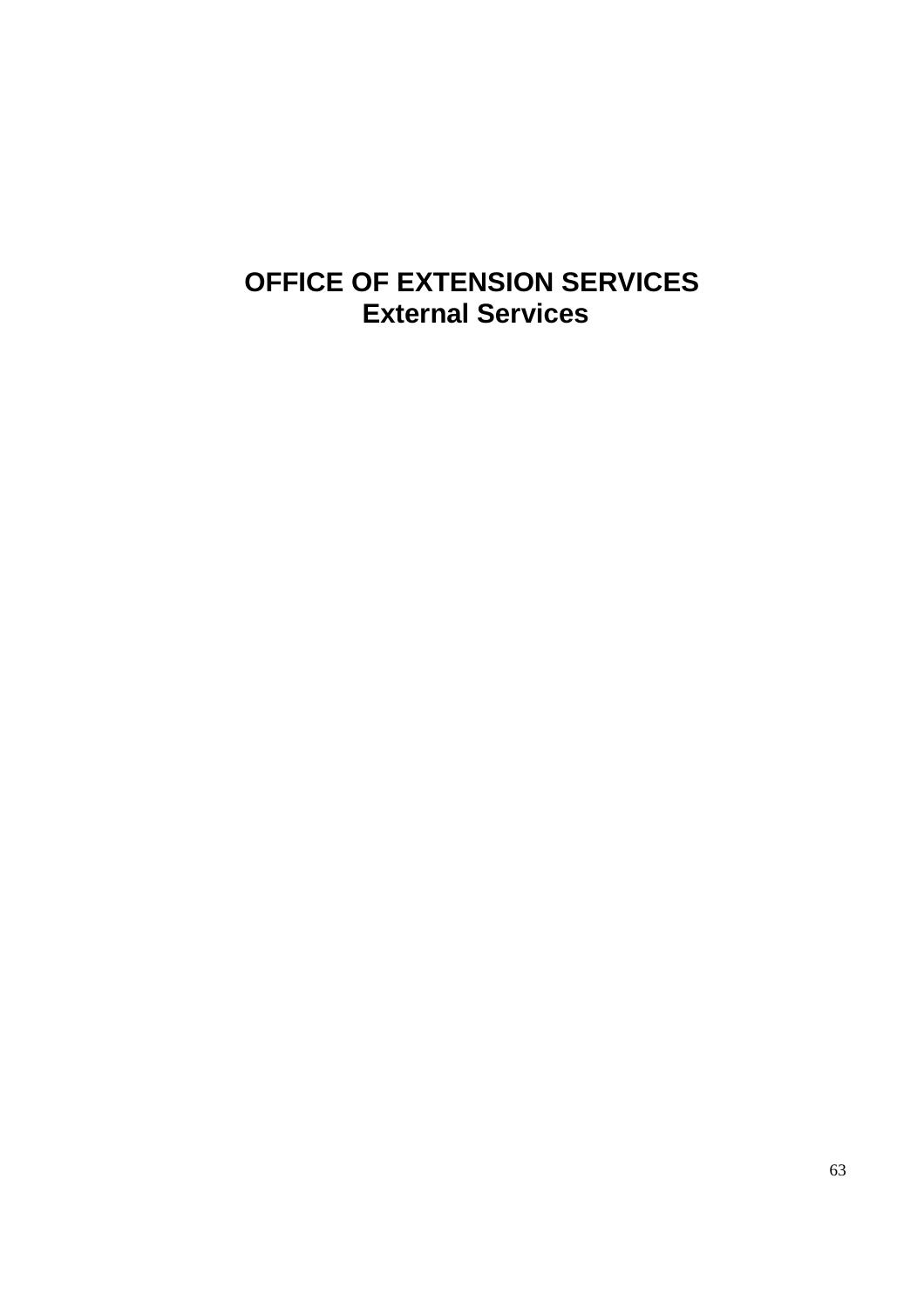*Pinaod, San Ildefonso, Bulacan www.basc.edu.ph | 044.762 1427*

### **OFFICE OF EXTENSION SERVICES**

#### **1. Request for Farm Visit**

| Clients may process requests for farm visits at the Office of Extension Services (OES) |                                       |                |                                                                       |                    |  |  |  |
|----------------------------------------------------------------------------------------|---------------------------------------|----------------|-----------------------------------------------------------------------|--------------------|--|--|--|
| Office or Division:                                                                    | Office of Extension Services (OES)    |                |                                                                       |                    |  |  |  |
| <b>Classification:</b>                                                                 | Simple                                |                |                                                                       |                    |  |  |  |
| <b>Type of Transaction</b>                                                             | G2C - Government to Citizen           |                |                                                                       |                    |  |  |  |
|                                                                                        | <b>G2G - Government to Government</b> |                |                                                                       |                    |  |  |  |
| Who may avail:                                                                         | Workers                               |                | Students, Farmers, Technicians, Researchers, Entrepreneurs, Extension |                    |  |  |  |
| <b>CHECKLIST OF REQUIREMENTS</b>                                                       |                                       |                | <b>WHERE TO SECURE</b>                                                |                    |  |  |  |
| 1. Farm Request Form                                                                   |                                       |                | Office of Extension Services (OES)                                    |                    |  |  |  |
| <b>CLIENT STEPS</b>                                                                    | <b>AGENCY</b>                         | <b>FEES TO</b> | <b>PROCESSING</b>                                                     | <b>PERSON</b>      |  |  |  |
|                                                                                        | <b>ACTIONS</b>                        | <b>BE PAID</b> | <b>TIME</b>                                                           | <b>RESPONSIBLE</b> |  |  |  |
| 1. Fill in and submit                                                                  | 1.Receive                             | None           | 2 minutes                                                             | Any                |  |  |  |
| the Farm Request                                                                       | request form and                      |                |                                                                       | Office of          |  |  |  |
| Form                                                                                   | assess concern                        |                |                                                                       | Extension          |  |  |  |
| 2. Take note of                                                                        | 2. Orient client                      | None           | 30 minutes                                                            | <b>Services</b>    |  |  |  |
| information/                                                                           | of procedures                         |                |                                                                       | <b>Staff</b>       |  |  |  |
| instructions                                                                           |                                       |                |                                                                       |                    |  |  |  |
| provided                                                                               |                                       |                |                                                                       | Imee Esguerra-     |  |  |  |
| 3. Proceed to field                                                                    | 3. Facilitate                         | None           | 4 hours                                                               | <b>Director</b>    |  |  |  |
| tour                                                                                   | Tour                                  |                |                                                                       |                    |  |  |  |
| 4. Fill in and submit                                                                  | 4.1. Instruct                         |                | 1 minute                                                              |                    |  |  |  |
| <b>Client Feedback</b>                                                                 | client to fill in                     |                |                                                                       |                    |  |  |  |
| Form                                                                                   | Client feedback                       |                |                                                                       |                    |  |  |  |
|                                                                                        | form                                  |                |                                                                       |                    |  |  |  |
|                                                                                        | 4.2. Receive                          |                |                                                                       |                    |  |  |  |
|                                                                                        | accomplished                          |                |                                                                       |                    |  |  |  |
|                                                                                        | form                                  |                |                                                                       |                    |  |  |  |
| Total                                                                                  |                                       | None           | 4 hours                                                               |                    |  |  |  |
|                                                                                        |                                       |                | 33 minutes                                                            |                    |  |  |  |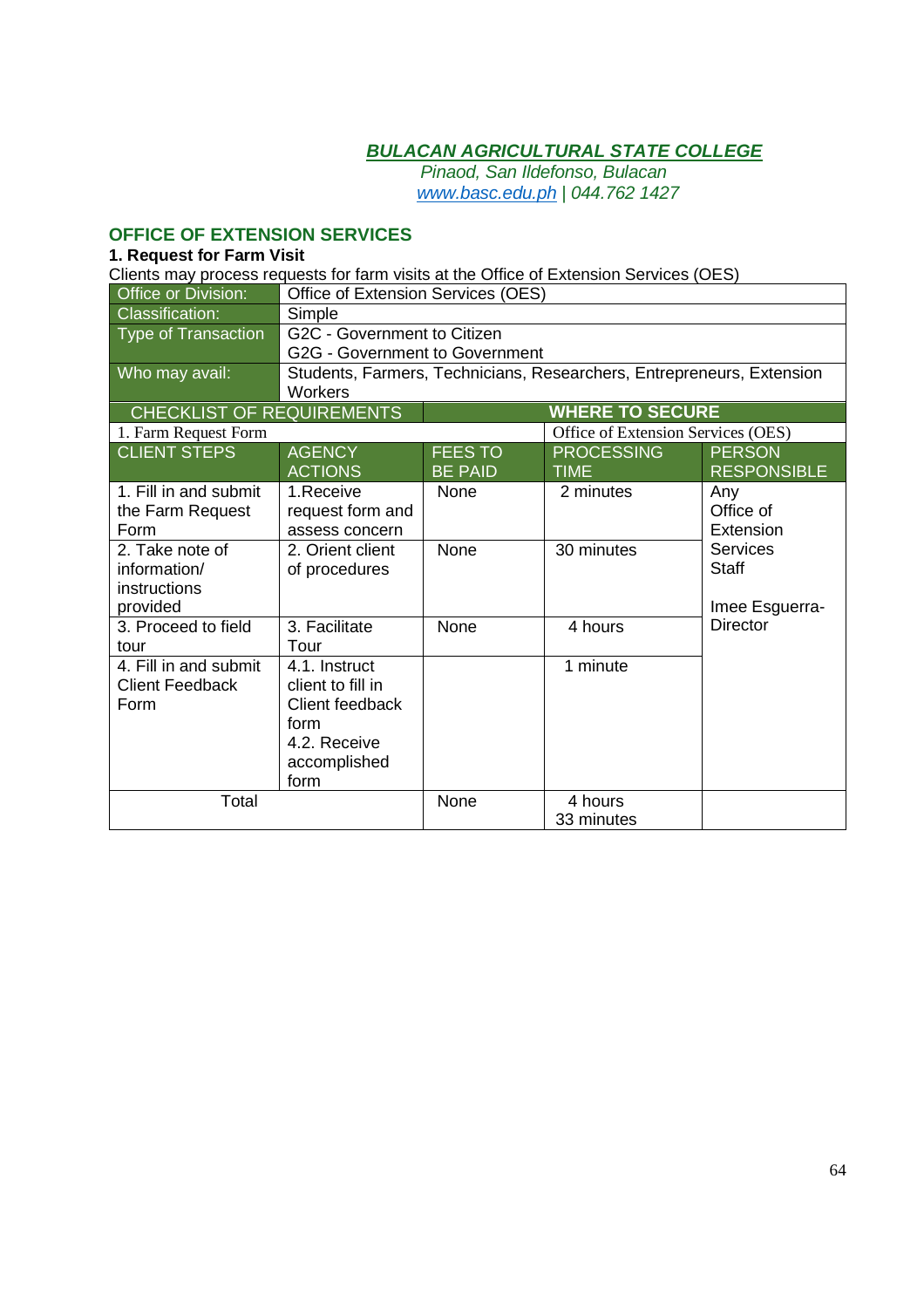*Pinaod, San Ildefonso, Bulacan www.basc.edu.ph | 044.762 1427*

# **OFFICE OF EXTENSION SERVICES**

#### **2. Request for Trainings/Seminars**

| Clients may request for trainings/seminars through the Office of Extension Services |                                                                                         |                        |                                    |                    |  |
|-------------------------------------------------------------------------------------|-----------------------------------------------------------------------------------------|------------------------|------------------------------------|--------------------|--|
| Office or Division:                                                                 | Office of Extension Services (OES)                                                      |                        |                                    |                    |  |
| <b>Classification:</b>                                                              | Simple                                                                                  |                        |                                    |                    |  |
| <b>Type of Transaction</b>                                                          | G2C - Government to Citizen                                                             |                        |                                    |                    |  |
|                                                                                     | G2G - Government to Government                                                          |                        |                                    |                    |  |
| Who may avail:                                                                      | Students, Farmers, Technicians, Researchers, Entrepreneurs, Extension<br><b>Workers</b> |                        |                                    |                    |  |
| <b>CHECKLIST OF REQUIREMENTS</b>                                                    |                                                                                         | <b>WHERE TO SECURE</b> |                                    |                    |  |
| 1. Request Form                                                                     |                                                                                         |                        | Office of Extension Services (OES) |                    |  |
| <b>CLIENT STEPS</b>                                                                 | <b>AGENCY</b>                                                                           | <b>FEES TO</b>         | <b>PROCESSING</b>                  | <b>PERSON</b>      |  |
|                                                                                     | <b>ACTIONS</b>                                                                          | <b>BE PAID</b>         | <b>TIME</b>                        | <b>RESPONSIBLE</b> |  |
| 1. Fill in and submit                                                               | 1.Receive                                                                               | None                   | 2 minutes                          |                    |  |
| request form                                                                        | request form and                                                                        |                        |                                    |                    |  |
|                                                                                     | assess concern                                                                          |                        |                                    |                    |  |
| 2. Take note of                                                                     |                                                                                         | None                   | 1 minute                           |                    |  |
| information provided                                                                |                                                                                         |                        |                                    |                    |  |
| 3. Fill in and submit                                                               |                                                                                         | None                   | 1 minute                           |                    |  |
| <b>Client Feedback</b>                                                              |                                                                                         |                        |                                    |                    |  |
| Form                                                                                |                                                                                         |                        |                                    |                    |  |
| Total                                                                               |                                                                                         | None                   | 4 minutes                          |                    |  |
|                                                                                     |                                                                                         |                        |                                    |                    |  |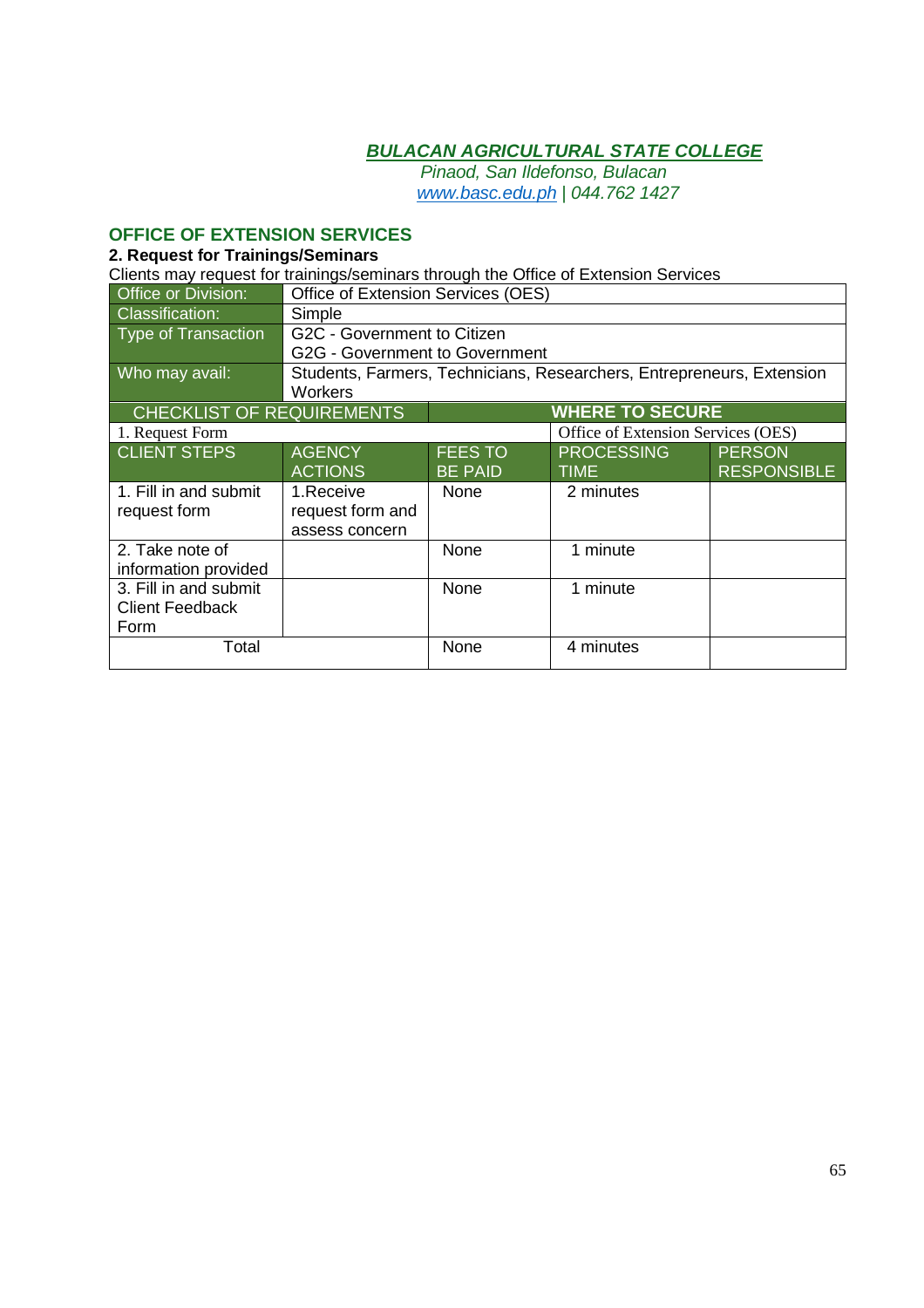| <b>FEEDBACK AND COMPLAINTS MECHANISM</b>      |                                                                                                                                                                                                                                                                                                                                                                                                                                                                                       |  |  |  |
|-----------------------------------------------|---------------------------------------------------------------------------------------------------------------------------------------------------------------------------------------------------------------------------------------------------------------------------------------------------------------------------------------------------------------------------------------------------------------------------------------------------------------------------------------|--|--|--|
| How to send feedback                          | 1. Accomplish the Client Satistfaction &<br>Feedback Form and put in the Drop Box<br>at the Public Assistance and Complaint<br>Desk (PACD)<br>2. Send feedback through email at:<br>info@basc.edu.ph/basc_52@yahoo.com                                                                                                                                                                                                                                                                |  |  |  |
| How feedbacks are processed                   | The Office of Quality Assurance and<br>Accreditation (OQAA) opens the drop<br>boxes every month to evaluate feedback.<br>A summary of ratings and comments are<br>forwarded to relevant offices for<br>appropriate action. The Office of the<br>President Staff also monitors feedback<br>sent through email and relays these to<br>appropriate offices.                                                                                                                              |  |  |  |
| How to file a complaint                       | 1. Accomplish the Client Satistfaction &<br>Feedback Form and put in the Drop Box<br>at the Public Assistance and Complaint<br>Desk (PACD)<br>2. Send complaints through email at:<br>info@basc.edu.ph/basc_52@yahoo.com<br>3. File a complaint through the BASC<br>Public Affairs Office (BPAO)                                                                                                                                                                                      |  |  |  |
| How complaints are processed                  | The Office of Quality Assurance and<br>Accreditation (OQAA) opens the drop<br>boxes every month to evaluate feedback.<br>A summary of ratings and comments are<br>forwarded to relevant offices for<br>appropriate action. The Office of the<br>President Staff also monitors complaints<br>sent through email and relays these to<br>appropriate offices. Moreover, the<br>University Public Affairs Office (UPAO)<br>receives complaints and refers these to<br>appropriate offices |  |  |  |
| Contact information of                        |                                                                                                                                                                                                                                                                                                                                                                                                                                                                                       |  |  |  |
| Contact Center ng Bayan (CCB)                 | Text 0908 881-6565 or Call 1-6565<br>www.contactcenterngbayan.gov.ph<br>www.facebook.com/contactcenterngbayan                                                                                                                                                                                                                                                                                                                                                                         |  |  |  |
| <b>Presidential Complaint Center</b><br>(PCC) | 8888 8736-8645 or 8736-8603 8736-8606<br>or 8736-8629 or Telefax: 8-736-8621                                                                                                                                                                                                                                                                                                                                                                                                          |  |  |  |
| Anti-Red Tape Authority (ARTA)                | 8478-5091 or 8478-5093 or 8478-5099<br>complaints@arta.gov.ph                                                                                                                                                                                                                                                                                                                                                                                                                         |  |  |  |
| Office of the College President               | basc_52@yahoo.com Tel. 044 762<br>1427/044 762 0120                                                                                                                                                                                                                                                                                                                                                                                                                                   |  |  |  |